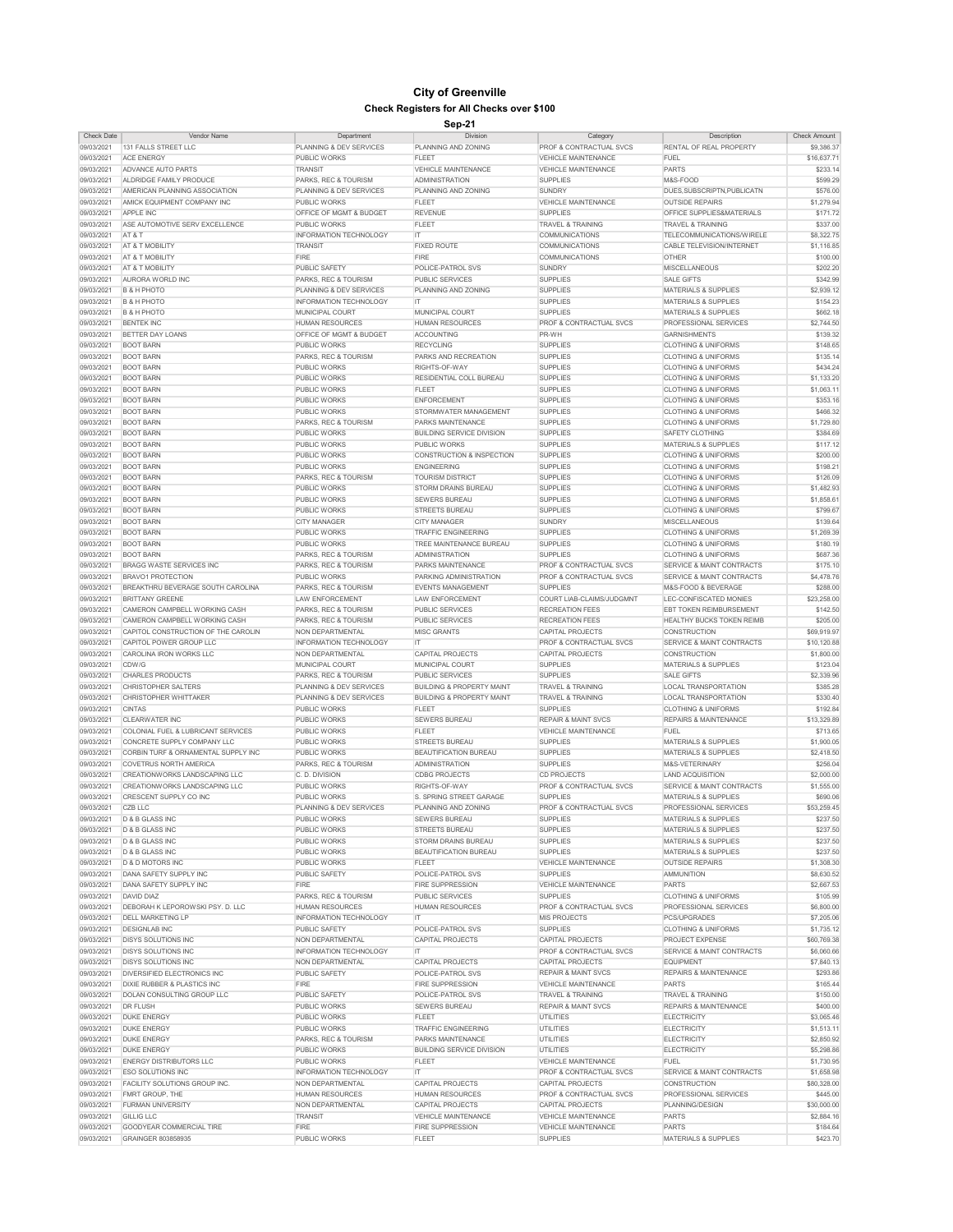| 09/03/2021               | <b>GRAINGER 803858935</b>                                     | <b>PUBLIC WORKS</b>                                       | <b>RESIDENTIAL COLL BUREAU</b>                      | <b>SUPPLIES</b>                    | <b>MATERIALS &amp; SUPPLIES</b>       | \$164.92               |
|--------------------------|---------------------------------------------------------------|-----------------------------------------------------------|-----------------------------------------------------|------------------------------------|---------------------------------------|------------------------|
| 09/03/2021               | <b>GRAINGER 803858935</b>                                     | <b>PUBLIC WORKS</b>                                       | <b>MAINTENANCE</b>                                  | <b>SUPPLIES</b>                    | <b>MATERIALS &amp; SUPPLIES</b>       | \$275.77               |
| 09/03/2021               | <b>GRAINGER 803858935</b>                                     | <b>PUBLIC WORKS</b>                                       | <b>STORM DRAINS BUREAU</b>                          | <b>SUPPLIES</b>                    | <b>MATERIALS &amp; SUPPLIES</b>       | \$311.95               |
| 09/03/2021               | <b>GRAINGER 803858935</b>                                     | <b>PUBLIC WORKS</b>                                       | RIGHTS-OF-WAY                                       | <b>SUPPLIES</b>                    | <b>MATERIALS &amp; SUPPLIES</b>       | \$180.35               |
| 09/03/2021               | <b>GRAINGER 803858935</b>                                     | <b>PUBLIC WORKS</b>                                       | <b>BUILDING SERVICE DIVISION</b>                    | <b>SUPPLIES</b>                    | <b>MATERIALS &amp; SUPPLIES</b>       | \$210.63               |
| 09/03/2021               | <b>GRAINGER 803858935</b>                                     | <b>FIRE</b>                                               | <b>FIRE SUPPRESSION</b>                             | <b>SUPPLIES</b>                    | <b>MATERIALS &amp; SUPPLIES</b>       | \$728.76               |
| 09/03/2021               | <b>GRAINGER 803858935</b>                                     | <b>PUBLIC WORKS</b>                                       | <b>SEWERS BUREAU</b>                                | <b>SUPPLIES</b>                    | <b>MATERIALS &amp; SUPPLIES</b>       | \$413.12               |
| 09/03/2021               | <b>GREENVILLE CONVENTION CENTER</b>                           | <b>HUMAN RESOURCES</b>                                    | <b>HUMAN RESOURCES</b>                              | <b>PROF &amp; CONTRACTUAL SVCS</b> | <b>PROFESSIONAL SERVICES</b>          | \$214.50               |
|                          |                                                               |                                                           |                                                     |                                    |                                       |                        |
| 09/03/2021               | <b>GREENVILLE INDUSTRIAL RUBBER &amp;</b>                     | <b>PUBLIC WORKS</b>                                       | <b>STREETS BUREAU</b>                               | <b>SUPPLIES</b>                    | <b>MATERIALS &amp; SUPPLIES</b>       | \$149.62               |
| 09/03/2021               | <b>GREENVILLE NEWS SUBSCRIPTIONS</b>                          | <b>PUBLIC WORKS</b>                                       | <b>TRAFFIC ENGINEERING</b>                          | <b>SUNDRY</b>                      | DUES, SUBSCRIPTN, PUBLICATN           | \$434.00               |
| 09/03/2021               | <b>GREENVILLE OFFICE SUPPLY CO INC</b>                        | <b>MUNICIPAL COURT</b>                                    | MUNICIPAL COURT                                     | <b>SUPPLIES</b>                    | <b>MATERIALS &amp; SUPPLIES</b>       | \$915.31               |
| 09/03/2021               | <b>GREENVILLE OFFICE SUPPLY CO INC</b>                        | <b>OFFICE OF MGMT &amp; BUDGET</b>                        | <b>REVENUE</b>                                      | <b>SUPPLIES</b>                    | <b>OFFICE SUPPLIES&amp;MATERIALS</b>  | \$132.02               |
| 09/03/2021               | <b>GREENVILLE OFFICE SUPPLY CO INC</b>                        | <b>PUBLIC WORKS</b>                                       | <b>PARKING ADMINISTRATION</b>                       | <b>SUPPLIES</b>                    | <b>CLOTHING &amp; UNIFORMS</b>        | \$772.23               |
| 09/03/2021               | <b>GREENVILLE OFFICE SUPPLY CO INC</b>                        | PARKS, REC & TOURISM                                      | <b>EVENTS MANAGEMENT</b>                            | <b>SUPPLIES</b>                    | <b>OFFICE SUPPLIES&amp;MATERIALS</b>  | \$146.86               |
| 09/03/2021               | <b>GREENVILLE ONE LLC</b>                                     | <b>ECONOMIC DEVELOPMENT</b>                               | <b>ECONOMIC DEVELOPMENT</b>                         | <b>SUNDRY</b>                      | <b>MISCELLANEOUS</b>                  | \$430.00               |
| 09/03/2021               | <b>GUARANTEED SUPPLY COMPANY</b>                              | <b>PUBLIC WORKS</b>                                       | <b>CBD TIF CREW</b>                                 | <b>SUPPLIES</b>                    | <b>MATERIALS &amp; SUPPLIES</b>       | \$1,664.20             |
| 09/03/2021               | <b>GUARANTEED SUPPLY COMPANY</b>                              | <b>PUBLIC WORKS</b>                                       | <b>SEWERS BUREAU</b>                                | <b>SUPPLIES</b>                    | <b>MATERIALS &amp; SUPPLIES</b>       | \$245.28               |
|                          |                                                               |                                                           |                                                     |                                    |                                       |                        |
| 09/03/2021               | <b>GULF STATES DISTRIBUTORS INC</b>                           | <b>PUBLIC SAFETY</b>                                      | <b>POLICE-PATROL SVS</b>                            | <b>SUPPLIES</b>                    | <b>AMMUNITION</b>                     | \$3,436.25             |
| 09/03/2021               | <b>HD SUPPLY FACILITIES MAINTENANCE LT</b>                    | <b>PUBLIC WORKS</b>                                       | <b>SEWERS BUREAU</b>                                | <b>SUPPLIES</b>                    | <b>MATERIALS &amp; SUPPLIES</b>       | \$521.01               |
| 09/03/2021               | <b>HDR INC</b>                                                | <b>NON DEPARTMENTAL</b>                                   | <b>CAPITAL PROJECTS</b>                             | <b>CAPITAL PROJECTS</b>            | PLANNING/DESIGN                       | \$23,456.43            |
| 09/03/2021               | HILLS MACHINERY COMP LLC                                      | <b>PUBLIC WORKS</b>                                       | <b>SEWERS BUREAU</b>                                | <b>VEHICLES</b>                    | <b>VEHICLE</b>                        | \$13,182.53            |
| 09/03/2021               | HOME DEPOT CREDIT SERVICE 5906                                | <b>PUBLIC WORKS</b>                                       | <b>BUILDING SERVICE DIVISION</b>                    | <b>SUPPLIES</b>                    | <b>MATERIALS &amp; SUPPLIES</b>       | \$119.66               |
| 09/03/2021               | HOME DEPOT CREDIT SERVICE 5914                                | PARKS, REC & TOURISM                                      | <b>ADMINISTRATION</b>                               | <b>SUPPLIES</b>                    | <b>M&amp;S-EXHIBITS</b>               | \$1,039.66             |
| 09/03/2021               | HOME DEPOT CREDIT SERVICE 5914                                | PARKS, REC & TOURISM                                      | <b>PUBLIC SERVICES</b>                              | <b>SUPPLIES</b>                    | OTHER HOLIDAY AT ZOO                  | \$337.35               |
| 09/03/2021               | <b>HYDRADYNE LLC</b>                                          | <b>FIRE</b>                                               | <b>FIRE SUPPRESSION</b>                             | <b>VEHICLE MAINTENANCE</b>         | <b>PARTS</b>                          | \$439.64               |
| 09/03/2021               | I/O SOLUTIONS INC                                             | <b>HUMAN RESOURCES</b>                                    | <b>HUMAN RESOURCES</b>                              | <b>PROF &amp; CONTRACTUAL SVCS</b> | <b>PROFESSIONAL SERVICES</b>          | \$1,375.00             |
| 09/03/2021               | <b>INCREDIBLE SUNVISOR INC</b>                                | <b>PARKS, REC &amp; TOURISM</b>                           | <b>PUBLIC SERVICES</b>                              | <b>SUPPLIES</b>                    | <b>SALE GIFTS</b>                     | \$295.45               |
|                          |                                                               |                                                           |                                                     |                                    |                                       |                        |
| 09/03/2021               | <b>INTERNAL REVENUE SERVICE</b>                               | <b>OFFICE OF MGMT &amp; BUDGET</b>                        | <b>ACCOUNTING</b>                                   | PR-WH                              | <b>GARNISHMENTS</b>                   | \$150.00               |
| 09/03/2021               | <b>IRON MOUNTAIN 27128</b>                                    | <b>MUNICIPAL COURT</b>                                    | <b>MUNICIPAL COURT</b>                              | <b>PROF &amp; CONTRACTUAL SVCS</b> | <b>PROFESSIONAL SERVICES</b>          | \$285.94               |
| 09/03/2021               | <b>IRON MOUNTAIN 27128</b>                                    | <b>OFFICE OF MGMT &amp; BUDGET</b>                        | <b>PURCHASING</b>                                   | <b>PROF &amp; CONTRACTUAL SVCS</b> | <b>PROFESSIONAL SERVICES</b>          | \$278.91               |
| 09/03/2021               | <b>IVEY COMMUNICATIONS INC</b>                                | <b>PARKS, REC &amp; TOURISM</b>                           | <b>COMMUNITY CENTERS</b>                            | <b>REPAIR &amp; MAINT SVCS</b>     | <b>REPAIRS &amp; MAINTENANCE</b>      | \$157.50               |
| 09/03/2021               | <b>IVEY COMMUNICATIONS INC</b>                                | <b>PUBLIC WORKS</b>                                       | <b>STREETS BUREAU</b>                               | <b>SUPPLIES</b>                    | <b>MATERIALS &amp; SUPPLIES</b>       | \$237.00               |
| 09/03/2021               | <b>IVEY COMMUNICATIONS INC</b>                                | <b>MUNICIPAL COURT</b>                                    | <b>MUNICIPAL COURT</b>                              | <b>PROF &amp; CONTRACTUAL SVCS</b> | <b>SERVICE &amp; MAINT CONTRACTS</b>  | \$492.00               |
| 09/03/2021               | JOAQUIN LAWN & LANDSCAPING SERVICES                           | <b>PLANNING &amp; DEV SERVICES</b>                        | <b>BUILDING &amp; PROPERTY MAINT</b>                | <b>PROF &amp; CONTRACTUAL SVCS</b> | <b>SERVICE &amp; MAINT CONTRACTS</b>  | \$200.00               |
| 09/03/2021               | <b>JOEL PATTERSON</b>                                         | <b>PLANNING &amp; DEV SERVICES</b>                        | <b>BUILDING &amp; PROPERTY MAINT</b>                | <b>TRAVEL &amp; TRAINING</b>       | <b>LOCAL TRANSPORTATION</b>           | \$504.00               |
| 09/03/2021               | <b>JOHNATHAN BRAGG</b>                                        | <b>PUBLIC SAFETY</b>                                      | POLICE-PATROL SVS                                   | <b>TRAVEL &amp; TRAINING</b>       | <b>TRAVEL &amp; TRAINING</b>          | \$275.00               |
| 09/03/2021               | JOHNSTONE SUPPLY OF GREENVILLE                                | <b>PUBLIC WORKS</b>                                       | <b>BUILDING SERVICE DIVISION</b>                    | <b>SUPPLIES</b>                    | <b>MATERIALS &amp; SUPPLIES</b>       | \$276.72               |
|                          |                                                               |                                                           |                                                     |                                    |                                       |                        |
| 09/03/2021               | K & M INTERNATIONAL WILD REPUBLIC                             | PARKS, REC & TOURISM                                      | <b>PUBLIC SERVICES</b>                              | <b>SUPPLIES</b>                    | <b>SALE GIFTS</b>                     | \$1,503.45             |
| 09/03/2021               | KENTUCKY CHILD SUPPORT ENFORCEMENT                            | <b>OFFICE OF MGMT &amp; BUDGET</b>                        | <b>ACCOUNTING</b>                                   | PR-WH                              | <b>GARNISHMENTS</b>                   | \$177.69               |
| 09/03/2021               | <b>KEVIN HUGHES</b>                                           | <b>PLANNING &amp; DEV SERVICES</b>                        | <b>BUILDING &amp; PROPERTY MAINT</b>                | <b>TRAVEL &amp; TRAINING</b>       | <b>LOCAL TRANSPORTATION</b>           | \$734.72               |
| 09/03/2021               | KIMBALL COMMUNICATIONS INC                                    | <b>TRANSIT</b>                                            | <b>VEHICLE MAINTENANCE</b>                          | <b>VEHICLE MAINTENANCE</b>         | <b>OUTSIDE REPAIRS</b>                | \$190.00               |
| 09/03/2021               | KIMBALL COMMUNICATIONS INC                                    | <b>TRANSIT</b>                                            | <b>FIXED ROUTE</b>                                  | <b>SUPPLIES</b>                    | <b>MATERIALS &amp; SUPPLIES</b>       | \$205.94               |
| 09/03/2021               | <b>KURT ROCCO</b>                                             | <b>PUBLIC SAFETY</b>                                      | <b>POLICE-PATROL SVS</b>                            | <b>SUPPLIES</b>                    | <b>CLOTHING &amp; UNIFORMS</b>        | \$106.00               |
| 09/03/2021               | <b>KW BEVERAGE</b>                                            | PARKS, REC & TOURISM                                      | <b>EVENTS MANAGEMENT</b>                            | <b>SUPPLIES</b>                    | M&S-FOOD & BEVERAGE                   | \$1,656.64             |
| 09/03/2021               | <b>LANDSCAPERS SUPPLY</b>                                     | PARKS, REC & TOURISM                                      | <b>PARKS MAINTENANCE</b>                            | <b>SUPPLIES</b>                    | <b>MATERIALS &amp; SUPPLIES</b>       | \$531.53               |
| 09/03/2021               | LANGUAGE HOUSE, THE                                           | <b>HUMAN RESOURCES</b>                                    | <b>HUMAN RESOURCES</b>                              | <b>PROF &amp; CONTRACTUAL SVCS</b> | <b>PROFESSIONAL SERVICES</b>          | \$120.00               |
|                          |                                                               |                                                           |                                                     |                                    |                                       |                        |
| 09/03/2021               | LATITUDE APPLIED TECHNOLOGIES                                 | PARKS, REC & TOURISM                                      | <b>ADMINISTRATION</b>                               | <b>SUPPLIES</b>                    | <b>JANITORIAL SUPPLIES</b>            | \$930.34               |
| 09/03/2021               | LAWMEN'S SAFETY SUPPLY                                        | <b>PUBLIC SAFETY</b>                                      | POLICE-PATROL SVS                                   | <b>SUPPLIES</b>                    | <b>MATERIALS &amp; SUPPLIES</b>       | \$1,474.99             |
|                          |                                                               |                                                           |                                                     |                                    |                                       |                        |
| 09/03/2021               | LAWN & ORDER LLC                                              | <b>PUBLIC WORKS</b>                                       | <b>PARKING ADMINISTRATION</b>                       | <b>PROF &amp; CONTRACTUAL SVCS</b> | <b>SERVICE &amp; MAINT CONTRACTS</b>  | \$425.00               |
| 09/03/2021               | <b>LESLIES POOL SUPPLIES</b>                                  | <b>PUBLIC WORKS</b>                                       | <b>BUILDING SERVICE DIVISION</b>                    | <b>REPAIR &amp; MAINT SVCS</b>     | <b>FOUNTAIN REPAIR</b>                | \$359.86               |
| 09/03/2021               | <b>LMN ARCHITECTS LLP</b>                                     | NON DEPARTMENTAL                                          | <b>CAPITAL PROJECTS</b>                             | <b>CAPITAL PROJECTS</b>            | PLANNING/DESIGN                       | \$67,771.32            |
| 09/03/2021               | LOWES                                                         | <b>FIRE</b>                                               | <b>FIRE SUPPRESSION</b>                             | <b>SUPPLIES</b>                    | <b>MATERIALS &amp; SUPPLIES</b>       | \$822.02               |
|                          | <b>M PETERS GROUP</b>                                         | <b>OFFICE OF MGMT &amp; BUDGET</b>                        | <b>REVENUE</b>                                      |                                    | <b>BUSINESS LIC-CONTRACTOR</b>        |                        |
| 09/03/2021               |                                                               |                                                           |                                                     | <b>BUSINESS LICENSE(HOLDING)</b>   |                                       | \$152.00               |
| 09/03/2021               | <b>MARATHON STAFFING INC</b>                                  | <b>PUBLIC SAFETY</b>                                      | POLICE-DISPATCH BUREAU                              | <b>PROF &amp; CONTRACTUAL SVCS</b> | <b>TEMP PERSONNEL SVCS</b>            | \$5,291.52             |
| 09/03/2021               | <b>MARATHON STAFFING INC</b>                                  | PARKS, REC & TOURISM                                      | <b>EVENTS MANAGEMENT</b>                            | <b>PROF &amp; CONTRACTUAL SVCS</b> | <b>TEMP PERSONNEL SVCS</b>            | \$819.80               |
| 09/03/2021               | <b>MARATHON STAFFING INC</b>                                  | PARKS, REC & TOURISM                                      | <b>PUBLIC SERVICES</b>                              | <b>PROF &amp; CONTRACTUAL SVCS</b> | <b>TEMP PERSONNEL SVCS</b>            | \$138.72               |
| 09/03/2021               | <b>MARATHON STAFFING INC</b>                                  | <b>PUBLIC WORKS</b>                                       | <b>SEWERS BUREAU</b>                                | <b>PROF &amp; CONTRACTUAL SVCS</b> | <b>TEMP PERSONNEL SVCS</b>            | \$508.52               |
| 09/03/2021               | <b>MARATHON STAFFING INC</b>                                  | PARKS, REC & TOURISM                                      | <b>COMMUNITY CENTERS</b>                            | <b>PROF &amp; CONTRACTUAL SVCS</b> | <b>TEMP PERSONNEL SVCS</b>            | \$348.30               |
| 09/03/2021               | <b>MARATHON STAFFING INC</b>                                  | <b>PUBLIC WORKS</b>                                       | <b>STREETS BUREAU</b>                               | <b>PROF &amp; CONTRACTUAL SVCS</b> | <b>TEMP PERSONNEL SVCS</b>            | \$1,272.60             |
| 09/03/2021               | <b>MARATHON STAFFING INC</b>                                  | <b>PARKS, REC &amp; TOURISM</b>                           | <b>SPECIAL EVENTS</b>                               | <b>PROF &amp; CONTRACTUAL SVCS</b> | <b>TEMP PERSONNEL SVCS</b>            | \$175.76               |
| 09/03/2021               | <b>MARATHON STAFFING INC</b>                                  | <b>PARKS, REC &amp; TOURISM</b>                           | <b>PARKS MAINTENANCE</b>                            | <b>PROF &amp; CONTRACTUAL SVCS</b> | <b>TEMP PERSONNEL SVCS</b>            | \$3,609.60             |
| 09/03/2021               | MIKE'S BODY SHOP & TOWING INC                                 | <b>TRANSIT</b>                                            | <b>VEHICLE MAINTENANCE</b>                          | <b>VEHICLE MAINTENANCE</b>         | <b>OUTSIDE REPAIRS</b>                | \$300.00               |
| 09/03/2021               | <b>MOMENTEUM STRATEGIES</b>                                   | NON DEPARTMENTAL                                          | <b>CAPITAL PROJECTS</b>                             | <b>CAPITAL PROJECTS</b>            | PLANNING/DESIGN                       | \$60,000.00            |
| 09/03/2021               | <b>MORRIS BUSINESS SOLUTIONS</b>                              | <b>INFORMATION TECHNOLOGY</b>                             | IT.                                                 | <b>PROF &amp; CONTRACTUAL SVCS</b> | <b>EQUIPMENT RENTAL</b>               |                        |
|                          |                                                               |                                                           |                                                     |                                    |                                       | \$5,938.28             |
| 09/03/2021               | <b>MOTOROLA SOLUTIONS INC</b>                                 | PUBLIC SAFETY                                             | POLICE-DISPATCH BUREAU                              | <b>REPAIR &amp; MAINT SVCS</b>     | <b>RADIO MAINTENANCE</b>              | \$12,339.42            |
| 09/03/2021               | <b>MULCH IN MOTION</b>                                        | <b>PARKS, REC &amp; TOURISM</b>                           | <b>TOURISM DISTRICT</b>                             | <b>PROF &amp; CONTRACTUAL SVCS</b> | <b>SERVICE &amp; MAINT CONTRACTS</b>  | \$6,817.50             |
| 09/03/2021               | NAPA AUTO PARTS                                               | <b>FIRE</b>                                               | <b>FIRE SUPPRESSION</b>                             | <b>VEHICLE MAINTENANCE</b>         | <b>PARTS</b>                          | \$1,204.20             |
| 09/03/2021               | NATIONAL AUTO FLEET GROUP                                     | <b>PUBLIC WORKS</b>                                       | <b>RESIDENTIAL COLL BUREAU</b>                      | <b>VEHICLES</b>                    | <b>VEHICLE</b>                        | \$60,189.36            |
| 09/03/2021               | NEOGOV GOVERNMENTJOBS.COM INC                                 | <b>HUMAN RESOURCES</b>                                    | <b>HUMAN RESOURCES</b>                              | <b>PROF &amp; CONTRACTUAL SVCS</b> | <b>PROFESSIONAL SERVICES</b>          | \$62,613.00            |
| 09/03/2021               | <b>NORTHERN TOOL &amp; EQUIPMENT</b>                          | <b>PUBLIC WORKS</b>                                       | <b>FLEET</b>                                        | <b>SUPPLIES</b>                    | <b>MATERIALS &amp; SUPPLIES</b>       | \$557.56               |
| 09/03/2021               | OZONE COLLISION CENTER LLC                                    | <b>PUBLIC WORKS</b>                                       | <b>FLEET</b>                                        | <b>VEHICLE MAINTENANCE</b>         | <b>OUTSIDE REPAIRS</b>                | \$1,835.00             |
| 09/03/2021               | PALMETTO CAN CLEANING                                         | <b>PUBLIC WORKS</b>                                       | <b>RESIDENTIAL COLL BUREAU</b>                      | <b>PROF &amp; CONTRACTUAL SVCS</b> | <b>PROFESSIONAL SERVICES</b>          | \$2,008.00             |
| 09/03/2021               | PANAGAKOS ASPHALT INC                                         | <b>PUBLIC WORKS</b>                                       | <b>STORM DRAINS BUREAU</b>                          | <b>SUPPLIES</b>                    | <b>MATERIALS &amp; SUPPLIES</b>       | \$135.68               |
| 09/03/2021               | PANAGAKOS ASPHALT INC                                         | <b>PUBLIC WORKS</b>                                       | <b>STREETS BUREAU</b>                               | <b>SUPPLIES</b>                    | <b>MATERIALS &amp; SUPPLIES</b>       | \$271.36               |
| 09/03/2021               | PANAGAKOS ASPHALT INC                                         | <b>PUBLIC WORKS</b>                                       | <b>SEWERS BUREAU</b>                                | <b>SUPPLIES</b>                    | <b>MATERIALS &amp; SUPPLIES</b>       | \$135.68               |
| 09/03/2021               | PARKER DISTRICT FIRE DEPT                                     | <b>FIRE</b>                                               | <b>FIRE</b>                                         | ACCOUNTS PAYABLE(MANUAL)           | <b>INTERGOVT AGREEMENTS</b>           | \$21,988.23            |
| 09/03/2021               | <b>PARRISH TIRE CO</b>                                        | <b>TRANSIT</b>                                            | <b>FIXED ROUTE</b>                                  | <b>VEHICLE MAINTENANCE</b>         | <b>TIRES AND TUBES</b>                | \$308.00               |
| 09/03/2021               | PATEWOOD POST ACUTE                                           | <b>OFFICE OF MGMT &amp; BUDGET</b>                        | NON-DEPARTMENTAL                                    | <b>BUSINESS LICENSE(HOLDING)</b>   | <b>BUSINESS LIC-CONTRACTOR</b>        | \$5,960.16             |
|                          |                                                               | <b>PLANNING &amp; DEV SERVICES</b>                        | <b>BUILDING &amp; PROPERTY MAINT</b>                | <b>TRAVEL &amp; TRAINING</b>       | <b>LOCAL TRANSPORTATION</b>           |                        |
| 09/03/2021               | PATRICIA ERVIN                                                |                                                           |                                                     |                                    |                                       | \$546.00               |
| 09/03/2021               | PEPSI-COLA BOTTLING CO                                        | PARKS, REC & TOURISM                                      | <b>PUBLIC SERVICES</b>                              | <b>SUPPLIES</b>                    | SALE CONCESSIONS                      | \$1,020.27             |
| 09/03/2021               | PETERBILT STORE OF GREENVILLE, THE                            | <b>TRANSIT</b>                                            | <b>VEHICLE MAINTENANCE</b>                          | <b>VEHICLE MAINTENANCE</b>         | <b>SMALL PARTS</b>                    | \$512.55               |
| 09/03/2021               | <b>PROFORMA RHINO GRAPHICS</b>                                | <b>MUNICIPAL COURT</b>                                    | MUNICIPAL COURT                                     | <b>SUPPLIES</b>                    | <b>MATERIALS &amp; SUPPLIES</b>       | \$369.16               |
| 09/03/2021               | PROFORMA RHINO GRAPHICS                                       | PARKS, REC & TOURISM                                      | <b>SPECIAL EVENTS</b>                               | <b>PRINTING</b>                    | <b>PRINTING &amp; BINDING</b>         | \$106.21               |
| 09/03/2021               | <b>PROSOURCE LLC</b>                                          | PARKS, REC & TOURISM                                      | <b>ADMINISTRATION</b>                               | <b>REPAIR &amp; MAINT SVCS</b>     | <b>REPAIRS &amp; MAINTENANCE</b>      | \$162.64               |
| 09/03/2021               | <b>PROTERRA INC</b>                                           | <b>TRANSIT</b>                                            | <b>VEHICLE MAINTENANCE</b>                          | <b>VEHICLE MAINTENANCE</b>         | <b>PARTS</b>                          | \$114.39               |
| 09/03/2021               | PROVIDENT LIFE & ACCIDENT INS CO                              | <b>HUMAN RESOURCES</b>                                    | <b>HEALTH CARE</b>                                  | <b>OTHER INSURANCE</b>             | <b>LIFE INSURANCE</b>                 | \$849.10               |
| 09/03/2021               | QUICK LIFT SERVICES LLC                                       | NON DEPARTMENTAL                                          | <b>CAPITAL PROJECTS</b>                             | <b>CAPITAL PROJECTS</b>            | <b>PROJECT EXPENSE</b>                | \$8,132.32             |
| 09/03/2021               | R E MICHEL COMPANY LLC                                        | <b>PUBLIC WORKS</b>                                       | <b>BUILDING SERVICE DIVISION</b>                    | <b>SUPPLIES</b>                    | <b>MATERIALS &amp; SUPPLIES</b>       | \$405.47               |
| 09/03/2021               | <b>RELIABLE TRANSMISSION SERVICE INC</b>                      | <b>TRANSIT</b>                                            | <b>VEHICLE MAINTENANCE</b>                          | <b>VEHICLE MAINTENANCE</b>         | <b>OUTSIDE REPAIRS</b>                | \$1,380.20             |
|                          |                                                               |                                                           |                                                     |                                    |                                       |                        |
| 09/03/2021               | ROBBINS TIRE SERVICE                                          | <b>TRANSIT</b>                                            | <b>VEHICLE MAINTENANCE</b>                          | <b>VEHICLE MAINTENANCE</b>         | <b>TIRES AND TUBES</b>                | \$604.96               |
| 09/03/2021               | ROGERS & CALLCOTT ENVIRONMENTAL                               | <b>PUBLIC WORKS</b>                                       | <b>GARBAGE DISPOSAL BUREAU</b>                      | <b>PROF &amp; CONTRACTUAL SVCS</b> | <b>PROFESSIONAL SERVICES</b>          | \$4,537.64             |
| 09/03/2021               | <b>ROK BROTHERS INC</b>                                       | <b>TRANSIT</b>                                            | <b>FIXED ROUTE</b>                                  | <b>COMMUNICATIONS</b>              | <b>CABLE TELEVISION/INTERNET</b>      | \$4,320.00             |
| 09/03/2021               | ROPER MOUNTAIN SCIENCE CENTER ASSOC                           | <b>CITY MANAGER</b>                                       | <b>CITY MANAGER</b>                                 | <b>SUNDRY</b>                      | <b>MISCELLANEOUS</b>                  | \$300.00               |
| 09/03/2021               | <b>RYAN WEEKS</b>                                             | <b>PUBLIC SAFETY</b>                                      | <b>POLICE-PATROL SVS</b>                            | <b>SUPPLIES</b>                    | <b>CLOTHING &amp; UNIFORMS</b>        | \$212.00               |
| 09/03/2021<br>09/03/2021 | S C DEPARTMENT OF MOTOR VEHICLES<br>S C DEPARTMENT OF REVENUE | <b>PUBLIC WORKS</b><br><b>OFFICE OF MGMT &amp; BUDGET</b> | <b>RESIDENTIAL COLL BUREAU</b><br><b>ACCOUNTING</b> | <b>VEHICLES</b><br>PR-WH           | <b>VEHICLE</b><br><b>GARNISHMENTS</b> | \$1,034.00<br>\$225.25 |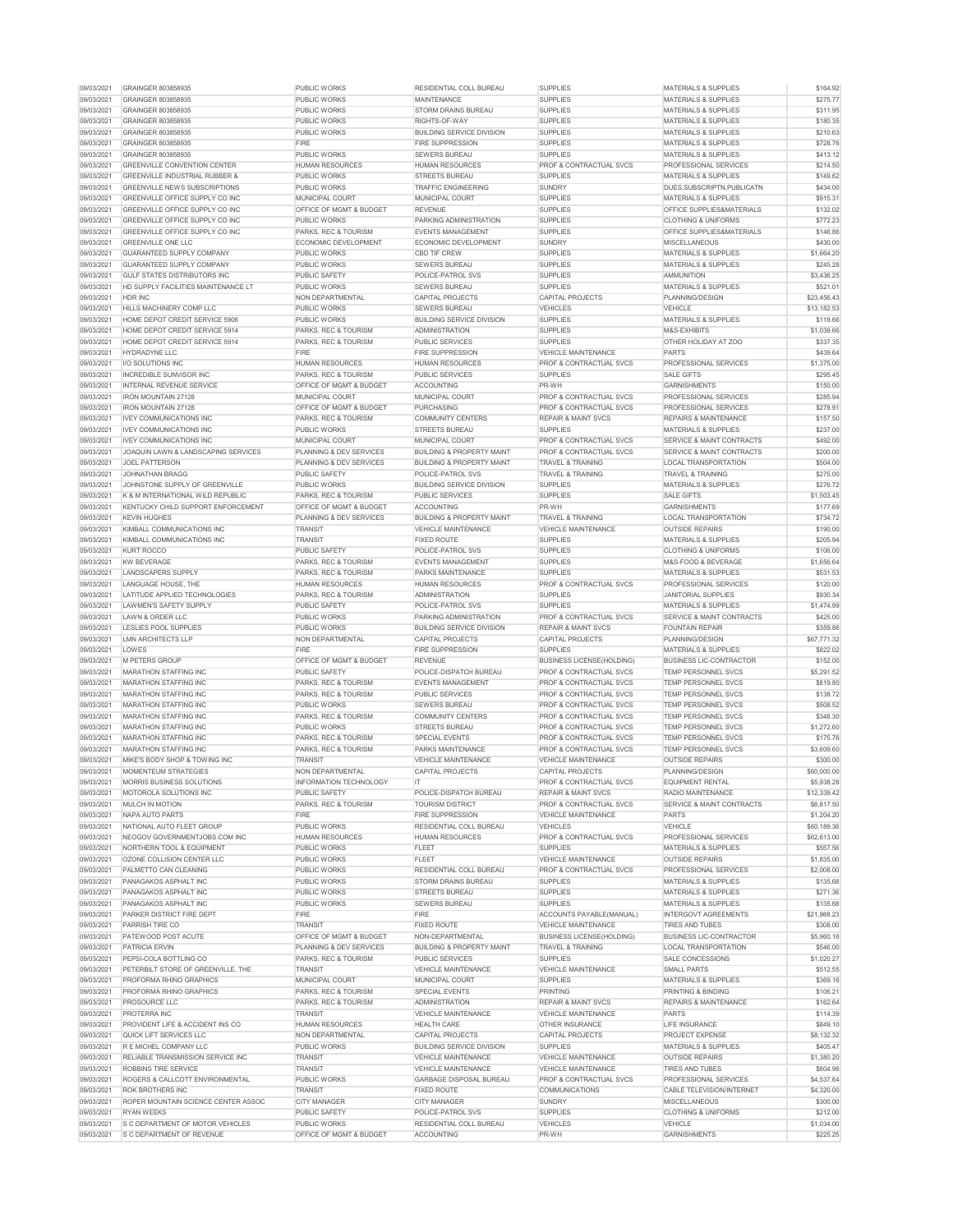| 09/03/2021               | <b>S C RETIREMENT SYSTEM</b>                                           | <b>OFFICE OF MGMT &amp; BUDGET</b>         | <b>ACCOUNTING</b>                                          | PR-WH                                                                    | <b>RETIREMENT SVS PURCHASE</b>                                     | \$1,688.65              |
|--------------------------|------------------------------------------------------------------------|--------------------------------------------|------------------------------------------------------------|--------------------------------------------------------------------------|--------------------------------------------------------------------|-------------------------|
| 09/03/2021               | <b>SAFE INDUSTRIES</b>                                                 | <b>FIRE</b>                                | <b>FIRE SUPPRESSION</b>                                    | <b>SUPPLIES</b>                                                          | <b>OTHER SUPPLIES&amp;MATERIALS</b>                                | \$182.32                |
| 09/03/2021               | <b>SAFE INDUSTRIES</b>                                                 | <b>FIRE</b>                                | <b>FIRE SUPPRESSION</b>                                    | <b>SUPPLIES</b>                                                          | <b>CLOTHING &amp; UNIFORMS</b>                                     | \$141,991.24            |
| 09/03/2021               | <b>SAFE INDUSTRIES</b>                                                 | <b>FIRE</b>                                | <b>FIRE SERVICES</b>                                       | <b>PROF &amp; CONTRACTUAL SVCS</b>                                       | <b>SERVICE &amp; MAINT CONTRACTS</b>                               | \$5,682.79              |
| 09/03/2021               | SAFETY PRODUCTS INC                                                    | <b>PUBLIC WORKS</b>                        | <b>SEWERS BUREAU</b>                                       | <b>SUPPLIES</b>                                                          | <b>MATERIALS &amp; SUPPLIES</b>                                    | \$125.29                |
| 09/03/2021               | SAFETY PRODUCTS INC                                                    | <b>PUBLIC WORKS</b>                        | <b>MAINTENANCE</b>                                         | <b>SUPPLIES</b>                                                          | <b>CLOTHING &amp; UNIFORMS</b>                                     | \$260.76                |
| 09/03/2021               | <b>SAFETY PRODUCTS INC</b>                                             | <b>PUBLIC WORKS</b>                        | <b>RESIDENTIAL COLL BUREAU</b>                             | <b>SUPPLIES</b>                                                          | <b>MATERIALS &amp; SUPPLIES</b>                                    | \$125.29                |
| 09/03/2021               | <b>SAFETY PRODUCTS INC</b>                                             | <b>PUBLIC WORKS</b>                        | <b>STORM DRAINS BUREAU</b>                                 | <b>SUPPLIES</b>                                                          | <b>MATERIALS &amp; SUPPLIES</b>                                    | \$125.29                |
| 09/03/2021               | SAFETY PRODUCTS INC                                                    | <b>PUBLIC WORKS</b>                        | <b>STREETS BUREAU</b>                                      | <b>SUPPLIES</b>                                                          | <b>MATERIALS &amp; SUPPLIES</b>                                    | \$125.30                |
| 09/03/2021               | <b>SAFETY PRODUCTS INC</b>                                             | <b>PUBLIC WORKS</b>                        | <b>FLEET</b>                                               | <b>SUPPLIES</b>                                                          | <b>MATERIALS &amp; SUPPLIES</b>                                    | \$125.29                |
| 09/03/2021               | <b>SAFETY PRODUCTS INC</b>                                             | <b>PUBLIC WORKS</b>                        | <b>BEAUTIFICATION BUREAU</b>                               | <b>SUPPLIES</b>                                                          | <b>MATERIALS &amp; SUPPLIES</b>                                    | \$125.29                |
| 09/03/2021               | SALUDA CONSTRUCTION LLC                                                | <b>NON DEPARTMENTAL</b>                    | <b>CAPITAL PROJECTS</b>                                    | <b>CAPITAL PROJECTS</b>                                                  | <b>CONSTRUCTION</b>                                                | \$144,629.10            |
| 09/03/2021               | <b>SAM'S CLUB</b>                                                      | <b>PARKS, REC &amp; TOURISM</b>            | <b>PUBLIC SERVICES</b>                                     | <b>SUPPLIES</b>                                                          | SALE CONCESSIONS                                                   | \$150.21                |
| 09/03/2021               | <b>SC STATE DISBURSEMENT UNIT</b>                                      | <b>OFFICE OF MGMT &amp; BUDGET</b>         | <b>ACCOUNTING</b>                                          | PR-WH                                                                    | <b>GARNISHMENTS</b>                                                | \$2,941.13              |
| 09/03/2021               | <b>SEJ SERVICES LLC</b>                                                | <b>PUBLIC SAFETY</b>                       | POLICE-PATROL SVS                                          | <b>PROF &amp; CONTRACTUAL SVCS</b>                                       | <b>SERVICE &amp; MAINT CONTRACTS</b>                               | \$1,150.00              |
| 09/03/2021               | <b>SEJ SERVICES LLC</b>                                                | <b>FIRE</b>                                | <b>FIRE SUPPRESSION</b>                                    | <b>SUPPLIES</b>                                                          | <b>JANITORIAL SUPPLIES</b>                                         | \$300.00                |
| 09/03/2021               | <b>SEJ SERVICES LLC</b>                                                | <b>TRANSIT</b>                             | NON VEHICLE MAINTENANCE                                    | <b>PROF &amp; CONTRACTUAL SVCS</b>                                       | <b>SERVICE &amp; MAINT CONTRACTS</b>                               | \$429.00                |
| 09/03/2021               | <b>SEJ SERVICES LLC</b>                                                | <b>PUBLIC WORKS</b>                        | <b>PARKING ADMINISTRATION</b>                              | <b>PROF &amp; CONTRACTUAL SVCS</b>                                       | SERVICE & MAINT CONTRACTS                                          | \$600.00                |
| 09/03/2021               | <b>SHARON KEY</b>                                                      | <b>PLANNING &amp; DEV SERVICES</b>         | PLANNING AND ZONING                                        | <b>SUPPLIES</b>                                                          | <b>MATERIALS &amp; SUPPLIES</b>                                    | \$115.03                |
| 09/03/2021               | <b>SHERWIN WILLIAMS</b>                                                | <b>PUBLIC WORKS</b>                        | <b>BUILDING SERVICE DIVISION</b>                           | <b>SUPPLIES</b>                                                          | <b>MATERIALS &amp; SUPPLIES</b>                                    | \$235.85                |
| 09/03/2021               | <b>SHERWIN WILLIAMS</b>                                                | <b>PUBLIC WORKS</b>                        | <b>CBD TIF CREW</b>                                        | <b>SUPPLIES</b>                                                          | <b>MATERIALS &amp; SUPPLIES</b>                                    | \$607.06                |
| 09/03/2021               | <b>SIGNATURES COMPANY LLC</b>                                          | PARKS, REC & TOURISM                       | <b>PARKS MAINTENANCE</b>                                   | <b>SUPPLIES</b>                                                          | <b>CLOTHING &amp; UNIFORMS</b>                                     | \$610.33                |
| 09/03/2021               | SITE DESIGN INC                                                        | NON DEPARTMENTAL                           | <b>CAPITAL PROJECTS</b>                                    | <b>CAPITAL PROJECTS</b>                                                  | PLANNING/DESIGN                                                    | \$7,050.00              |
| 09/03/2021               | <b>SMG</b>                                                             | NON DEPARTMENTAL                           | NON DEPARTMENTAL                                           | <b>PROF &amp; CONTRACTUAL SVCS</b>                                       | <b>MANAGEMENT FEES</b>                                             | \$14,324.00             |
| 09/03/2021               | <b>SMITH TURF &amp; IRRIGATION</b>                                     | <b>PARKS, REC &amp; TOURISM</b>            | <b>TOURISM DISTRICT</b>                                    | <b>VEHICLES</b>                                                          | <b>VEHICLE</b>                                                     | \$23,586.13             |
| 09/03/2021               | SNIDER FLEET SOLUTIONS                                                 | <b>PUBLIC WORKS</b>                        | <b>FLEET</b>                                               | <b>VEHICLE MAINTENANCE</b>                                               | <b>OUTSIDE REPAIRS</b>                                             | \$2,785.68              |
| 09/03/2021               | SOCK IT TO ME INC                                                      | <b>PARKS, REC &amp; TOURISM</b>            | <b>PUBLIC SERVICES</b>                                     | <b>SUPPLIES</b>                                                          | <b>SALE GIFTS</b>                                                  | \$182.58                |
| 09/03/2021<br>09/03/2021 | <b>SOUTHEASTERN DOCK &amp; DOOR LLC</b><br>SOUTHEASTERN PAPER GROUP    | <b>PUBLIC WORKS</b><br><b>PUBLIC WORKS</b> | PARKING ADMINISTRATION<br><b>BUILDING SERVICE DIVISION</b> | <b>PROF &amp; CONTRACTUAL SVCS</b><br><b>SUPPLIES</b>                    | <b>SERVICE &amp; MAINT CONTRACTS</b><br><b>JANITORIAL SUPPLIES</b> | \$408.00<br>\$860.34    |
| 09/03/2021               | <b>SPARTANBURG COUNTY</b>                                              | PUBLIC SAFETY                              | <b>POLICE-PATROL SVS</b>                                   | <b>TRAVEL &amp; TRAINING</b>                                             | <b>TRAVEL &amp; TRAINING</b>                                       | \$100.00                |
| 09/03/2021               | <b>STATE CHEMICAL SOLUTIONS</b>                                        | <b>PUBLIC WORKS</b>                        | <b>MAINTENANCE</b>                                         | <b>REPAIR &amp; MAINT SVCS</b>                                           | <b>REPAIRS &amp; MAINTENANCE</b>                                   | \$382.16                |
| 09/03/2021               | <b>STEVEN GALLANT</b>                                                  | <b>PLANNING &amp; DEV SERVICES</b>         | PLANNING AND ZONING                                        | <b>TRAVEL &amp; TRAINING</b>                                             | <b>TRAVEL &amp; TRAINING</b>                                       | \$184.00                |
| 09/03/2021               | <b>TAYLOR ENTERPRISES INC</b>                                          | <b>TRANSIT</b>                             | <b>FIXED ROUTE</b>                                         | <b>VEHICLE MAINTENANCE</b>                                               | <b>LUBRICANTS</b>                                                  | \$123.00                |
| 09/03/2021               | <b>TERRACON CONSULTANTS INC</b>                                        | <b>NON DEPARTMENTAL</b>                    | <b>CAPITAL PROJECTS</b>                                    | <b>CAPITAL PROJECTS</b>                                                  | PROJECT EXPENSE                                                    | \$4,956.75              |
| 09/03/2021               | <b>THOMAS &amp; HUTTON</b>                                             | NON DEPARTMENTAL                           | <b>CAPITAL PROJECTS</b>                                    | <b>CAPITAL PROJECTS</b>                                                  | PLANNING/DESIGN                                                    | \$19,010.00             |
| 09/03/2021               | <b>THOMAS FERRIS</b>                                                   | <b>PUBLIC SAFETY</b>                       | POLICE-PATROL SVS                                          | <b>TRAVEL &amp; TRAINING</b>                                             | <b>TRAVEL &amp; TRAINING</b>                                       | \$239.00                |
| 09/03/2021               | <b>TIM COGGINS</b>                                                     | PLANNING & DEV SERVICES                    | <b>BUILDING &amp; PROPERTY MAINT</b>                       | <b>TRAVEL &amp; TRAINING</b>                                             | <b>LOCAL TRANSPORTATION</b>                                        | \$447.44                |
| 09/03/2021               | TMS SOUTH INC                                                          | <b>PARKS, REC &amp; TOURISM</b>            | <b>ADMINISTRATION</b>                                      | <b>REPAIR &amp; MAINT SVCS</b>                                           | <b>REPAIRS &amp; MAINTENANCE</b>                                   | \$148.44                |
| 09/03/2021               | TRAVELERS REST FEED & SEED INC                                         | <b>PARKS, REC &amp; TOURISM</b>            | <b>ADMINISTRATION</b>                                      | <b>SUPPLIES</b>                                                          | M&S-FOOD                                                           | \$3,204.32              |
| 09/03/2021               | TRIPLE J REPAIR SERVICES INC                                           | <b>FIRE</b>                                | <b>FIRE SUPPRESSION</b>                                    | <b>REPAIR &amp; MAINT SVCS</b>                                           | <b>REPAIRS &amp; MAINTENANCE</b>                                   | \$227.95                |
| 09/03/2021               | <b>TRUCKPRO LLC</b>                                                    | <b>TRANSIT</b>                             | <b>VEHICLE MAINTENANCE</b>                                 | <b>VEHICLE MAINTENANCE</b>                                               | <b>PARTS</b>                                                       | \$233.18                |
| 09/03/2021               | <b>TRYFACTA INC</b>                                                    | <b>PUBLIC WORKS</b>                        | <b>SEWERS BUREAU</b>                                       | <b>PROF &amp; CONTRACTUAL SVCS</b>                                       | <b>TEMP PERSONNEL SVCS</b>                                         | \$839.82                |
| 09/03/2021               | <b>TRYFACTA INC</b>                                                    | <b>PARKS, REC &amp; TOURISM</b>            | <b>PARKS MAINTENANCE</b>                                   | <b>PROF &amp; CONTRACTUAL SVCS</b>                                       | <b>TEMP PERSONNEL SVCS</b>                                         | \$665.20                |
| 09/03/2021               | <b>TRYFACTA INC</b>                                                    | <b>PUBLIC WORKS</b>                        | <b>RESIDENTIAL COLL BUREAU</b>                             | <b>PROF &amp; CONTRACTUAL SVCS</b>                                       | <b>TEMP PERSONNEL SVCS</b>                                         | \$778.80                |
| 09/03/2021               | <b>TRYFACTA INC</b>                                                    | <b>PUBLIC WORKS</b>                        | <b>STREETS BUREAU</b>                                      | <b>PROF &amp; CONTRACTUAL SVCS</b>                                       | <b>TEMP PERSONNEL SVCS</b>                                         | \$1,164.10              |
| 09/03/2021               | <b>TRYFACTA INC</b>                                                    | <b>TRANSIT</b>                             | <b>FIXED ROUTE</b>                                         | <b>PROF &amp; CONTRACTUAL SVCS</b>                                       | <b>TEMP PERSONNEL SVCS</b>                                         | \$1,902.24              |
| 09/03/2021               | <b>ULINE INC</b>                                                       | <b>PARKS, REC &amp; TOURISM</b>            | <b>PARKS MAINTENANCE</b>                                   | <b>SUPPLIES</b>                                                          | <b>MATERIALS &amp; SUPPLIES</b>                                    | \$1,424.82              |
| 09/03/2021               | ULINE INC                                                              | PARKS, REC & TOURISM                       | <b>TOURISM DISTRICT</b>                                    | <b>SUPPLIES</b>                                                          | <b>MATERIALS &amp; SUPPLIES</b>                                    | \$775.87                |
| 09/03/2021               | UNITED MINISTRIES                                                      | C. D. DIVISION                             | <b>CDBG PROJECTS</b>                                       | <b>CD PROJECTS</b>                                                       | PUBLIC SERVICES (GENERAL)                                          | \$10,000.00             |
| 09/03/2021               | UNITED WAY OF GREENVILLE COUNTY                                        | <b>OFFICE OF MGMT &amp; BUDGET</b>         | <b>ACCOUNTING</b>                                          | PR-WH                                                                    | UNITED WAY                                                         | \$407.08                |
| 09/03/2021               | <b>VININGS AT LAUREL CREEK</b>                                         | <b>OFFICE OF MGMT &amp; BUDGET</b>         | <b>REVENUE</b>                                             | <b>BUSINESS LICENSE(HOLDING)</b>                                         | <b>BUSINESS LIC-CONTRACTOR</b>                                     | \$2,475.66              |
| 09/03/2021               | VULCAN CONSTRUCTION MATERIALS LLC                                      | <b>PUBLIC WORKS</b>                        | <b>STREETS BUREAU</b>                                      | <b>SUPPLIES</b>                                                          | <b>MATERIALS &amp; SUPPLIES</b>                                    | \$629.57                |
| 09/03/2021               | VULCAN CONSTRUCTION MATERIALS LLC                                      | <b>PUBLIC WORKS</b>                        | <b>STORM DRAINS BUREAU</b>                                 | <b>SUPPLIES</b>                                                          | <b>MATERIALS &amp; SUPPLIES</b>                                    | \$944.38                |
| 09/03/2021<br>09/03/2021 | VULCAN CONSTRUCTION MATERIALS LLC<br>W N WATSON-WEST TIRE & AUTOMOTIVE | <b>PUBLIC WORKS</b><br><b>FIRE</b>         | <b>SEWERS BUREAU</b><br><b>FIRE SUPPRESSION</b>            | <b>SUPPLIES</b><br><b>VEHICLE MAINTENANCE</b>                            | <b>MATERIALS &amp; SUPPLIES</b><br><b>PARTS</b>                    | \$1,573.96<br>\$817.46  |
| 09/03/2021               | <b>WARM FUZZY TOYS</b>                                                 | <b>PARKS, REC &amp; TOURISM</b>            | <b>PUBLIC SERVICES</b>                                     | <b>SUPPLIES</b>                                                          | <b>SALE GIFTS</b>                                                  | \$724.32                |
| 09/03/2021               | <b>WEST ENVIRONMENTAL</b>                                              | PLANNING & DEV SERVICES                    | <b>BUILDING &amp; PROPERTY MAINT</b>                       | <b>PROF &amp; CONTRACTUAL SVCS</b>                                       | <b>DEMOLITIONS</b>                                                 | \$1,588.00              |
| 09/03/2021               | <b>WESTMINSTER PRESBYTERIAN CHURCH</b>                                 | <b>PUBLIC WORKS</b>                        | <b>ENGINEERING</b>                                         | <b>SUNDRY</b>                                                            | <b>MISCELLANEOUS</b>                                               | \$250.00                |
| 09/03/2021               | <b>WILLIAM BOWEN</b>                                                   | PLANNING & DEV SERVICES                    | <b>BUILDING &amp; PROPERTY MAINT</b>                       | <b>TRAVEL &amp; TRAINING</b>                                             | <b>LOCAL TRANSPORTATION</b>                                        | \$278.88                |
| 09/03/2021               | <b>WP LAW INC</b>                                                      | <b>PUBLIC WORKS</b>                        | <b>BUILDING SERVICE DIVISION</b>                           | <b>REPAIR &amp; MAINT SVCS</b>                                           | <b>FOUNTAIN REPAIR</b>                                             | \$105.03                |
| 09/03/2021               | <b>WP LAW INC</b>                                                      | <b>PUBLIC WORKS</b>                        | <b>BEAUTIFICATION BUREAU</b>                               | <b>SUPPLIES</b>                                                          | <b>MATERIALS &amp; SUPPLIES</b>                                    | \$615.69                |
| 09/03/2021               | <b>ZURI GEBERT</b>                                                     | <b>PUBLIC SAFETY</b>                       | POLICE-PATROL SVS                                          | <b>TRAVEL &amp; TRAINING</b>                                             | <b>TRAVEL &amp; TRAINING</b>                                       | \$224.00                |
| 09/10/2021               | A SERVICES GROUP LLC                                                   | <b>PARKS, REC &amp; TOURISM</b>            | <b>ADMINISTRATION</b>                                      | <b>PROF &amp; CONTRACTUAL SVCS</b>                                       | <b>SERVICE &amp; MAINT CONTRACTS</b>                               | \$6,678.86              |
| 09/10/2021               | <b>ACE ENERGY</b>                                                      | <b>TRANSIT</b>                             | <b>ADMINISTRATION</b>                                      | <b>VEHICLE MAINTENANCE</b>                                               | <b>FUEL</b>                                                        | \$18,348.14             |
| 09/10/2021               | <b>ADDISON SAFETY GROUP INC</b>                                        | <b>PUBLIC WORKS</b>                        | <b>CHURCH STREET GARAGE</b>                                | <b>REPAIR &amp; MAINT SVCS</b>                                           | <b>REPAIRS &amp; MAINTENANCE</b>                                   | \$496.20                |
| 09/10/2021               | <b>AID UPSTATE INC</b>                                                 | C. D. DIVISION                             | <b>HOPWA</b>                                               | <b>CD PROJECTS</b>                                                       | <b>HOUSING PLACEMNT-AID UPST</b>                                   | \$1,473.68              |
| 09/10/2021               | AID UPSTATE INC                                                        | C. D. DIVISION                             | <b>HOPWA</b>                                               | <b>CD PROJECTS</b>                                                       | <b>OPERATING SUPP STEPHENS H</b>                                   | \$4,343.53              |
| 09/10/2021               | <b>AID UPSTATE INC</b>                                                 | C. D. DIVISION                             | <b>HOPWA</b>                                               | <b>CD PROJECTS</b>                                                       | <b>PROJ CARE OP COST-AID UPS</b>                                   | \$2,500.00              |
| 09/10/2021               | <b>AID UPSTATE INC</b>                                                 | C. D. DIVISION                             | <b>HOPWA</b>                                               | <b>CD PROJECTS</b>                                                       | SUPPORTIVE SVC-PIED CARE                                           | \$710.40                |
| 09/10/2021               | AID UPSTATE INC                                                        | C. D. DIVISION                             | <b>HOPWA</b>                                               | <b>CD PROJECTS</b>                                                       | S-T RENT.MORT.UTIL-AID UP                                          | \$19,813.11             |
| 09/10/2021               | AID UPSTATE INC                                                        | C. D. DIVISION                             | <b>HOPWA</b>                                               | <b>CD PROJECTS</b>                                                       | SUPPORTING SVC-AID UPSTAT                                          | \$7,051.69              |
| 09/10/2021               | <b>AID UPSTATE INC</b>                                                 | C. D. DIVISION                             | <b>HOPWA</b>                                               | <b>CD PROJECTS</b>                                                       | <b>TENANT RENT ASSIST-AID UP</b>                                   | \$4,775.08              |
| 09/10/2021               | <b>ALDRIDGE FAMILY PRODUCE</b>                                         | <b>PARKS, REC &amp; TOURISM</b>            | <b>ADMINISTRATION</b>                                      | <b>SUPPLIES</b>                                                          | M&S-FOOD                                                           | \$507.87                |
| 09/10/2021               | <b>AMERICAN LOCK &amp; KEY</b>                                         | <b>PARKS, REC &amp; TOURISM</b>            | <b>PARKS MAINTENANCE</b>                                   | <b>SUPPLIES</b>                                                          | <b>MATERIALS &amp; SUPPLIES</b>                                    | \$209.88                |
| 09/10/2021               | <b>AMTECK LLC</b>                                                      | <b>PUBLIC WORKS</b><br><b>PUBLIC WORKS</b> | <b>FLEET</b>                                               | <b>REPAIR &amp; MAINT SVCS</b>                                           | <b>REPAIRS &amp; MAINTENANCE</b>                                   | \$400.00                |
| 09/10/2021<br>09/10/2021 | <b>AMTECK LLC</b><br><b>AMTECK LLC</b>                                 | <b>PUBLIC WORKS</b>                        | <b>BEAUTIFICATION BUREAU</b>                               | <b>PROF &amp; CONTRACTUAL SVCS</b>                                       | SERVICE & MAINT CONTRACTS<br>MAINTENANCE CONTRACTS                 | \$160.00                |
| 09/10/2021               | <b>AMTECK LLC</b>                                                      | <b>PUBLIC WORKS</b>                        | <b>RESIDENTIAL COLL BUREAU</b><br><b>SEWERS BUREAU</b>     | <b>PROF &amp; CONTRACTUAL SVCS</b><br><b>PROF &amp; CONTRACTUAL SVCS</b> | <b>MAINTENANCE CONTRACTS</b>                                       | \$160.00<br>\$160.00    |
| 09/10/2021               | <b>AMTECK LLC</b>                                                      | <b>PUBLIC WORKS</b>                        | <b>STREETS BUREAU</b>                                      | <b>PROF &amp; CONTRACTUAL SVCS</b>                                       | <b>SERVICE &amp; MAINT CONTRACTS</b>                               | \$160.00                |
| 09/10/2021               | <b>AMTECK LLC</b>                                                      | <b>PUBLIC WORKS</b>                        | <b>STORM DRAINS BUREAU</b>                                 | <b>PROF &amp; CONTRACTUAL SVCS</b>                                       | SERVICE & MAINT CONTRACTS                                          | \$160.00                |
| 09/10/2021               | <b>APPLIED INDUSTRIAL TECHNOLOGIES</b>                                 | <b>FIRE</b>                                | <b>FIRE SUPPRESSION</b>                                    | <b>VEHICLE MAINTENANCE</b>                                               | <b>PARTS</b>                                                       | \$137.63                |
| 09/10/2021               | <b>ARC3 GASES INC</b>                                                  | <b>FIRE</b>                                | <b>FIRE SUPPRESSION</b>                                    | <b>SUPPLIES</b>                                                          | <b>DRUG SUPPLIES</b>                                               | \$107.00                |
| 09/10/2021               | <b>AUTOMATED GATE SYSTEMS INC</b>                                      | PARKS, REC & TOURISM                       | <b>TOURISM DISTRICT</b>                                    | <b>REPAIR &amp; MAINT SVCS</b>                                           | <b>REPAIRS &amp; MAINTENANCE</b>                                   | \$655.00                |
| 09/10/2021               | <b>B &amp; H PHOTO</b>                                                 | <b>INFORMATION TECHNOLOGY</b>              | IT.                                                        | <b>SUPPLIES</b>                                                          | <b>MATERIALS &amp; SUPPLIES</b>                                    | \$272.31                |
| 09/10/2021               | <b>BANKS APPLIANCE PARTS &amp; SERV INC</b>                            | <b>PUBLIC WORKS</b>                        | <b>BUILDING SERVICE DIVISION</b>                           | <b>SUPPLIES</b>                                                          | <b>MATERIALS &amp; SUPPLIES</b>                                    | \$133.80                |
| 09/10/2021               | <b>BOARDMAN GROUP</b>                                                  | <b>PLANNING &amp; DEV SERVICES</b>         | <b>BUILDING CODES</b>                                      | <b>PERMITS</b>                                                           | <b>BUILDING PERMITS</b>                                            | \$2,881.60              |
| 09/10/2021               | <b>BORDER STATES INDUSTRIES INC</b>                                    | <b>PUBLIC WORKS</b>                        | <b>TRAFFIC ENGINEERING</b>                                 | <b>SUPPLIES</b>                                                          | M&S-SIGNALS                                                        | \$301.04                |
| 09/10/2021               | <b>BOUND TREE MEDICAL LLC</b>                                          | <b>FIRE</b>                                | <b>FIRE SUPPRESSION</b>                                    | <b>SUPPLIES</b>                                                          | <b>OTHER MEDICAL SUPPLIES</b>                                      | \$2,400.27              |
| 09/10/2021               | <b>BRAGG WASTE SERVICES INC</b>                                        | <b>PARKS, REC &amp; TOURISM</b>            | <b>PARKS MAINTENANCE</b>                                   | <b>PROF &amp; CONTRACTUAL SVCS</b>                                       | SERVICE & MAINT CONTRACTS                                          | \$464.69                |
| 09/10/2021               | <b>BRAVO1 PROTECTION</b>                                               | <b>PUBLIC WORKS</b>                        | PARKING ADMINISTRATION                                     | <b>PROF &amp; CONTRACTUAL SVCS</b>                                       | <b>SERVICE &amp; MAINT CONTRACTS</b>                               | \$2,663.76              |
| 09/10/2021               | <b>BRIDGESTONE AMERICAS TIRE OPERATION</b>                             | <b>TRANSIT</b>                             | <b>FIXED ROUTE</b>                                         | <b>VEHICLE MAINTENANCE</b>                                               | <b>TIRES AND TUBES</b>                                             | \$375.00                |
| 09/10/2021               | C O G RETIREE INSURANCE                                                | <b>HUMAN RESOURCES</b>                     | <b>HEALTH CARE</b>                                         | <b>OTHER INSURANCE</b>                                                   | <b>HEALTH MEDICARE SUPPL</b>                                       | \$13,400.00             |
| 09/10/2021               | CAMERON CAMPBELL WORKING CASH                                          | <b>PARKS, REC &amp; TOURISM</b>            | <b>PUBLIC SERVICES</b>                                     | <b>RECREATION FEES</b>                                                   | <b>HEALTHY BUCKS TOKEN REIMB</b>                                   | \$125.00                |
| 09/10/2021<br>09/10/2021 | CAMERON CAMPBELL WORKING CASH<br>CAMPBELL OIL COMPANY                  | PARKS, REC & TOURISM<br><b>TRANSIT</b>     | <b>PUBLIC SERVICES</b>                                     | <b>RECREATION FEES</b><br><b>VEHICLE MAINTENANCE</b>                     | <b>EBT TOKEN REIMBURSEMENT</b><br><b>FUEL</b>                      | \$159.50                |
| 09/10/2021               | <b>CAPITAL ONE</b>                                                     | <b>PUBLIC SAFETY</b>                       | ADMINISTRATION<br>POLICE-PATROL SVS                        | <b>SUPPLIES</b>                                                          | <b>MATERIALS &amp; SUPPLIES</b>                                    | \$16,202.61<br>\$192.63 |
|                          |                                                                        |                                            |                                                            |                                                                          |                                                                    |                         |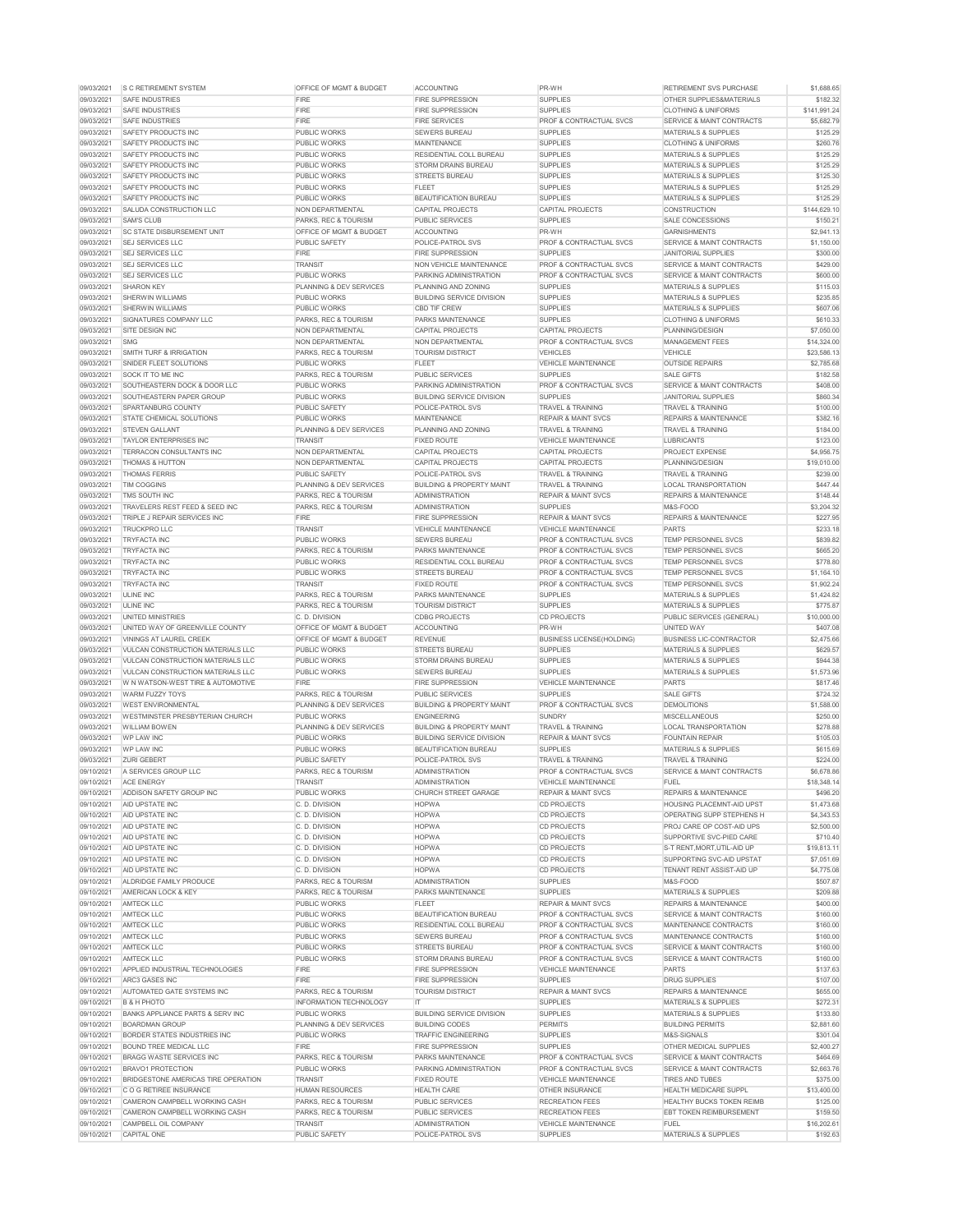| 09/10/2021               | <b>CAROLINA ALTERNATORS</b>                                  | <b>FIRE</b>                                            | <b>FIRE SUPPRESSION</b>                           | <b>VEHICLE MAINTENANCE</b>                                       | <b>PARTS</b>                                      | \$651.90             |
|--------------------------|--------------------------------------------------------------|--------------------------------------------------------|---------------------------------------------------|------------------------------------------------------------------|---------------------------------------------------|----------------------|
| 09/10/2021               | CDW/G                                                        | <b>INFORMATION TECHNOLOGY</b>                          | IT.                                               | <b>PROF &amp; CONTRACTUAL SVCS</b>                               | SERVICE & MAINT CONTRACTS                         | \$1,925.00           |
| 09/10/2021               | CDW/G                                                        | <b>TRANSIT</b>                                         | <b>FIXED ROUTE</b>                                | <b>SUPPLIES</b>                                                  | <b>MATERIALS &amp; SUPPLIES</b>                   | \$125.44             |
| 09/10/2021               | CDW/G                                                        | <b>INFORMATION TECHNOLOGY</b>                          | IT.                                               | <b>SUPPLIES</b>                                                  | <b>MATERIALS &amp; SUPPLIES</b>                   | \$252.07             |
| 09/10/2021               | <b>CHRIS STOVER</b>                                          | PLANNING & DEV SERVICES                                | <b>BUILDING &amp; PROPERTY MAINT</b>              | <b>TRAVEL &amp; TRAINING</b>                                     | <b>LOCAL TRANSPORTATION</b>                       | \$126.00             |
| 09/10/2021               | <b>CINTAS</b>                                                | <b>PUBLIC WORKS</b>                                    | <b>FLEET</b>                                      | <b>SUPPLIES</b>                                                  | <b>CLOTHING &amp; UNIFORMS</b>                    | \$183.40             |
| 09/10/2021               | <b>CINTAS FIRE PROTECTION 636525</b>                         | <b>PUBLIC WORKS</b>                                    | <b>BUILDING SERVICE DIVISION</b>                  | <b>PROF &amp; CONTRACTUAL SVCS</b>                               | <b>SERVICE &amp; MAINT CONTRACTS</b>              | \$6,475.73           |
| 09/10/2021               | <b>CITY OF GREENVILLE</b>                                    | Z <sub>O</sub> O                                       | Z <sub>O</sub> O                                  | <b>TAX LIABILITIES</b>                                           | <b>HOSPITALITY TAXES</b>                          | \$265.60             |
| 09/10/2021               | <b>CIVICPLUS INC</b>                                         | <b>INFORMATION TECHNOLOGY</b>                          | IT.                                               | <b>PROF &amp; CONTRACTUAL SVCS</b>                               | <b>SERVICE &amp; MAINT CONTRACTS</b>              | \$14,468.98          |
| 09/10/2021               | <b>CIVICPLUS INC</b>                                         | PARKS, REC & TOURISM                                   | <b>COMMUNITY CENTERS</b>                          | <b>PROF &amp; CONTRACTUAL SVCS</b>                               | <b>PROFESSIONAL SERVICES</b>                      | \$4,500.00           |
| 09/10/2021               | <b>CLASSIC ACE HARDWARE - GREER</b>                          | <b>PUBLIC SAFETY</b>                                   | POLICE-PATROL SVS                                 | <b>SUPPLIES</b>                                                  | <b>MATERIALS &amp; SUPPLIES</b>                   | \$106.00             |
| 09/10/2021               | COLONIAL FUEL & LUBRICANT SERVICES                           | <b>TRANSIT</b>                                         | <b>ADMINISTRATION</b>                             | <b>VEHICLE MAINTENANCE</b>                                       | <b>FUEL</b>                                       | \$37,460.42          |
| 09/10/2021               | CONCRETE SUPPLY COMPANY LLC                                  | <b>PUBLIC WORKS</b>                                    | <b>STREETS BUREAU</b>                             | <b>SUPPLIES</b>                                                  | <b>MATERIALS &amp; SUPPLIES</b>                   | \$1,211.06           |
| 09/10/2021               | COURTYARD GREENVILLE DOWNTOWN                                | <b>OFFICE OF MGMT &amp; BUDGET</b>                     | <b>REVENUE</b>                                    | <b>BUSINESS LICENSE(HOLDING)</b>                                 | <b>BUSINESS LIC-CONTRACTOR</b>                    | \$10,371.50          |
| 09/10/2021               | <b>COWART AWARDS INC</b>                                     | <b>PUBLIC WORKS</b>                                    | <b>FLEET</b>                                      | <b>SUPPLIES</b>                                                  | <b>MATERIALS &amp; SUPPLIES</b>                   | \$100.70             |
| 09/10/2021               | <b>CRAFTWRIGHT HOMES</b>                                     | <b>OFFICE OF MGMT &amp; BUDGET</b>                     | <b>REVENUE</b>                                    | <b>LIAB-REWA</b>                                                 | <b>REWA</b>                                       | \$2,500.00           |
| 09/10/2021               | <b>CRESCENT SUPPLY CO INC</b>                                | <b>PUBLIC WORKS</b>                                    | <b>RIVER STREET GARAGE</b>                        | <b>SUPPLIES</b>                                                  | <b>MATERIALS &amp; SUPPLIES</b>                   | \$1,839.74           |
| 09/10/2021               | <b>CRESCENT SUPPLY CO INC</b>                                | <b>PUBLIC WORKS</b>                                    | <b>ONE GARAGE</b>                                 | <b>SUPPLIES</b>                                                  | <b>MATERIALS &amp; SUPPLIES</b>                   | \$591.48             |
| 09/10/2021               | <b>CUMMINS-ALLISON CORP</b>                                  | <b>PUBLIC WORKS</b>                                    | <b>PARKING ADMINISTRATION</b>                     | <b>PROF &amp; CONTRACTUAL SVCS</b>                               | SERVICE & MAINT CONTRACTS                         | \$1,832.74           |
| 09/10/2021               | <b>D &amp; D MOTORS INC</b>                                  | <b>PUBLIC WORKS</b>                                    | <b>FLEET</b>                                      | <b>VEHICLE MAINTENANCE</b>                                       | <b>OUTSIDE REPAIRS</b>                            | \$1,851.03           |
| 09/10/2021               | <b>DELERROK INC</b>                                          | <b>TRANSIT</b>                                         | <b>ADMINISTRATION</b>                             | <b>PROF &amp; CONTRACTUAL SVCS</b>                               | <b>SERVICE &amp; MAINT CONTRACTS</b>              | \$1,334.60           |
| 09/10/2021               | <b>DELL MARKETING LP</b>                                     | <b>INFORMATION TECHNOLOGY</b>                          | IT.                                               | PROF & CONTRACTUAL SVCS                                          | SERVICE & MAINT CONTRACTS                         | \$1,583.25           |
| 09/10/2021               | <b>DESIGNLAB INC</b>                                         | <b>PUBLIC SAFETY</b>                                   | <b>POLICE-PATROL SVS</b>                          | <b>SUPPLIES</b>                                                  | <b>CLOTHING &amp; UNIFORMS</b>                    | \$7,268.94           |
| 09/10/2021               | <b>DESIGNLAB INC</b>                                         | <b>FIRE</b>                                            | <b>FIRE SUPPRESSION</b>                           | <b>SUPPLIES</b>                                                  | <b>CLOTHING &amp; UNIFORMS</b>                    | \$290.71             |
| 09/10/2021               | <b>DISYS SOLUTIONS INC</b>                                   | <b>INFORMATION TECHNOLOGY</b>                          | IT.                                               | <b>SUPPLIES</b>                                                  | <b>MATERIALS &amp; SUPPLIES</b>                   | \$7,087.80           |
| 09/10/2021               | <b>DUKE ENERGY</b>                                           | <b>PUBLIC WORKS</b>                                    | <b>RIVERPLACE GARAGE</b>                          | <b>UTILITIES</b>                                                 | <b>ELECTRICITY</b>                                | \$4,629.50           |
| 09/10/2021               | <b>DUKE ENERGY</b>                                           | <b>FIRE</b>                                            | <b>FIRE SERVICES</b>                              | <b>UTILITIES</b>                                                 | <b>ELECTRICITY</b>                                | \$3,676.27           |
| 09/10/2021               | <b>DUKE ENERGY</b>                                           | <b>PUBLIC WORKS</b>                                    | <b>TRAFFIC ENGINEERING</b>                        | <b>UTILITIES</b>                                                 | <b>ELECTRICITY</b>                                | \$2,102.23           |
| 09/10/2021               | <b>DUKE ENERGY</b>                                           | <b>PUBLIC WORKS</b>                                    | <b>BUILDING SERVICE DIVISION</b>                  | <b>UTILITIES</b>                                                 | <b>ELECTRICITY</b>                                | \$19,312.38          |
| 09/10/2021               | <b>DUKE ENERGY</b>                                           | <b>PUBLIC WORKS</b>                                    | <b>SEWERS BUREAU</b>                              | <b>UTILITIES</b>                                                 | <b>ELECTRICITY</b>                                | \$345.12             |
| 09/10/2021               | <b>DUKE ENERGY</b>                                           | PARKS, REC & TOURISM                                   | <b>PARKS MAINTENANCE</b>                          | <b>UTILITIES</b>                                                 | <b>ELECTRICITY</b>                                | \$5,246.87           |
| 09/10/2021               | <b>DUKE ENERGY</b>                                           | <b>PUBLIC SAFETY</b>                                   | POLICE-PATROL SVS                                 | UTILITIES                                                        | <b>ELECTRICITY</b>                                | \$476.42             |
| 09/10/2021               | <b>E11EVEN LLC</b>                                           | PARKS, REC & TOURISM                                   | <b>PUBLIC SERVICES</b>                            | <b>SUPPLIES</b>                                                  | <b>SALE GIFTS</b>                                 | \$523.26             |
| 09/10/2021               | <b>EAGLE EMBROIDERY</b>                                      | <b>TRANSIT</b>                                         | NON VEHICLE MAINTENANCE                           | <b>SUPPLIES</b>                                                  | <b>CLOTHING &amp; UNIFORMS</b>                    | \$199.92             |
| 09/10/2021               | <b>EAGLE EMBROIDERY</b>                                      | <b>TRANSIT</b>                                         | <b>VEHICLE MAINTENANCE</b>                        | <b>SUPPLIES</b>                                                  | <b>CLOTHING &amp; UNIFORMS</b>                    | \$655.00             |
| 09/10/2021               | <b>IELEAZER D HUNT</b>                                       | <b>PUBLIC SAFETY</b>                                   | <b>POLICE-PATROL SVS</b>                          | <b>TRAVEL &amp; TRAINING</b>                                     | <b>TRAVEL &amp; TRAINING</b>                      | \$457.20             |
| 09/10/2021               | <b>ELEVATOR INSPECTION LLC</b>                               | <b>PUBLIC WORKS</b>                                    | <b>BUILDING SERVICE DIVISION</b>                  | <b>PROF &amp; CONTRACTUAL SVCS</b>                               | <b>SERVICE &amp; MAINT CONTRACTS</b>              | \$570.00             |
| 09/10/2021               | <b>EMPLOYMENT SCREENING RESOURCES</b>                        | <b>HUMAN RESOURCES</b>                                 | <b>HUMAN RESOURCES</b>                            | <b>PROF &amp; CONTRACTUAL SVCS</b>                               | <b>PROFESSIONAL SERVICES</b>                      | \$886.25             |
| 09/10/2021               | <b>ENERGY DISTRIBUTORS LLC</b>                               | <b>PUBLIC WORKS</b>                                    | <b>FLEET</b>                                      | <b>VEHICLE MAINTENANCE</b>                                       | <b>FUEL</b>                                       | \$2,132.48           |
| 09/10/2021               | <b>ESRI INC</b>                                              | <b>INFORMATION TECHNOLOGY</b>                          | IT.                                               | <b>PROF &amp; CONTRACTUAL SVCS</b>                               | <b>SERVICE &amp; MAINT CONTRACTS</b>              | \$55,000.00          |
| 09/10/2021               | <b>FAIRWAY FORD INC</b>                                      | <b>PUBLIC WORKS</b>                                    | <b>FLEET</b>                                      | <b>VEHICLE MAINTENANCE</b>                                       | <b>OUTSIDE REPAIRS</b>                            | \$129.00             |
| 09/10/2021               | <b>FERGUSON FACILITIES SUPPLY</b>                            | PARKS, REC & TOURISM                                   | <b>ADMINISTRATION</b>                             | <b>SUPPLIES</b>                                                  | JANITORIAL SUPPLIES                               | \$407.00             |
| 09/10/2021               | <b>FLORES &amp; ASSOCIATES LLC</b>                           | <b>HUMAN RESOURCES</b>                                 | <b>HEALTH CARE</b>                                | <b>HEALTH</b>                                                    | <b>FSA ADMIN FEES</b>                             | \$1,472.50           |
| 09/10/2021               | <b>FORMS &amp; SUPPLY INC</b>                                | <b>CITY ATTORNEY</b>                                   | <b>CITY ATTORNEY</b>                              | <b>SUPPLIES</b>                                                  | <b>MATERIALS &amp; SUPPLIES</b>                   | \$103.73             |
| 09/10/2021               | <b>GALLS LLC</b>                                             | <b>FIRE</b>                                            | <b>FIRE SUPPRESSION</b>                           | <b>SUPPLIES</b>                                                  | <b>CLOTHING &amp; UNIFORMS</b>                    | \$224.20             |
| 09/10/2021               | <b>GILLIG LLC</b>                                            | <b>TRANSIT</b>                                         | VEHICLE MAINTENANCE                               | <b>VEHICLE MAINTENANCE</b>                                       | <b>PARTS</b>                                      | \$134.32             |
| 09/10/2021               | <b>GREENVILLE COUNTY</b>                                     | <b>PUBLIC SAFETY</b>                                   | POLICE-PATROL SVS                                 | <b>PROF &amp; CONTRACTUAL SVCS</b>                               | PROFESSIONAL SERVICES                             | \$5,612.60           |
| 09/10/2021               | <b>GREENVILLE COUNTY ANIMAL CARE SERV</b>                    | <b>PUBLIC SAFETY</b>                                   | POLICE-PATROL SVS                                 | <b>PROF &amp; CONTRACTUAL SVCS</b>                               | <b>SERVICE &amp; MAINT CONTRACTS</b>              | \$750.00             |
| 09/10/2021               | GREENVILLE OFFICE SUPPLY CO INC                              | <b>TRANSIT</b>                                         | <b>FIXED ROUTE</b>                                | <b>SUPPLIES</b>                                                  | <b>MATERIALS &amp; SUPPLIES</b>                   | \$233.02             |
| 09/10/2021               | GREENVILLE OFFICE SUPPLY CO INC                              | <b>COMMUNICATION</b>                                   | <b>COMMUNICATION</b>                              | <b>SUPPLIES</b>                                                  | <b>OFFICE SUPPLIES&amp;MATERIALS</b>              | \$134.81             |
| 09/10/2021               | <b>GREENVILLE WATER</b>                                      | <b>PUBLIC WORKS</b>                                    | <b>BUILDING SERVICE DIVISION</b>                  | UTILITIES                                                        | <b>OTHER</b>                                      | \$6,748.88           |
| 09/10/2021               | <b>GREENVILLE WATER</b>                                      | <b>TRANSIT</b>                                         | <b>NON VEHICLE MAINTENANCE</b>                    | <b>UTILITIES</b>                                                 | <b>WATER/WASTEWATER</b>                           | \$177.44             |
| 09/10/2021               | <b>GREENVILLE ZOO PETTY CASH</b>                             | <b>PARKS, REC &amp; TOURISM</b>                        | <b>ADMINISTRATION</b>                             | <b>SUPPLIES</b>                                                  | M&S-FOOD                                          | \$187.80             |
| 09/10/2021               | <b>GREENVILLE ZOO PETTY CASH</b>                             | PARKS, REC & TOURISM                                   | <b>EDUCATION</b>                                  | <b>SUPPLIES</b>                                                  | <b>MATERIALS &amp; SUPPLIES</b>                   | \$119.83             |
| 09/10/2021               | <b>GREENWORKS RECYLING INC</b>                               | <b>PUBLIC WORKS</b>                                    | TREE MAINTENANCE BUREAU                           | <b>PROF &amp; CONTRACTUAL SVCS</b>                               | PROFESSIONAL SERVICES                             | \$2,340.00           |
| 09/10/2021               | <b>GREG STRAIT</b>                                           | ECONOMIC DEVELOPMENT                                   | ECONOMIC DEVELOPMENT                              | <b>PROF &amp; CONTRACTUAL SVCS</b>                               | PROFESSIONAL SERVICES                             | \$2,160.00           |
| 09/10/2021               | <b>GUARANTEED SUPPLY COMPANY</b>                             | <b>PUBLIC WORKS</b>                                    | <b>STREETS BUREAU</b>                             | <b>SUPPLIES</b>                                                  | <b>MATERIALS &amp; SUPPLIES</b>                   | \$169.60             |
| 09/10/2021               | HAJOCA CORPORATION                                           | <b>PUBLIC WORKS</b>                                    | <b>BUILDING SERVICE DIVISION</b>                  | <b>SUPPLIES</b>                                                  | <b>MATERIALS &amp; SUPPLIES</b>                   | \$3,534.44           |
| 09/10/2021               | HOME DEPOT CREDIT SERVICE 1679                               | <b>PUBLIC WORKS</b>                                    | <b>FLEET</b>                                      | <b>SUPPLIES</b>                                                  | <b>MATERIALS &amp; SUPPLIES</b>                   | \$422.88             |
| 09/10/2021               | HOME DEPOT CREDIT SERVICE 5914                               | <b>NON DEPARTMENTAL</b>                                | <b>CAPITAL PROJECTS</b>                           | <b>CAPITAL PROJECTS</b>                                          | <b>EQUIPMENT</b>                                  | \$376.01             |
| 09/10/2021               | HOME DEPOT CREDIT SERVICE 5914                               | PARKS, REC & TOURISM                                   | <b>ADMINISTRATION</b>                             | <b>SUPPLIES</b>                                                  | M&S-MAINTENANCE                                   | \$195.43             |
| 09/10/2021               | <b>HOME DEPOT CREDIT SERVICE 5922</b>                        | PARKS, REC & TOURISM                                   | <b>TOURISM DISTRICT</b>                           | <b>SUPPLIES</b>                                                  | <b>MATERIALS &amp; SUPPLIES</b>                   | \$568.83             |
| 09/10/2021               | <b>HUMAN RELATIONS COMMISSION</b>                            | C. D. DIVISION                                         | <b>CDBG PROJECTS</b>                              | <b>CD PROJECTS</b>                                               | PUBLIC SERVICES (GENERAL)                         | \$17,908.60          |
| 09/10/2021               | <b>HUMAN RELATIONS COMMISSION</b>                            | C. D. DIVISION                                         | <b>CDBG PROJECTS</b>                              | <b>CD PROJECTS</b>                                               | <b>PUBLIC INFORMATION</b>                         | \$1,701.13           |
| 09/10/2021               | HYATT PLACE GREENVILLE DOWNTOW                               | <b>OFFICE OF MGMT &amp; BUDGET</b>                     | <b>REVENUE</b>                                    | <b>BUSINESS LICENSE(HOLDING)</b>                                 | <b>BUSINESS LIC-CONTRACTOR</b>                    | \$3,173.75           |
| 09/10/2021               | <b>IRON MOUNTAIN 27128</b>                                   | <b>MUNICIPAL COURT</b>                                 | <b>MUNICIPAL COURT</b>                            | <b>PROF &amp; CONTRACTUAL SVCS</b>                               | <b>PROFESSIONAL SERVICES</b>                      | \$287.32             |
| 09/10/2021               | <b>JACK CONNOLLY</b>                                         | <b>COMMUNICATION</b>                                   | <b>COMMUNICATION</b>                              | <b>PROF &amp; CONTRACTUAL SVCS</b>                               | <b>PROFESSIONAL SERVICES</b>                      | \$1,100.00           |
| 09/10/2021               | JACOB MOORE                                                  | <b>PUBLIC SAFETY</b>                                   | <b>POLICE-PATROL SVS</b>                          | <b>PROF &amp; CONTRACTUAL SVCS</b>                               | <b>TEMP PERSONNEL SVCS</b>                        | \$352.50             |
| 09/10/2021               | <b>JEREMY MILLER</b>                                         | <b>PUBLIC SAFETY</b>                                   | POLICE-PATROL SVS                                 | <b>PROF &amp; CONTRACTUAL SVCS</b>                               | <b>TEMP PERSONNEL SVCS</b>                        | \$142.50             |
| 09/10/2021               | JOHNSTONE SUPPLY OF GREENVILLE                               | <b>PUBLIC WORKS</b>                                    | <b>BUILDING SERVICE DIVISION</b>                  | <b>SUPPLIES</b>                                                  | <b>MATERIALS &amp; SUPPLIES</b>                   | \$2,305.50           |
| 09/10/2021               | <b>JOSHUA LOLLIS</b>                                         | <b>PUBLIC SAFETY</b>                                   | <b>POLICE-PATROL SVS</b>                          | <b>PROF &amp; CONTRACTUAL SVCS</b>                               | <b>TEMP PERSONNEL SVCS</b>                        | \$142.50             |
| 09/10/2021               | K & M INTERNATIONAL WILD REPUBLIC                            | PARKS, REC & TOURISM                                   | <b>PUBLIC SERVICES</b>                            | <b>SUPPLIES</b>                                                  | <b>SALE GIFTS</b>                                 | \$216.82             |
| 09/10/2021               | <b>KW BEVERAGE</b>                                           | PARKS, REC & TOURISM                                   | <b>EVENTS MANAGEMENT</b>                          | <b>SUPPLIES</b>                                                  | M&S-FOOD & BEVERAGE                               | \$376.93             |
| 09/10/2021               | LANDSCAPERS SUPPLY                                           | PARKS, REC & TOURISM                                   | UNITY PARK MAINTENANCE                            | <b>SUPPLIES</b>                                                  | <b>MATERIALS &amp; SUPPLIES</b>                   | \$189.34             |
| 09/10/2021               | LAWMEN'S SAFETY SUPPLY                                       | <b>PUBLIC SAFETY</b>                                   | <b>POLICE-PATROL SVS</b>                          | <b>SUPPLIES</b>                                                  | <b>CLOTHING &amp; UNIFORMS</b>                    | \$630.02             |
| 09/10/2021               | <b>LEWIS SPEIGHT</b>                                         | <b>PUBLIC WORKS</b>                                    | <b>BUILDING SERVICE DIVISION</b>                  | <b>SUPPLIES</b>                                                  | <b>MATERIALS &amp; SUPPLIES</b>                   | \$670.84             |
| 09/10/2021               | LEXISNEXIS 1239194                                           | <b>PUBLIC SAFETY</b>                                   | <b>POLICE-PATROL SVS</b>                          | <b>PROF &amp; CONTRACTUAL SVCS</b>                               | <b>PROFESSIONAL SERVICES</b>                      | \$318.00             |
| 09/10/2021               | MANSFIELD OIL COMPANY OF GAINESVILL                          | <b>PUBLIC WORKS</b><br><b>PARKS, REC &amp; TOURISM</b> | <b>FLEET</b>                                      | <b>VEHICLE MAINTENANCE</b><br><b>PROF &amp; CONTRACTUAL SVCS</b> | <b>FUEL CARD</b>                                  | \$48,789.50          |
| 09/10/2021<br>09/10/2021 | <b>MARATHON STAFFING INC</b><br><b>MARATHON STAFFING INC</b> | <b>PARKS, REC &amp; TOURISM</b>                        | <b>SPECIAL EVENTS</b><br><b>EVENTS MANAGEMENT</b> | <b>PROF &amp; CONTRACTUAL SVCS</b>                               | <b>TEMP PERSONNEL SVCS</b><br>TEMP PERSONNEL SVCS | \$139.00<br>\$796.58 |
| 09/10/2021               | <b>MARATHON STAFFING INC</b>                                 | PARKS, REC & TOURISM                                   | <b>PUBLIC SERVICES</b>                            | <b>SUNDRY</b>                                                    | <b>RESTRD DONATION EXPENSE</b>                    | \$736.95             |
| 09/10/2021               | <b>MARATHON STAFFING INC</b>                                 | <b>PUBLIC WORKS</b>                                    | <b>STREETS BUREAU</b>                             | <b>PROF &amp; CONTRACTUAL SVCS</b>                               | TEMP PERSONNEL SVCS                               | \$863.55             |
| 09/10/2021               | <b>MARATHON STAFFING INC</b>                                 | PARKS, REC & TOURISM                                   | <b>COMMUNITY CENTERS</b>                          | <b>PROF &amp; CONTRACTUAL SVCS</b>                               | <b>TEMP PERSONNEL SVCS</b>                        | \$718.05             |
| 09/10/2021               | <b>MARATHON STAFFING INC</b>                                 | <b>PUBLIC SAFETY</b>                                   | POLICE-DISPATCH BUREAU                            | <b>PROF &amp; CONTRACTUAL SVCS</b>                               | TEMP PERSONNEL SVCS                               | \$3,730.92           |
| 09/10/2021               | <b>MARATHON STAFFING INC</b>                                 | PARKS, REC & TOURISM                                   | <b>PARKS MAINTENANCE</b>                          | <b>PROF &amp; CONTRACTUAL SVCS</b>                               | <b>TEMP PERSONNEL SVCS</b>                        | \$3,459.20           |
| 09/10/2021               | <b>MARATHON STAFFING INC</b>                                 | <b>MUNICIPAL COURT</b>                                 | MUNICIPAL COURT                                   | <b>PROF &amp; CONTRACTUAL SVCS</b>                               | TEMP PERSONNEL SVCS                               | \$576.32             |
| 09/10/2021               | <b>MARLYN GROUP LLC</b>                                      | <b>PUBLIC WORKS</b>                                    | <b>RIVER STREET GARAGE</b>                        | <b>PROF &amp; CONTRACTUAL SVCS</b>                               | SERVICE & MAINT CONTRACTS                         | \$112.63             |
| 09/10/2021               | <b>MARLYN GROUP LLC</b>                                      | <b>PUBLIC WORKS</b>                                    | PARKING ADMINISTRATION                            | <b>PROF &amp; CONTRACTUAL SVCS</b>                               | <b>PROFESSIONAL SERVICES</b>                      | \$281.07             |
| 09/10/2021               | <b>MARLYN GROUP LLC</b>                                      | <b>PUBLIC WORKS</b>                                    | <b>RICHARDSON STREET GARAGE</b>                   | <b>PROF &amp; CONTRACTUAL SVCS</b>                               | SERVICE & MAINT CONTRACTS                         | \$112.63             |
| 09/10/2021               | <b>MARLYN GROUP LLC</b>                                      | <b>PUBLIC WORKS</b>                                    | LIBERTY SQUARE GARAGE                             | <b>PROF &amp; CONTRACTUAL SVCS</b>                               | SERVICE & MAINT CONTRACTS                         | \$112.63             |
| 09/10/2021               | <b>MARLYN GROUP LLC</b>                                      | <b>PUBLIC WORKS</b>                                    | <b>CHURCH STREET GARAGE</b>                       | <b>PROF &amp; CONTRACTUAL SVCS</b>                               | <b>SERVICE &amp; MAINT CONTRACTS</b>              | \$112.63             |
| 09/10/2021               | <b>MARLYN GROUP LLC</b>                                      | <b>PUBLIC WORKS</b>                                    | <b>S. SPRING STREET GARAGE</b>                    | <b>PROF &amp; CONTRACTUAL SVCS</b>                               | SERVICE & MAINT CONTRACTS                         | \$112.63             |
| 09/10/2021               | <b>MARLYN GROUP LLC</b>                                      | <b>PUBLIC WORKS</b>                                    | <b>COMMONS GARAGE</b>                             | <b>PROF &amp; CONTRACTUAL SVCS</b>                               | SERVICE & MAINT CONTRACTS                         | \$112.63             |
| 09/10/2021               | <b>MARLYN GROUP LLC</b>                                      | <b>PUBLIC WORKS</b>                                    | POINSETT GARAGE                                   | <b>PROF &amp; CONTRACTUAL SVCS</b>                               | SERVICE & MAINT CONTRACTS                         | \$112.63             |
| 09/10/2021               | <b>MARLYN GROUP LLC</b>                                      | <b>PUBLIC WORKS</b>                                    | N LAURENS ST GARAGE                               | <b>PROF &amp; CONTRACTUAL SVCS</b>                               | <b>SERVICE &amp; MAINT CONTRACTS</b>              | \$112.63             |
| 09/10/2021               | <b>MARLYN GROUP LLC</b>                                      | <b>PUBLIC WORKS</b>                                    | <b>BROAD STREET GARAGE</b>                        | PROF & CONTRACTUAL SVCS                                          | <b>SERVICE &amp; MAINT CONTRACTS</b>              | \$112.63             |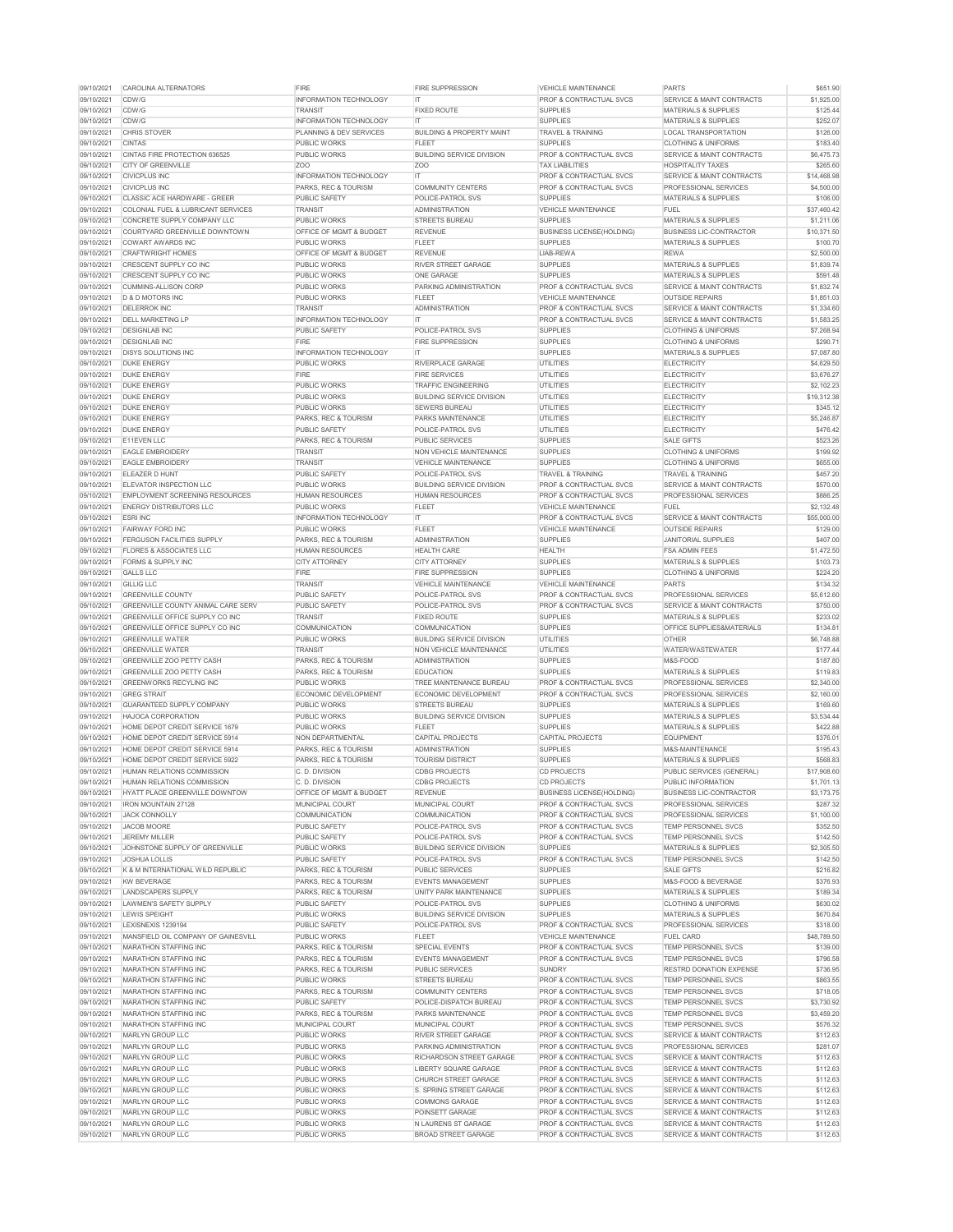| 09/10/2021               | <b>MARLYN GROUP LLC</b>                                 | <b>PUBLIC WORKS</b>                                                 | <b>ONE GARAGE</b>                                  | <b>PROF &amp; CONTRACTUAL SVCS</b>                    | SERVICE & MAINT CONTRACTS                                            | \$112.63               |
|--------------------------|---------------------------------------------------------|---------------------------------------------------------------------|----------------------------------------------------|-------------------------------------------------------|----------------------------------------------------------------------|------------------------|
| 09/10/2021               | <b>MARLYN GROUP LLC</b>                                 | <b>PUBLIC WORKS</b>                                                 | <b>RIVERPLACE GARAGE</b>                           | <b>PROF &amp; CONTRACTUAL SVCS</b>                    | SERVICE & MAINT CONTRACTS                                            | \$112.63               |
| 09/10/2021               | MCCLAM & ASSOCIATES INC                                 | NON DEPARTMENTAL                                                    | <b>CAPITAL PROJECTS</b>                            | <b>CAPITAL PROJECTS</b>                               | <b>CONSTRUCTION</b>                                                  | \$135,960.45           |
| 09/10/2021               | <b>MEGAN YOUNG</b>                                      | <b>PARKS, REC &amp; TOURISM</b>                                     | <b>PARKS MAINTENANCE</b>                           | <b>TRAVEL &amp; TRAINING</b>                          | <b>TRAVEL &amp; TRAINING</b>                                         | \$289.00               |
| 09/10/2021               | <b>MILL COMMUNITY MINISTRIES</b>                        | NON DEPARTMENTAL                                                    | <b>CAPITAL PROJECTS</b>                            | <b>CAPITAL PROJECTS</b>                               | PLANNING/DESIGN                                                      | \$8,000.00             |
| 09/10/2021               | <b>MOP &amp; BUCKET LLC</b>                             | <b>PARKS, REC &amp; TOURISM</b>                                     | <b>ADMINISTRATION</b>                              | <b>PROF &amp; CONTRACTUAL SVCS</b>                    | SERVICE & MAINT CONTRACTS                                            | \$980.00               |
| 09/10/2021               | <b>MOTOROLA SOLUTIONS INC</b>                           | <b>PUBLIC SAFETY</b>                                                | POLICE-DISPATCH BUREAU                             | <b>REPAIR &amp; MAINT SVCS</b>                        | <b>RADIO MAINTENANCE</b>                                             | \$16,627.18            |
| 09/10/2021               | MOTOROLA-PALMETTO 800                                   | <b>TRANSIT</b>                                                      | <b>FIXED ROUTE</b>                                 | <b>COMMUNICATIONS</b>                                 | <b>OTHER</b>                                                         | \$1,172.99             |
| 09/10/2021               | <b>MULCH IN MOTION</b>                                  | PARKS, REC & TOURISM                                                | <b>PARKS MAINTENANCE</b>                           | <b>IPROF &amp; CONTRACTUAL SVCS</b>                   | SERVICE & MAINT CONTRACTS                                            | \$2,047.37             |
| 09/10/2021               | <b>MULCH IN MOTION</b>                                  | <b>PARKS, REC &amp; TOURISM</b>                                     | <b>PARKS MAINTENANCE</b>                           | <b>REPAIR &amp; MAINT SVCS</b>                        | <b>PLAYGROUNDS</b>                                                   | \$4,662.45             |
| 09/10/2021               | MUNICIPAL EMERGENCY SERVICES INC                        | <b>FIRE</b>                                                         | <b>FIRE SUPPRESSION</b>                            | <b>REPAIR &amp; MAINT SVCS</b>                        | <b>REPAIRS &amp; MAINTENANCE</b>                                     | \$156.88               |
| 09/10/2021               | NAPA AUTO PARTS                                         | <b>FIRE</b>                                                         | <b>FIRE SUPPRESSION</b>                            | VEHICLE MAINTENANCE                                   | <b>PARTS</b>                                                         | \$238.20               |
| 09/10/2021               | NATURES DESIGN LANDSCAPE CONTRACTOR                     | <b>PUBLIC WORKS</b>                                                 | TREE MAINTENANCE BUREAU                            | <b>PROF &amp; CONTRACTUAL SVCS</b>                    | <b>SERVICE &amp; MAINT CONTRACTS</b>                                 | \$2,475.00             |
| 09/10/2021               | NATURES DESIGN LANDSCAPE CONTRACTOR                     | <b>PARKS, REC &amp; TOURISM</b>                                     | <b>TOURISM DISTRICT</b>                            | <b>PROF &amp; CONTRACTUAL SVCS</b>                    | SERVICE & MAINT CONTRACTS                                            | \$500.00               |
| 09/10/2021               | PALMETTO GROUP CONTRACTING INC                          | NON DEPARTMENTAL                                                    | <b>CAPITAL PROJECTS</b>                            | <b>CAPITAL PROJECTS</b>                               | <b>CONSTRUCTION</b>                                                  | \$62,679.49            |
| 09/10/2021               | PALMETTO UTILITY PROTECTION INC                         | <b>PUBLIC WORKS</b>                                                 | <b>SEWERS BUREAU</b>                               | <b>PROF &amp; CONTRACTUAL SVCS</b>                    | <b>PROFESSIONAL SERVICES</b>                                         | \$1,688.69             |
| 09/10/2021               | <b>PAUL MCDONALD</b>                                    | <b>PUBLIC WORKS</b>                                                 | <b>PARKING ADMINISTRATION</b>                      | <b>PARKING LOTS &amp; METERS</b>                      | <b>WEST WASHINGTON DK-MTHLY</b>                                      | \$216.00               |
| 09/10/2021               | <b>PEPSI-COLA BOTTLING CO</b>                           | <b>PARKS, REC &amp; TOURISM</b>                                     | <b>EVENTS MANAGEMENT</b>                           | <b>SUPPLIES</b>                                       | M&S-FOOD & BEVERAGE                                                  | \$168.00               |
| 09/10/2021               | <b>PEPSI-COLA BOTTLING CO</b>                           | <b>PARKS, REC &amp; TOURISM</b>                                     | <b>PUBLIC SERVICES</b>                             | <b>SUPPLIES</b>                                       | <b>SALE CONCESSIONS</b>                                              | \$610.31               |
| 09/10/2021               | PETERBILT STORE OF GREENVILLE. THE                      | <b>TRANSIT</b>                                                      | <b>VEHICLE MAINTENANCE</b>                         | VEHICLE MAINTENANCE                                   | <b>PARTS</b>                                                         | \$181.61               |
| 09/10/2021               | <b>PRAXAIR DISTRIBUTION INC</b>                         | <b>PUBLIC WORKS</b>                                                 | <b>FLEET</b>                                       | <b>SUPPLIES</b>                                       | <b>MATERIALS &amp; SUPPLIES</b>                                      | \$273.91               |
| 09/10/2021               | <b>PRESORT PLUS INC</b>                                 | <b>PARKS, REC &amp; TOURISM</b>                                     | <b>PUBLIC SERVICES</b>                             | <b>PRINTING</b>                                       | <b>PRINTING &amp; BINDING</b>                                        | \$1,081.20             |
| 09/10/2021               | <b>PROSOURCE LLC</b>                                    | <b>PUBLIC WORKS</b>                                                 | <b>BUILDING SERVICE DIVISION</b>                   | <b>SUPPLIES</b>                                       | <b>MATERIALS &amp; SUPPLIES</b>                                      | \$124.63               |
| 09/10/2021               | PROTERRA INC                                            | <b>TRANSIT</b>                                                      | <b>VEHICLE MAINTENANCE</b>                         | <b>VEHICLE MAINTENANCE</b>                            | <b>PARTS</b>                                                         | \$152.22               |
| 09/10/2021               | R E MICHEL COMPANY LLC                                  | <b>PUBLIC WORKS</b>                                                 | <b>BUILDING SERVICE DIVISION</b>                   | <b>SUPPLIES</b>                                       | <b>MATERIALS &amp; SUPPLIES</b>                                      | \$2,971.42             |
| 09/10/2021               | S C DEPARTMENT OF REVENUE                               | <b>CITY MANAGER</b>                                                 | NON-DEPARTMENTAL                                   | <b>SUNDRY</b>                                         | <b>TAXES</b>                                                         | \$2,449.99             |
| 09/10/2021               | S C DEPARTMENT OF REVENUE                               | PARKS, REC & TOURISM                                                | <b>PUBLIC SERVICES</b>                             | <b>TAX LIABILITIES</b>                                | <b>ADMISSION TAXES</b>                                               | \$6,995.79             |
| 09/10/2021               | S C DEPARTMENT OF REVENUE                               | PARKS, REC & TOURISM                                                | <b>PUBLIC SERVICES</b>                             | <b>TAX LIABILITIES</b>                                | <b>SALES TAXES</b>                                                   | \$4,362.98             |
| 09/10/2021               | SALUDA RIVER PET FOOD CENTER INC                        | <b>PUBLIC SAFETY</b>                                                | POLICE-PATROL SVS                                  | <b>SUPPLIES</b>                                       | <b>MATERIALS &amp; SUPPLIES</b>                                      | \$393.91               |
| 09/10/2021               | <b>SAM'S CLUB</b>                                       | PARKS, REC & TOURISM                                                | <b>PUBLIC SERVICES</b>                             | <b>SUPPLIES</b>                                       | <b>SPECIAL EVENTS</b>                                                | \$357.18               |
| 09/10/2021               | <b>SAM'S CLUB</b>                                       | PARKS, REC & TOURISM                                                | <b>PUBLIC SERVICES</b>                             | <b>SUPPLIES</b>                                       | OTHER BOO IN THE ZOO                                                 | \$3,497.50             |
| 09/10/2021               | <b>SAM'S CLUB</b>                                       | PARKS, REC & TOURISM                                                | PUBLIC SERVICES                                    | <b>SUPPLIES</b>                                       | <b>SALE CONCESSIONS</b>                                              | \$298.65               |
| 09/10/2021               | <b>SAM'S CLUB</b>                                       | PARKS, REC & TOURISM                                                | <b>PUBLIC SERVICES</b>                             | <b>SUPPLIES</b>                                       | <b>SALE GIFTS</b>                                                    | \$118.23               |
| 09/10/2021               | SCCJA SC CRIMINAL JUSTICE ACADEMY                       | PUBLIC SAFETY                                                       | POLICE-PATROL SVS                                  | <b>TRAVEL &amp; TRAINING</b>                          | <b>TRAVEL &amp; TRAINING</b>                                         | \$220.00               |
| 09/10/2021               | <b>SHI INTERNATIONAL CORP</b>                           | <b>HUMAN RESOURCES</b>                                              | <b>HUMAN RESOURCES</b>                             | <b>PROF &amp; CONTRACTUAL SVCS</b>                    | <b>PROFESSIONAL SERVICES</b>                                         | \$20,776.00            |
| 09/10/2021               | <b>SIG SAUER</b>                                        | <b>PUBLIC SAFETY</b>                                                | <b>POLICE-PATROL SVS</b>                           | <b>SUPPLIES</b>                                       | <b>MATERIALS &amp; SUPPLIES</b>                                      | \$2,379.86             |
| 09/10/2021               | SIMPLIFILE LLC                                          | <b>CITY ATTORNEY</b>                                                | <b>CITY ATTORNEY</b>                               | <b>SUNDRY</b>                                         | <b>COURT COSTS</b>                                                   | \$250.00               |
| 09/10/2021               | SITE DESIGN INC                                         | NON DEPARTMENTAL                                                    | <b>CAPITAL PROJECTS</b>                            | <b>CAPITAL PROJECTS</b>                               | PLANNING/DESIGN                                                      | \$6,447.20             |
| 09/10/2021               | SITEONE LANDSCAPE SUPPLY LLC                            | <b>PARKS, REC &amp; TOURISM</b>                                     | UNITY PARK MAINTENANCE                             | <b>SUPPLIES</b>                                       | <b>MATERIALS &amp; SUPPLIES</b>                                      | \$388.70               |
| 09/10/2021               | SITEONE LANDSCAPE SUPPLY LLC                            | PARKS, REC & TOURISM                                                | <b>TOURISM DISTRICT</b>                            | <b>SUPPLIES</b>                                       | <b>MATERIALS &amp; SUPPLIES</b>                                      | \$211.33               |
| 09/10/2021               | SNIDER FLEET SOLUTIONS                                  | <b>PUBLIC WORKS</b>                                                 | <b>FLEET</b>                                       | <b>VEHICLE MAINTENANCE</b>                            | <b>OUTSIDE REPAIRS</b>                                               | \$3,241.90             |
| 09/10/2021               | SOFTWAREONE INC                                         | NON DEPARTMENTAL                                                    | <b>CAPITAL PROJECTS</b>                            | <b>CAPITAL PROJECTS</b>                               | <b>EQUIPMENT</b>                                                     | \$302.46               |
| 09/10/2021               | <b>SOLARWINDS INC</b>                                   | <b>INFORMATION TECHNOLOGY</b>                                       | IT.                                                | <b>PROF &amp; CONTRACTUAL SVCS</b>                    | SERVICE & MAINT CONTRACTS                                            | \$177.65               |
| 09/10/2021               | SOUTHEASTERN DOCK & DOOR LLC                            | <b>PUBLIC WORKS</b>                                                 | <b>BUILDING SERVICE DIVISION</b>                   | <b>REPAIR &amp; MAINT SVCS</b>                        | <b>REPAIRS &amp; MAINTENANCE</b>                                     | \$136.00               |
| 09/10/2021               | SOUTHEASTERN PAPER GROUP                                | PARKS, REC & TOURISM                                                | <b>TOURISM DISTRICT</b>                            | <b>SUPPLIES</b>                                       | JANITORIAL SUPPLIES                                                  | \$2,118.49             |
| 09/10/2021               | <b>STREETLIGHT DATA INC</b>                             | <b>PUBLIC WORKS</b>                                                 | <b>TRAFFIC ENGINEERING</b>                         | <b>SUPPLIES</b>                                       | M&S-SIGNALS                                                          | \$14,400.00            |
| 09/10/2021               | <b>SUPERION LLC</b>                                     | <b>INFORMATION TECHNOLOGY</b>                                       | IT.                                                | <b>PROF &amp; CONTRACTUAL SVCS</b>                    | <b>SERVICE &amp; MAINT CONTRACTS</b>                                 | \$16,362.29            |
| 09/10/2021               | <b>TD CARD SERVICES</b>                                 | <b>COMMUNICATION</b>                                                | <b>COMMUNICATION</b>                               | <b>PROF &amp; CONTRACTUAL SVCS</b>                    | <b>ADVERTISING EXPENSE</b>                                           | \$375.00               |
| 09/10/2021               | <b>TD CARD SERVICES</b>                                 | <b>PUBLIC SAFETY</b>                                                | FED EQUITABLE SHAR DOJ                             | MACHINERY AND EQUIPMENT                               | <b>IMACHINERY AND EQUIPMENT</b>                                      | \$963.87               |
| 09/10/2021<br>09/10/2021 | <b>TD CARD SERVICES</b><br><b>TD CARD SERVICES</b>      | PARKS, REC & TOURISM<br><b>HUMAN RESOURCES</b>                      | <b>PARKS MAINTENANCE</b><br><b>HUMAN RESOURCES</b> | <b>SUPPLIES</b><br><b>SUNDRY</b>                      | <b>MATERIALS &amp; SUPPLIES</b><br><b>RECRUITMENT ADS</b>            | \$357.48<br>\$1,899.00 |
| 09/10/2021               | <b>TD CARD SERVICES</b>                                 | <b>COMMUNICATION</b>                                                | <b>COMMUNICATION</b>                               | <b>SUNDRY</b>                                         | <b>MISCELLANEOUS</b>                                                 | \$146.68               |
| 09/10/2021               |                                                         | PARKS, REC & TOURISM                                                | PARKS AND RECREATION                               | <b>SUPPLIES</b>                                       | <b>OFFICE SUPPLIES&amp;MATERIALS</b>                                 | \$144.14               |
| 09/10/2021               | TD CARD SERVICES<br><b>TD CARD SERVICES</b>             | PLANNING & DEV SERVICES                                             | <b>BUILDING &amp; PROPERTY MAINT</b>               | <b>PROF &amp; CONTRACTUAL SVCS</b>                    | <b>DEMOLITIONS</b>                                                   | \$275.00               |
|                          |                                                         |                                                                     | IT.                                                | <b>PROF &amp; CONTRACTUAL SVCS</b>                    | <b>SERVICE &amp; MAINT CONTRACTS</b>                                 | \$2,916.00             |
|                          |                                                         |                                                                     |                                                    |                                                       |                                                                      |                        |
| 09/10/2021               | <b>TD CARD SERVICES</b>                                 | <b>INFORMATION TECHNOLOGY</b>                                       |                                                    |                                                       |                                                                      |                        |
| 09/10/2021               | <b>TD CARD SERVICES</b>                                 | PARKS, REC & TOURISM                                                | <b>TOURISM DISTRICT</b>                            | <b>TRAVEL &amp; TRAINING</b>                          | <b>TRAVEL &amp; TRAINING</b>                                         | \$667.00               |
| 09/10/2021               | TD CARD SERVICES                                        | PARKS, REC & TOURISM                                                | PARKS AND RECREATION                               | <b>TRAVEL &amp; TRAINING</b>                          | <b>TRAVEL &amp; TRAINING</b>                                         | \$190.00               |
| 09/10/2021               | <b>TD CARD SERVICES</b>                                 | <b>CITY MANAGER</b>                                                 | <b>DONATIONS</b>                                   | CONTRIBUTIONS/DONATIONS                               | K9 PROGRAM                                                           | \$181.23               |
| 09/10/2021               | TD CARD SERVICES                                        | <b>PLANNING &amp; DEV SERVICES</b><br><b>INFORMATION TECHNOLOGY</b> | <b>BUILDING &amp; PROPERTY MAINT</b>               | <b>TRAVEL &amp; TRAINING</b><br><b>SUPPLIES</b>       | <b>TRAVEL &amp; TRAINING</b>                                         | \$503.00               |
| 09/10/2021               | <b>TD CARD SERVICES</b>                                 |                                                                     | IT.<br><b>PARKS MAINTENANCE</b>                    |                                                       | <b>MATERIALS &amp; SUPPLIES</b>                                      | \$231.98               |
| 09/10/2021<br>09/10/2021 | <b>TD CARD SERVICES</b><br><b>TD CARD SERVICES</b>      | PARKS, REC & TOURISM<br><b>PLANNING &amp; DEV SERVICES</b>          | <b>BUILDING &amp; PROPERTY MAINT</b>               | <b>TRAVEL &amp; TRAINING</b><br><b>SUPPLIES</b>       | <b>TRAVEL &amp; TRAINING</b><br><b>OFFICE SUPPLIES&amp;MATERIALS</b> | \$1,018.00<br>\$247.33 |
| 09/10/2021               | TD CARD SERVICES                                        | PUBLIC SAFETY                                                       | <b>POLICE-PATROL SVS</b>                           | <b>SUPPLIES</b>                                       | <b>MATERIALS &amp; SUPPLIES</b>                                      | \$859.87               |
| 09/10/2021               | <b>TD CARD SERVICES</b>                                 | PARKS, REC & TOURISM                                                | <b>COMMUNITY CENTERS</b>                           | <b>SUPPLIES</b>                                       | <b>MATERIALS &amp; SUPPLIES</b>                                      | \$296.58               |
| 09/10/2021               | TD CARD SERVICES                                        | <b>COMMUNICATION</b>                                                | <b>COMMUNICATION</b>                               | <b>SUNDRY</b>                                         | DUES, SUBSCRIPTN, PUBLICATN                                          | \$136.56               |
|                          | 09/10/2021   THOMSON REUTERS - WEST                     | PUBLIC SAFETY                                                       | POLICE-PATROL SVS                                  | PROF & CONTRACTUAL SVCS                               | PROFESSIONAL SERVICES                                                | \$447.60               |
| 09/10/2021               | <b>THOMSON REUTERS - WEST</b>                           | <b>CITY ATTORNEY</b>                                                | <b>CITY ATTORNEY</b>                               | <b>SUNDRY</b>                                         | DUES, SUBSCRIPTN, PUBLICATN                                          | \$2,765.21             |
| 09/10/2021               | TMS SOUTH INC                                           | <b>PUBLIC WORKS</b>                                                 | <b>BUILDING SERVICE DIVISION</b>                   | <b>SUPPLIES</b>                                       | <b>MATERIALS &amp; SUPPLIES</b>                                      | \$747.62               |
| 09/10/2021               | TRAFFIC LOGIX CORPORATION                               | <b>PUBLIC WORKS</b>                                                 | <b>TRAFFIC ENGINEERING</b>                         | <b>SUPPLIES</b>                                       | M&S-SIGNALS                                                          | \$42,390.46            |
| 09/10/2021               | <b>TRANSPORTATION CONTROL SYSTEMS</b>                   | <b>PUBLIC WORKS</b>                                                 | <b>TRAFFIC ENGINEERING</b>                         | <b>SUPPLIES</b>                                       | M&S-SIGNALS                                                          | \$958.24               |
| 09/10/2021               | <b>TRAVIS SUMMEY</b>                                    | <b>OFFICE OF MGMT &amp; BUDGET</b>                                  | <b>REVENUE</b>                                     | <b>TRAVEL &amp; TRAINING</b>                          | LOCAL TRANSPORTATION                                                 | \$129.38               |
| 09/10/2021               | <b>TRUCKPRO LLC</b>                                     | <b>TRANSIT</b>                                                      | <b>VEHICLE MAINTENANCE</b>                         | VEHICLE MAINTENANCE                                   | <b>SMALL PARTS</b>                                                   | \$236.61               |
| 09/10/2021               | <b>TRYFACTA INC</b>                                     | <b>PUBLIC WORKS</b>                                                 | <b>RESIDENTIAL COLL BUREAU</b>                     | <b>PROF &amp; CONTRACTUAL SVCS</b>                    | <b>TEMP PERSONNEL SVCS</b>                                           | \$778.80               |
| 09/10/2021               | <b>TRYFACTA INC</b>                                     | PARKS, REC & TOURISM                                                | PARKS MAINTENANCE                                  | <b>PROF &amp; CONTRACTUAL SVCS</b>                    | <b>TEMP PERSONNEL SVCS</b>                                           | \$532.16               |
| 09/10/2021               | <b>TRYFACTA INC</b>                                     | <b>PUBLIC WORKS</b>                                                 | <b>STREETS BUREAU</b>                              | <b>PROF &amp; CONTRACTUAL SVCS</b>                    | <b>TEMP PERSONNEL SVCS</b>                                           | \$1,189.05             |
| 09/10/2021               | <b>TRYFACTA INC</b>                                     | <b>TRANSIT</b>                                                      | FIXED ROUTE                                        | <b>PROF &amp; CONTRACTUAL SVCS</b>                    | <b>TEMP PERSONNEL SVCS</b>                                           | \$1,975.63             |
| 09/10/2021               | <b>TRYFACTA INC</b>                                     | <b>PUBLIC WORKS</b>                                                 | <b>SEWERS BUREAU</b>                               | <b>PROF &amp; CONTRACTUAL SVCS</b>                    | <b>TEMP PERSONNEL SVCS</b>                                           | \$598.68               |
| 09/10/2021               | U S BANK                                                | <b>OFFICE OF MGMT &amp; BUDGET</b>                                  | <b>GENERAL DEBT SERVICE</b>                        | <b>FISCAL AGENT</b>                                   | <b>FISCAL AGENT FEES</b>                                             | \$302.00               |
| 09/10/2021               | U S BANK                                                | <b>PUBLIC WORKS</b>                                                 | <b>SEWERS BUREAU</b>                               | <b>FISCAL AGENT</b>                                   | <b>FISCAL AGENT FEES</b>                                             | \$2,262.75             |
| 09/10/2021               | ULINE INC                                               | <b>PUBLIC WORKS</b>                                                 | <b>CBD TIF CREW</b>                                | <b>SUPPLIES</b>                                       | <b>MATERIALS &amp; SUPPLIES</b>                                      | \$718.56               |
| 09/10/2021               | ULINE INC                                               | <b>PUBLIC WORKS</b>                                                 | <b>STREETS BUREAU</b>                              | <b>SUPPLIES</b>                                       | <b>MATERIALS &amp; SUPPLIES</b>                                      | \$2,263.58             |
| 09/10/2021               | UNITED ELECTRICAL DISTRIBUTORS INC                      | <b>PUBLIC WORKS</b>                                                 | S. SPRING STREET GARAGE                            | <b>REPAIR &amp; MAINT SVCS</b>                        | <b>REPAIRS &amp; MAINTENANCE</b>                                     | \$1,613.75             |
| 09/10/2021               | UTILITY LAND SERVICE LLC                                | <b>PUBLIC WORKS</b>                                                 | STORMWATER MANAGEMENT                              | <b>PROF &amp; CONTRACTUAL SVCS</b>                    | <b>PROFESSIONAL SERVICES</b>                                         | \$1,463.97             |
| 09/10/2021               | <b>VERIZON WIRELESS</b>                                 | <b>TRANSIT</b>                                                      | <b>FIXED ROUTE</b>                                 | <b>COMMUNICATIONS</b>                                 | CABLE TELEVISION/INTERNET                                            | \$1,292.87             |
| 09/10/2021               | <b>VERIZON WIRELESS</b>                                 | <b>PUBLIC SAFETY</b>                                                | POLICE-PATROL SVS                                  | <b>SUNDRY</b>                                         | <b>MISCELLANEOUS</b>                                                 | \$190.07               |
| 09/10/2021               | <b>WATERLOGIC USA INC</b>                               | PUBLIC SAFETY                                                       | POLICE-PATROL SVS                                  | <b>SUPPLIES</b>                                       | <b>MATERIALS &amp; SUPPLIES</b>                                      | \$149.36               |
| 09/10/2021               | <b>WELLS FARGO &amp; CO</b>                             | PARKS, REC & TOURISM                                                | <b>TOURISM DISTRICT</b>                            | <b>PROF &amp; CONTRACTUAL SVCS</b>                    | SERVICE & MAINT CONTRACTS                                            | \$100.00               |
| 09/10/2021               | <b>WORLDATWORK</b>                                      | <b>HUMAN RESOURCES</b>                                              | <b>HUMAN RESOURCES</b>                             | <b>TRAVEL &amp; TRAINING</b>                          | <b>TRAVEL &amp; TRAINING</b>                                         | \$1,348.00             |
| 09/10/2021               | <b>WP LAW INC</b>                                       | <b>PUBLIC WORKS</b>                                                 | <b>BUILDING SERVICE DIVISION</b>                   | <b>REPAIR &amp; MAINT SVCS</b>                        | <b>FOUNTAIN REPAIR</b>                                               | \$243.31               |
| 09/10/2021               | ZERO WASTE USA INC                                      | <b>PUBLIC WORKS</b>                                                 | <b>CBD TIF CREW</b>                                | <b>SUPPLIES</b>                                       | <b>MATERIALS &amp; SUPPLIES</b>                                      | \$2,743.50             |
| 09/10/2021               | ZOO MED LABORATORIES, INC.                              | PARKS, REC & TOURISM                                                | ADMINISTRATION                                     | <b>SUPPLIES</b>                                       | M&S-EXHIBITS                                                         | \$3,045.54             |
| 09/17/2021               | AAA FASTENER AND SUPPLY LLC                             | <b>PUBLIC WORKS</b>                                                 | <b>BUILDING SERVICE DIVISION</b>                   | <b>SUPPLIES</b>                                       | <b>MATERIALS &amp; SUPPLIES</b>                                      | \$211.58               |
| 09/17/2021               | <b>ACE ENERGY</b>                                       | <b>PUBLIC WORKS</b>                                                 | <b>FLEET</b>                                       | VEHICLE MAINTENANCE                                   | <b>FUEL</b>                                                          | \$20,478.61            |
| 09/17/2021               | ACROSS THE STREET PRODUCTIONS INC                       | <b>FIRE</b>                                                         | <b>FIRE SUPPRESSION</b>                            | <b>TRAVEL &amp; TRAINING</b>                          | <b>TRAVEL &amp; TRAINING</b>                                         | \$2,444.75             |
| 09/17/2021<br>09/17/2021 | <b>ADT SECURITY SERVICES</b><br>ALDRIDGE FAMILY PRODUCE | PARKS, REC & TOURISM<br>PARKS, REC & TOURISM                        | <b>ADMINISTRATION</b><br><b>ADMINISTRATION</b>     | <b>PROF &amp; CONTRACTUAL SVCS</b><br><b>SUPPLIES</b> | SERVICE & MAINT CONTRACTS<br>M&S-FOOD                                | \$160.35<br>\$602.57   |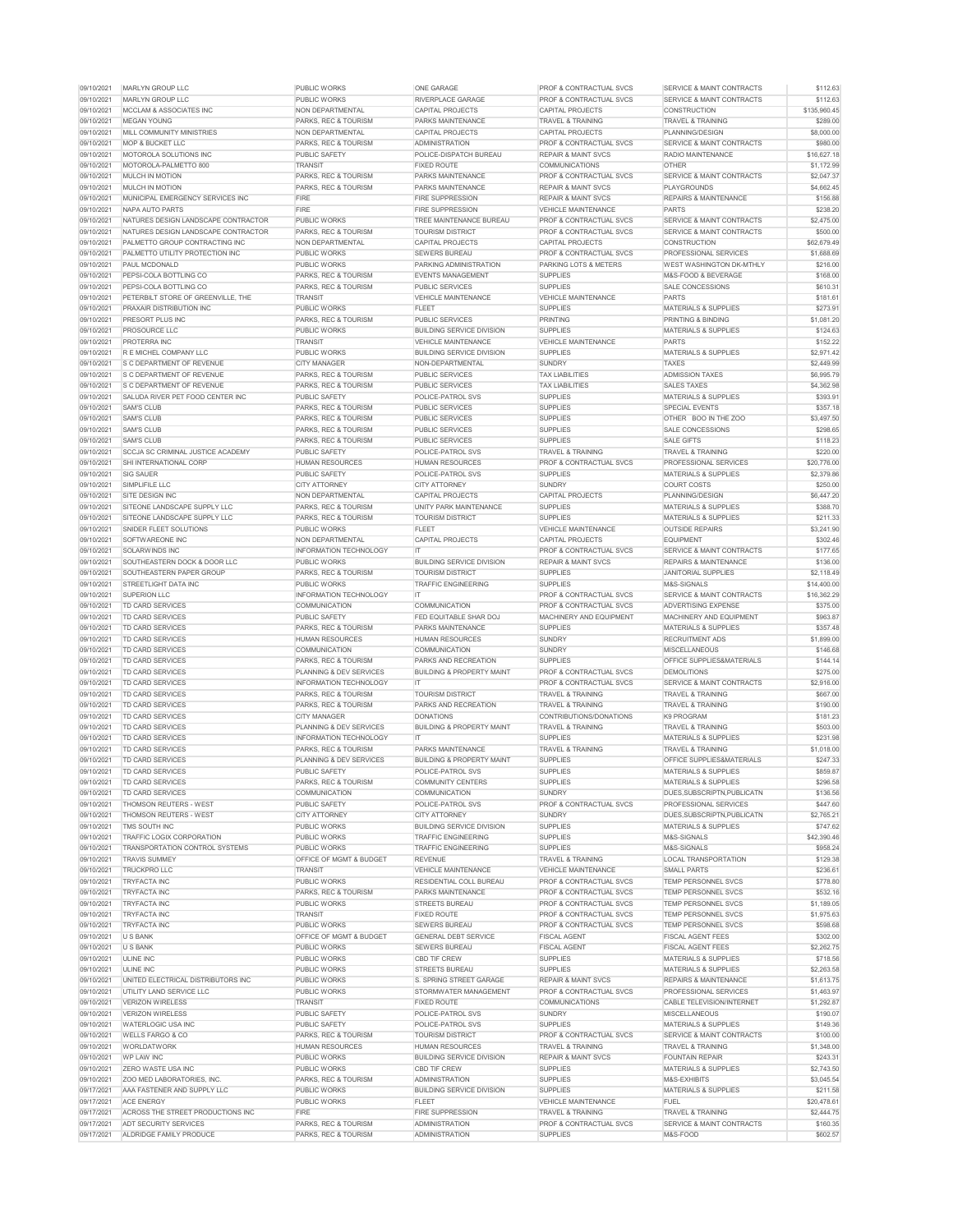| 09/17/2021               | AMANDA HAWKINS WORKING CASH                                   | <b>PUBLIC WORKS</b>                                        | PARKING ADMINISTRATION                        | PETTY CASH                                  | PETTY CASH-PKG SP EVENTS                         | \$15,000.00          |
|--------------------------|---------------------------------------------------------------|------------------------------------------------------------|-----------------------------------------------|---------------------------------------------|--------------------------------------------------|----------------------|
| 09/17/2021               | <b>AMBER CHOICE</b>                                           | <b>MUNICIPAL COURT</b>                                     | <b>MUNICIPAL COURT</b>                        | <b>COURT LIABILITY</b>                      | COURT-RESTITUTION                                | \$100.00             |
| 09/17/2021               | AMTEC                                                         | <b>NON DEPARTMENTAL</b>                                    | <b>HOSPITALITY TAX</b>                        | <b>FISCAL AGENT</b>                         | <b>FISCAL AGENT FEES</b>                         | \$500.00             |
| 09/17/2021               | <b>AMTEC</b>                                                  | <b>OFFICE OF MGMT &amp; BUDGET</b>                         | <b>ACCOUNTING</b>                             | <b>FISCAL AGENT</b>                         | <b>FISCAL AGENT FEES</b>                         | \$300.00             |
| 09/17/2021               | <b>ANDERSON STAMP &amp; ENGRAVING</b>                         | <b>PUBLIC WORKS</b>                                        | <b>BUILDING SERVICE DIVISION</b>              | <b>SUNDRY</b>                               | <b>MISCELLANEOUS</b>                             | \$116.60             |
| 09/17/2021               | <b>APPLE INC</b>                                              | <b>PARKS, REC &amp; TOURISM</b>                            | <b>SPECIAL EVENTS</b>                         | <b>SUNDRY</b>                               | <b>MISCELLANEOUS</b>                             | \$189.74             |
| 09/17/2021               | ARC3 GASES INC                                                | PARKS, REC & TOURISM                                       | <b>ADMINISTRATION</b>                         | <b>SUPPLIES</b>                             | M&S-VETERINARY                                   | \$104.11             |
| 09/17/2021               | ASE AUTOMOTIVE SERV EXCELLENCE                                | <b>PUBLIC WORKS</b>                                        | <b>FLEET</b>                                  | <b>TRAVEL &amp; TRAINING</b>                | <b>TRAVEL &amp; TRAINING</b>                     | \$175.00             |
| 09/17/2021               | AVL SOLUTIONS LLC                                             | PARKS, REC & TOURISM                                       | <b>EVENTS MANAGEMENT</b>                      | <b>PROF &amp; CONTRACTUAL SVCS</b>          | <b>SHOW MANAGEMENT EXP</b>                       | \$4,582.50           |
| 09/17/2021               |                                                               |                                                            | <b>TROLLEY</b>                                |                                             | <b>PARTS</b>                                     |                      |
|                          | <b>BATTERY SPECIALISTS INC</b>                                | <b>TRANSIT</b>                                             |                                               | <b>VEHICLE MAINTENANCE</b>                  |                                                  | \$413.32             |
| 09/17/2021               | <b>BELK</b>                                                   | <b>MUNICIPAL COURT</b>                                     | <b>MUNICIPAL COURT</b>                        | <b>COURT LIABILITY</b>                      | COURT-RESTITUTION                                | \$678.00             |
| 09/17/2021               | <b>BEN CARROLL</b>                                            | <b>PUBLIC WORKS</b>                                        | <b>SEWERS BUREAU</b>                          | TRAVEL & TRAINING                           | <b>TRAVEL &amp; TRAINING</b>                     | \$1,037.26           |
| 09/17/2021               | <b>BETTER DAY LOANS</b>                                       | <b>OFFICE OF MGMT &amp; BUDGET</b>                         | <b>ACCOUNTING</b>                             | PR-WH                                       | <b>GARNISHMENTS</b>                              | \$146.53             |
| 09/17/2021               | <b>BOBCAT OF GREENVILLE</b>                                   | <b>PUBLIC WORKS</b>                                        | <b>STORM DRAINS BUREAU</b>                    | <b>PROF &amp; CONTRACTUAL SVCS</b>          | <b>EQUIPMENT RENTAL</b>                          | \$1,000.00           |
| 09/17/2021               | <b>BOUND TREE MEDICAL LLC</b>                                 | <b>FIRE</b>                                                | <b>FIRE SUPPRESSION</b>                       | <b>SUPPLIES</b>                             | <b>OTHER MEDICAL SUPPLIES</b>                    | \$768.73             |
| 09/17/2021               | <b>BRAGG WASTE SERVICES INC.</b>                              | PARKS, REC & TOURISM                                       | <b>PARKS MAINTENANCE</b>                      | <b>PROF &amp; CONTRACTUAL SVCS</b>          | <b>SERVICE &amp; MAINT CONTRACTS</b>             | \$374.90             |
| 09/17/2021               | C.A. CARTER INC                                               | <b>PUBLIC WORKS</b>                                        | <b>STORM DRAINS BUREAU</b>                    | <b>SUPPLIES</b>                             | <b>MATERIALS &amp; SUPPLIES</b>                  | \$477.00             |
| 09/17/2021               | CAMERON CAMPBELL WORKING CASH                                 | PARKS, REC & TOURISM                                       | <b>PUBLIC SERVICES</b>                        | <b>RECREATION FEES</b>                      | <b>HEALTHY BUCKS TOKEN REIMB</b>                 | \$210.00             |
| 09/17/2021               | CAMERON CAMPBELL WORKING CASH                                 | <b>PARKS, REC &amp; TOURISM</b>                            | <b>PUBLIC SERVICES</b>                        | <b>RECREATION FEES</b>                      | <b>EBT TOKEN REIMBURSEMENT</b>                   | \$102.50             |
| 09/17/2021               | <b>CAPITAL ONE</b>                                            | PARKS, REC & TOURISM                                       | <b>COMMUNITY CENTERS</b>                      | <b>SUPPLIES</b>                             | <b>SUPPLIES COMMUNITY CENTER</b>                 | \$116.24             |
| 09/17/2021               | CAROLINA INDUSTRIAL EQUIPMENT INC                             | <b>PUBLIC WORKS</b>                                        | <b>FLEET</b>                                  | <b>VEHICLE MAINTENANCE</b>                  | <b>OUTSIDE REPAIRS</b>                           | \$650.00             |
| 09/17/2021               | <b>CAROLINA TIME &amp; PARKING GROUP</b>                      | <b>PUBLIC WORKS</b>                                        | <b>LIBERTY SQUARE GARAGE</b>                  | <b>REPAIR &amp; MAINT SVCS</b>              | <b>REPAIRS &amp; MAINTENANCE</b>                 | \$243.21             |
| 09/17/2021               | CDW/G                                                         | PLANNING & DEV SERVICES                                    | PLANNING AND ZONING                           | <b>SUPPLIES</b>                             | <b>MATERIALS &amp; SUPPLIES</b>                  | \$181.91             |
| 09/17/2021               | CDW/G                                                         | <b>PLANNING &amp; DEV SERVICES</b>                         | <b>BUILDING &amp; PROPERTY MAINT</b>          | <b>SUPPLIES</b>                             | <b>OFFICE SUPPLIES&amp;MATERIALS</b>             | \$535.34             |
| 09/17/2021               | <b>CHARTER COMMUNICATIONS</b>                                 | <b>INFORMATION TECHNOLOGY</b>                              | -IT                                           | <b>COMMUNICATIONS</b>                       | <b>CABLE TELEVISION/INTERNET</b>                 | \$21,103.13          |
| 09/17/2021               | <b>CHRISTOPHER T POSEY</b>                                    |                                                            |                                               | <b>COURT LIAB-CLAIMS/JUDGMNT</b>            |                                                  |                      |
|                          |                                                               | <b>LAW ENFORCEMENT</b>                                     | <b>LAW ENFORCEMENT</b>                        |                                             | LEC-CONFISCATED MONIES                           | \$1,143.71           |
| 09/17/2021               | <b>CINTAS</b>                                                 | <b>PUBLIC SAFETY</b>                                       | POLICE-PATROL SVS                             | <b>SUPPLIES</b>                             | <b>MATERIALS &amp; SUPPLIES</b>                  | \$297.05             |
| 09/17/2021               | <b>CINTAS</b>                                                 | <b>PUBLIC WORKS</b>                                        | <b>FLEET</b>                                  | <b>SUPPLIES</b>                             | <b>CLOTHING &amp; UNIFORMS</b>                   | \$177.15             |
| 09/17/2021               | <b>CINTAS FIRE PROTECTION 636525</b>                          | <b>PUBLIC WORKS</b>                                        | <b>BUILDING SERVICE DIVISION</b>              | <b>REPAIR &amp; MAINT SVCS</b>              | <b>REPAIRS &amp; MAINTENANCE</b>                 | \$368.15             |
| 09/17/2021               | CINTAS FIRE PROTECTION 636525                                 | <b>PUBLIC WORKS</b>                                        | <b>BEAUTIFICATION BUREAU</b>                  | <b>PROF &amp; CONTRACTUAL SVCS</b>          | <b>SERVICE &amp; MAINT CONTRACTS</b>             | \$7,022.50           |
| 09/17/2021               | <b>CINTAS FIRE PROTECTION 636525</b>                          | <b>PUBLIC WORKS</b>                                        | <b>BUILDING SERVICE DIVISION</b>              | <b>PROF &amp; CONTRACTUAL SVCS</b>          | <b>SERVICE &amp; MAINT CONTRACTS</b>             | \$237.50             |
| 09/17/2021               | CONCRETE SUPPLY COMPANY LLC                                   | <b>PUBLIC WORKS</b>                                        | <b>STREETS BUREAU</b>                         | <b>SUPPLIES</b>                             | <b>MATERIALS &amp; SUPPLIES</b>                  | \$681.05             |
| 09/17/2021               | CORBIN TURF & ORNAMENTAL SUPPLY INC                           | <b>PUBLIC WORKS</b>                                        | <b>BEAUTIFICATION BUREAU</b>                  | <b>SUPPLIES</b>                             | <b>MATERIALS &amp; SUPPLIES</b>                  | \$1,548.02           |
| 09/17/2021               | <b>COVETRUS NORTH AMERICA</b>                                 | PARKS, REC & TOURISM                                       | <b>ADMINISTRATION</b>                         | <b>SUPPLIES</b>                             | M&S-MEDICINE                                     | \$473.86             |
| 09/17/2021               | <b>COVETRUS NORTH AMERICA</b>                                 | <b>PARKS, REC &amp; TOURISM</b>                            | <b>ADMINISTRATION</b>                         | <b>SUPPLIES</b>                             | M&S-VETERINARY                                   | \$362.47             |
| 09/17/2021               | CRESCENT SUPPLY CO INC                                        | <b>PUBLIC WORKS</b>                                        | <b>RICHARDSON STREET GARAGE</b>               | <b>REPAIR &amp; MAINT SVCS</b>              | <b>REPAIRS &amp; MAINTENANCE</b>                 | \$101.50             |
| 09/17/2021               | <b>CRITERION PICTURES USA</b>                                 | <b>PARKS, REC &amp; TOURISM</b>                            | <b>SPECIAL EVENTS</b>                         | <b>PROF &amp; CONTRACTUAL SVCS</b>          | <b>PROFESSIONAL SERVICES</b>                     | \$375.00             |
| 09/17/2021               | CUMMINS SALES AND SERVICE                                     | <b>FIRE</b>                                                | <b>FIRE SUPPRESSION</b>                       | <b>VEHICLE MAINTENANCE</b>                  | <b>PARTS</b>                                     | \$852.44             |
| 09/17/2021               | CZB LLC                                                       | PLANNING & DEV SERVICES                                    | PLANNING AND ZONING                           | <b>PROF &amp; CONTRACTUAL SVCS</b>          | <b>PROFESSIONAL SERVICES</b>                     | \$53,259.45          |
| 09/17/2021               | <b>DANA SAFETY SUPPLY INC</b>                                 | <b>PUBLIC SAFETY</b>                                       | POLICE-PATROL SVS                             | <b>SUPPLIES</b>                             | <b>AMMUNITION</b>                                | \$4,674.60           |
|                          |                                                               |                                                            |                                               |                                             |                                                  |                      |
| 09/17/2021               | <b>DAVE DERRICK</b>                                           | <b>PUBLIC WORKS</b>                                        | <b>PUBLIC WORKS</b>                           | <b>TRAVEL &amp; TRAINING</b>                | <b>TRAVEL &amp; TRAINING</b>                     | \$773.80             |
| 09/17/2021               | <b>DAVID KERN</b>                                             | <b>PUBLIC SAFETY</b>                                       | POLICE-PATROL SVS                             | <b>SUPPLIES</b>                             | <b>MATERIALS &amp; SUPPLIES</b>                  | \$1,350.25           |
| 09/17/2021               | <b>DESIGNLAB INC</b>                                          | <b>PUBLIC SAFETY</b>                                       | POLICE-PATROL SVS                             | <b>SUPPLIES</b>                             | <b>CLOTHING &amp; UNIFORMS</b>                   | \$275.54             |
| 09/17/2021               | <b>DIRECTV</b>                                                | <b>FIRE</b>                                                | <b>FIRE SERVICES</b>                          | <b>PROF &amp; CONTRACTUAL SVCS</b>          | <b>SERVICE &amp; MAINT CONTRACTS</b>             | \$112.34             |
| 09/17/2021               | <b>DIRECTV</b>                                                | <b>FIRE</b>                                                | <b>FIRE SUPPRESSION</b>                       | <b>COMMUNICATIONS</b>                       | <b>CABLE TELEVISION/INTERNET</b>                 | \$148.38             |
| 09/17/2021               | <b>DISYS SOLUTIONS INC</b>                                    | <b>PLANNING &amp; DEV SERVICES</b>                         | <b>BUILDING &amp; PROPERTY MAINT</b>          | <b>SUPPLIES</b>                             | <b>OFFICE SUPPLIES&amp;MATERIALS</b>             | \$593.60             |
| 09/17/2021               | <b>DUKE ENERGY</b>                                            | <b>FIRE</b>                                                | <b>FIRE SERVICES</b>                          | <b>UTILITIES</b>                            | <b>ELECTRICITY</b>                               | \$1,305.25           |
| 09/17/2021               | <b>DUKE ENERGY</b>                                            | <b>PUBLIC WORKS</b>                                        | <b>TRAFFIC ENGINEERING</b>                    | <b>UTILITIES</b>                            | <b>ELECTRICITY</b>                               | \$375.48             |
|                          |                                                               |                                                            |                                               |                                             |                                                  |                      |
| 09/17/2021               | <b>DUKE ENERGY</b>                                            | <b>PUBLIC WORKS</b>                                        | <b>CHURCH STREET GARAGE</b>                   | <b>UTILITIES</b>                            | <b>ELECTRICITY</b>                               | \$2,205.10           |
| 09/17/2021               | <b>DUKE ENERGY</b>                                            | PARKS, REC & TOURISM                                       | <b>ADMINISTRATION</b>                         | <b>UTILITIES</b>                            | <b>ELECTRICITY</b>                               | \$5,432.82           |
| 09/17/2021               | <b>DUKE ENERGY</b>                                            | PARKS, REC & TOURISM                                       | <b>PARKS MAINTENANCE</b>                      | <b>UTILITIES</b>                            | <b>ELECTRICITY</b>                               | \$6,279.15           |
| 09/17/2021               | <b>DUKE ENERGY</b>                                            | <b>PUBLIC WORKS</b>                                        | <b>BUILDING SERVICE DIVISION</b>              | <b>UTILITIES</b>                            | <b>ELECTRICITY</b>                               | \$355.04             |
| 09/17/2021               | <b>DUKE ENERGY</b>                                            | PARKS, REC & TOURISM                                       | <b>COMMUNITY CENTERS</b>                      | <b>UTILITIES</b>                            | <b>ELECTRICITY</b>                               |                      |
|                          |                                                               | C. D. DIVISION                                             | <b>CDBG PROJECTS</b>                          | <b>CD PROJECTS</b>                          |                                                  | \$1,454.17           |
| 09/17/2021               | <b>DUKE ENERGY</b>                                            |                                                            |                                               |                                             | <b>PUBLIC SERVICES (GENERAL)</b>                 | \$240.92             |
| 09/17/2021               | <b>EAGLE EXPRESS OF SC</b>                                    | PARKS, REC & TOURISM                                       | <b>ADMINISTRATION</b>                         | <b>COMMUNICATIONS</b>                       | <b>POSTAGE</b>                                   | \$140.00             |
| 09/17/2021               | <b>EASYDRIFT TECHNOLOGY LLC</b>                               | <b>PUBLIC SAFETY</b>                                       | POLICE-PATROL SVS                             | <b>TRAVEL &amp; TRAINING</b>                | <b>TRAVEL &amp; TRAINING</b>                     | \$6,216.00           |
| 09/17/2021               | <b>EFAX CORPORATE</b>                                         | <b>INFORMATION TECHNOLOGY</b>                              | IT.                                           | <b>COMMUNICATIONS</b>                       | TELECOMMUNICATIONS/WIRELE                        | \$620.00             |
| 09/17/2021               | <b>ENERGY DISTRIBUTORS LLC</b>                                | <b>PUBLIC WORKS</b>                                        | <b>FLEET</b>                                  | <b>VEHICLE MAINTENANCE</b>                  | <b>FUEL</b>                                      | \$2,169.86           |
| 09/17/2021               | <b>ENERGY DISTRIBUTORS LLC</b>                                | <b>TRANSIT</b>                                             | <b>FIXED ROUTE</b>                            | <b>VEHICLE MAINTENANCE</b>                  | <b>LUBRICANTS</b>                                | \$234.68             |
| 09/17/2021               | EVER DIXIE EMS SUPPLY CO                                      | <b>FIRE</b>                                                | <b>FIRE SUPPRESSION</b>                       | <b>SUPPLIES</b>                             | <b>OTHER MEDICAL SUPPLIES</b>                    | \$164.00             |
| 09/17/2021               | <b>EXECUTIVE DETAIL LLC</b>                                   | <b>PUBLIC WORKS</b>                                        | <b>FLEET</b>                                  | <b>VEHICLE MAINTENANCE</b>                  | <b>OUTSIDE REPAIRS</b>                           | \$225.00             |
| 09/17/2021               | <b>FERGUSON ENTERPRISES INC</b>                               | <b>PUBLIC WORKS</b>                                        | <b>BUILDING SERVICE DIVISION</b>              | <b>REPAIR &amp; MAINT SVCS</b>              | <b>FOUNTAIN REPAIR</b>                           | \$514.28             |
| 09/17/2021               | <b>FIESTA</b>                                                 | <b>PARKS, REC &amp; TOURISM</b>                            | <b>PUBLIC SERVICES</b>                        | <b>SUPPLIES</b>                             | <b>SALE GIFTS</b>                                | \$698.69             |
| 09/17/2021               | <b>GABES</b>                                                  | <b>MUNICIPAL COURT</b>                                     | <b>MUNICIPAL COURT</b>                        | <b>COURT LIABILITY</b>                      | <b>COURT-RESTITUTION</b>                         | \$200.00             |
| 09/17/2021               | <b>GILLIG LLC</b>                                             | <b>TRANSIT</b>                                             | <b>VEHICLE MAINTENANCE</b>                    | <b>VEHICLE MAINTENANCE</b>                  | <b>SMALL PARTS</b>                               | \$328.32             |
| 09/17/2021               | <b>GILLIG LLC</b>                                             | <b>TRANSIT</b>                                             | <b>VEHICLE MAINTENANCE</b>                    | VEHICLE MAINTENANCE                         | <b>PARTS</b>                                     | \$1,324.99           |
| 09/17/2021               | <b>GOODYEAR COMMERCIAL TIRE</b>                               | <b>FIRE</b>                                                | <b>FIRE SUPPRESSION</b>                       | <b>VEHICLE MAINTENANCE</b>                  | <b>PARTS</b>                                     | \$7,287.11           |
| 09/17/2021               | GRAINGER 803858620                                            | <b>TRANSIT</b>                                             | <b>VEHICLE MAINTENANCE</b>                    | <b>SUPPLIES</b>                             | <b>MATERIALS &amp; SUPPLIES</b>                  | \$452.71             |
| 09/17/2021               | <b>GRAINGER 803858935</b>                                     | <b>PUBLIC WORKS</b>                                        | <b>BUILDING SERVICE DIVISION</b>              | <b>SUPPLIES</b>                             | <b>MATERIALS &amp; SUPPLIES</b>                  | \$189.21             |
| 09/17/2021               | GRAINGER 803858935                                            | <b>PUBLIC WORKS</b>                                        | <b>SEWERS BUREAU</b>                          | <b>SUPPLIES</b>                             | <b>MATERIALS &amp; SUPPLIES</b>                  | \$158.89             |
| 09/17/2021               | <b>GRAINGER 803858935</b>                                     | <b>PUBLIC WORKS</b>                                        | <b>BEAUTIFICATION BUREAU</b>                  | <b>SUPPLIES</b>                             | <b>MATERIALS &amp; SUPPLIES</b>                  | \$283.05             |
| 09/17/2021               | GRAINGER 803858935                                            | <b>PUBLIC WORKS</b>                                        | <b>STREETS BUREAU</b>                         | <b>SUPPLIES</b>                             | <b>MATERIALS &amp; SUPPLIES</b>                  | \$1,244.75           |
| 09/17/2021               | GRAINGER 803858935                                            | <b>PUBLIC WORKS</b>                                        | <b>CBD TIF CREW</b>                           | <b>SUPPLIES</b>                             | <b>MATERIALS &amp; SUPPLIES</b>                  | \$348.06             |
|                          |                                                               | <b>PUBLIC WORKS</b>                                        | <b>STORM DRAINS BUREAU</b>                    |                                             |                                                  |                      |
| 09/17/2021               | <b>GRAINGER 803858935</b>                                     |                                                            |                                               | <b>SUPPLIES</b>                             | <b>MATERIALS &amp; SUPPLIES</b>                  | \$263.15             |
| 09/17/2021               | GRAINGER 803858935                                            | <b>PUBLIC WORKS</b>                                        | RIGHTS-OF-WAY                                 | <b>SUPPLIES</b>                             | <b>MATERIALS &amp; SUPPLIES</b>                  | \$240.78             |
| 09/17/2021               | GRAINGER 803858935                                            | <b>PUBLIC WORKS</b>                                        | <b>RESIDENTIAL COLL BUREAU</b>                | <b>SUPPLIES</b>                             | <b>MATERIALS &amp; SUPPLIES</b>                  | \$114.80             |
| 09/17/2021               | <b>GREENVILLE COUNTY</b>                                      | <b>LAW ENFORCEMENT</b>                                     | <b>LAW ENFORCEMENT</b>                        | <b>COURT LIAB-CLAIMS/JUDGMNT</b>            | LEC-CONFISCATED MONIES                           | \$4,859.63           |
| 09/17/2021               | GREENVILLE OFFICE SUPPLY CO INC                               | <b>PUBLIC SAFETY</b>                                       | POLICE-PATROL SVS                             | <b>SUPPLIES</b>                             | <b>MATERIALS &amp; SUPPLIES</b>                  | \$1,441.18           |
| 09/17/2021               | <b>GREENVILLE OFFICE SUPPLY CO INC</b>                        | MUNICIPAL COURT                                            | <b>MUNICIPAL COURT</b>                        | <b>SUPPLIES</b>                             | <b>MATERIALS &amp; SUPPLIES</b>                  | \$224.80             |
| 09/17/2021               | <b>GREENVILLE WATER</b>                                       | PARKS, REC & TOURISM                                       | <b>TOURISM DISTRICT</b>                       | <b>UTILITIES</b>                            | <b>OTHER</b>                                     | \$392.36             |
| 09/17/2021               | <b>GREENVILLE WATER</b>                                       | <b>MUNICIPAL COURT</b>                                     | MUNICIPAL COURT                               | <b>COURT LIABILITY</b>                      | COURT-RESTITUTION                                | \$500.01             |
| 09/17/2021               | <b>GREENVILLE WATER</b>                                       | <b>PUBLIC WORKS</b>                                        | <b>BUILDING SERVICE DIVISION</b>              | <b>UTILITIES</b>                            | <b>OTHER</b>                                     | \$757.86             |
| 09/17/2021               | <b>GREENWORKS RECYLING INC</b>                                | <b>PUBLIC WORKS</b>                                        | <b>BEAUTIFICATION BUREAU</b>                  | <b>SUPPLIES</b>                             | <b>MATERIALS &amp; SUPPLIES</b>                  | \$2,040.50           |
| 09/17/2021               | <b>HAT TRICK FARM</b>                                         | PARKS, REC & TOURISM                                       | <b>ADMINISTRATION</b>                         | <b>SUPPLIES</b>                             | M&S-FOOD                                         | \$140.00             |
| 09/17/2021               | HAYNSWORTH SINKLER BOYD PA                                    | <b>CITY ATTORNEY</b>                                       | <b>CITY ATTORNEY</b>                          | <b>PROF &amp; CONTRACTUAL SVCS</b>          | PROFESSIONAL SERVICES                            | \$2,671.00           |
| 09/17/2021               | <b>HERSHEY CREAMERY COMPANY</b>                               | <b>PARKS, REC &amp; TOURISM</b>                            | <b>PUBLIC SERVICES</b>                        | <b>SUPPLIES</b>                             | SALE CONCESSIONS                                 | \$344.03             |
| 09/17/2021               | HOME DEPOT CREDIT SERVICE 0978                                | <b>TRANSIT</b>                                             | NON VEHICLE MAINTENANCE                       | <b>SUPPLIES</b>                             | <b>MATERIALS &amp; SUPPLIES</b>                  | \$683.78             |
| 09/17/2021               | HOME DEPOT CREDIT SERVICE 5898                                | <b>FIRE</b>                                                | <b>FIRE SUPPRESSION</b>                       | <b>SUPPLIES</b>                             | <b>MATERIALS &amp; SUPPLIES</b>                  | \$748.23             |
|                          | HOME DEPOT CREDIT SERVICE 5906                                | <b>PUBLIC WORKS</b>                                        | <b>BUILDING SERVICE DIVISION</b>              | <b>SUPPLIES</b>                             | <b>MATERIALS &amp; SUPPLIES</b>                  |                      |
| 09/17/2021               |                                                               |                                                            |                                               |                                             |                                                  | \$2,514.91           |
| 09/17/2021               | HOME DEPOT CREDIT SERVICE 5914                                | PARKS, REC & TOURISM                                       | <b>ADMINISTRATION</b>                         | <b>SUPPLIES</b>                             | M&S-EXHIBITS                                     | \$325.22             |
| 09/17/2021               | <b>HOME DEPOT PRO</b>                                         | <b>TRANSIT</b>                                             | <b>VEHICLE MAINTENANCE</b>                    | <b>SUPPLIES</b>                             | <b>JANITORIAL SUPPLIES</b>                       | \$119.43             |
| 09/17/2021               | <b>HR&amp;A ADVISORS INC</b>                                  | ECONOMIC DEVELOPMENT                                       | ECONOMIC DEVELOPMENT                          | <b>PROF &amp; CONTRACTUAL SVCS</b>          | PROFESSIONAL SERVICES                            | \$23,197.50          |
| 09/17/2021               | <b>HUGHES AGENCY</b>                                          | NON DEPARTMENTAL                                           | <b>CAPITAL PROJECTS</b>                       | <b>CAPITAL PROJECTS</b>                     | PLANNING/DESIGN                                  | \$20,000.00          |
| 09/17/2021               | <b>IDEXX LABORATORIES</b>                                     | PARKS, REC & TOURISM                                       | <b>ADMINISTRATION</b>                         | <b>PROF &amp; CONTRACTUAL SVCS</b>          | <b>PROFESSIONAL SERVICES</b>                     | \$667.30             |
| 09/17/2021<br>09/17/2021 | <b>INTERNAL REVENUE SERVICE</b><br><b>IRON MOUNTAIN 27128</b> | <b>OFFICE OF MGMT &amp; BUDGET</b><br><b>PUBLIC SAFETY</b> | <b>ACCOUNTING</b><br><b>POLICE-PATROL SVS</b> | PR-WH<br><b>PROF &amp; CONTRACTUAL SVCS</b> | <b>GARNISHMENTS</b><br>SERVICE & MAINT CONTRACTS | \$150.00<br>\$603.18 |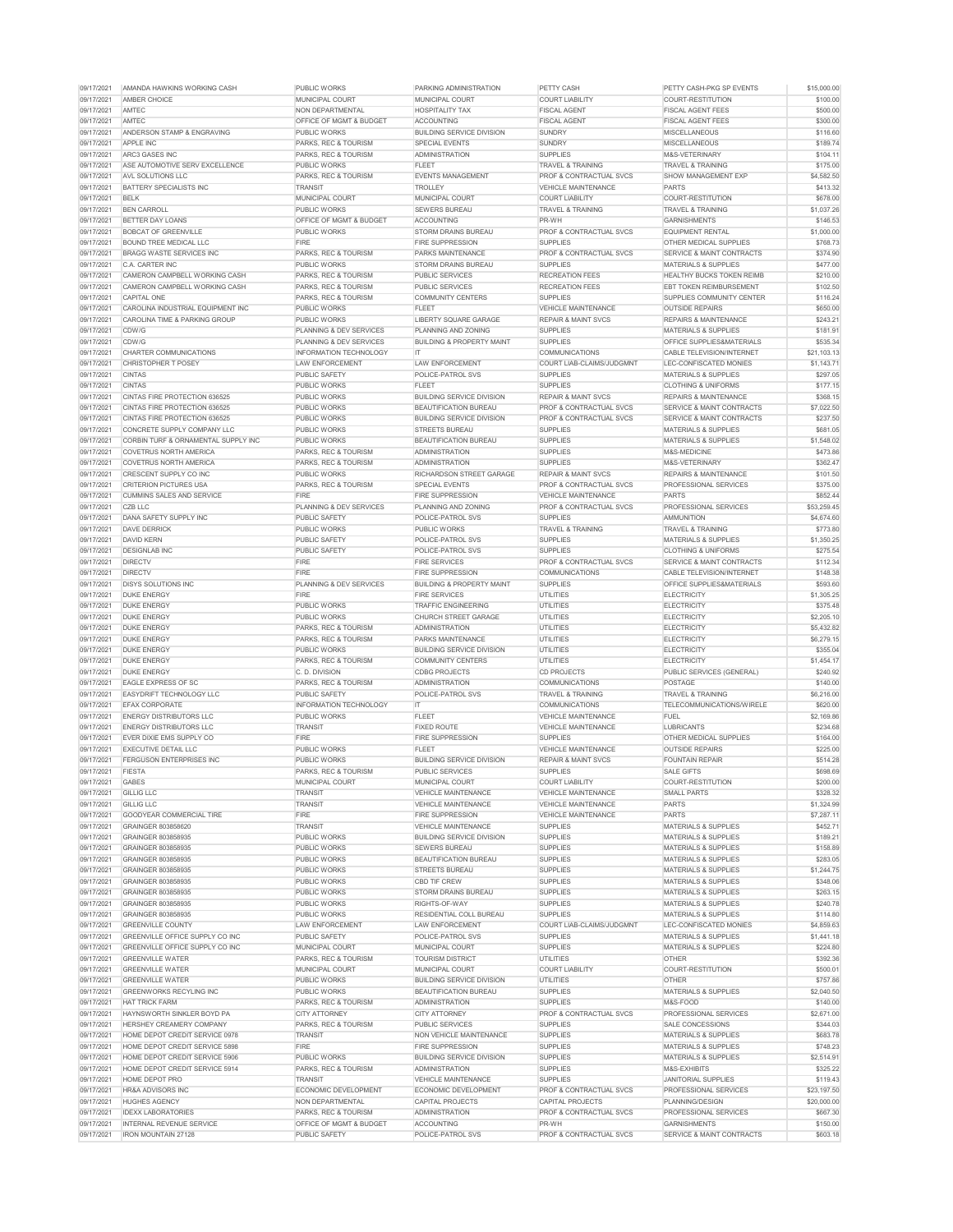| 09/17/2021               | <b>IVEY COMMUNICATIONS INC</b>                                      | <b>PUBLIC WORKS</b>                                     | <b>ONE GARAGE</b>                                 | <b>SUPPLIES</b>                                   | <b>MATERIALS &amp; SUPPLIES</b>                       | \$793.54               |
|--------------------------|---------------------------------------------------------------------|---------------------------------------------------------|---------------------------------------------------|---------------------------------------------------|-------------------------------------------------------|------------------------|
| 09/17/2021               | <b>IVEY COMMUNICATIONS INC</b>                                      | NON DEPARTMENTAL                                        | <b>CAPITAL PROJECTS</b>                           | <b>CAPITAL PROJECTS</b>                           | <b>EQUIPMENT</b>                                      | \$4,487.97             |
| 09/17/2021               | <b>IVEY COMMUNICATIONS INC</b>                                      | <b>PUBLIC WORKS</b>                                     | <b>TRAFFIC ENGINEERING</b>                        | <b>SUPPLIES</b>                                   | <b>MATERIALS &amp; SUPPLIES</b>                       | \$181.55               |
| 09/17/2021               | <b>IVEY COMMUNICATIONS INC</b>                                      | <b>INFORMATION TECHNOLOGY</b>                           | -IT                                               | <b>REPAIR &amp; MAINT SVCS</b>                    | <b>REPAIRS &amp; MAINTENANCE</b>                      | \$340.00               |
| 09/17/2021               | <b>IVEY COMMUNICATIONS INC</b>                                      | <b>PUBLIC WORKS</b>                                     | PARKING ADMINISTRATION                            | <b>REPAIR &amp; MAINT SVCS</b>                    | <b>REPAIRS &amp; MAINTENANCE</b>                      | \$255.00               |
| 09/17/2021               | <b>IVEY COMMUNICATIONS INC</b>                                      | <b>PUBLIC WORKS</b>                                     | <b>BUILDING SERVICE DIVISION</b>                  | <b>SUPPLIES</b>                                   | <b>MATERIALS &amp; SUPPLIES</b>                       | \$395.00               |
| 09/17/2021               | <b>JACK CONNOLLY</b>                                                | <b>COMMUNICATION</b>                                    | <b>COMMUNICATION</b>                              | <b>PROF &amp; CONTRACTUAL SVCS</b>                | <b>PROFESSIONAL SERVICES</b>                          | \$1,400.00             |
|                          | <b>JC PENNEY</b>                                                    | <b>MUNICIPAL COURT</b>                                  |                                                   |                                                   |                                                       |                        |
| 09/17/2021               |                                                                     |                                                         | <b>MUNICIPAL COURT</b>                            | <b>COURT LIABILITY</b>                            | COURT-RESTITUTION                                     | \$1,826.00             |
| 09/17/2021               | <b>JOAQUIN LAWN &amp; LANDSCAPING SERVICES</b>                      | <b>PLANNING &amp; DEV SERVICES</b>                      | <b>BUILDING &amp; PROPERTY MAINT</b>              | <b>PROF &amp; CONTRACTUAL SVCS</b>                | SERVICE & MAINT CONTRACTS                             | \$410.00               |
| 09/17/2021               | <b>JOEL PATTERSON</b>                                               | <b>PLANNING &amp; DEV SERVICES</b>                      | <b>BUILDING &amp; PROPERTY MAINT</b>              | <b>TRAVEL &amp; TRAINING</b>                      | <b>LOCAL TRANSPORTATION</b>                           | \$874.74               |
| 09/17/2021               | JOHNSTONE SUPPLY OF GREENVILLE                                      | <b>PUBLIC WORKS</b>                                     | <b>BUILDING SERVICE DIVISION</b>                  | <b>SUPPLIES</b>                                   | <b>MATERIALS &amp; SUPPLIES</b>                       | \$162.61               |
| 09/17/2021               | <b>JULIE PROSSER</b>                                                | <b>PUBLIC WORKS</b>                                     | <b>BUILDING SERVICE DIVISION</b>                  | <b>SUNDRY</b>                                     | <b>MISCELLANEOUS</b>                                  | \$124.63               |
| 09/17/2021               | K & M INTERNATIONAL WILD REPUBLIC                                   | <b>PARKS, REC &amp; TOURISM</b>                         | <b>PUBLIC SERVICES</b>                            | <b>SUPPLIES</b>                                   | <b>SALE GIFTS</b>                                     | \$1,076.29             |
| 09/17/2021               | KENTUCKY CHILD SUPPORT ENFORCEMENT                                  | <b>OFFICE OF MGMT &amp; BUDGET</b>                      | <b>ACCOUNTING</b>                                 | PR-WH                                             | <b>GARNISHMENTS</b>                                   | \$177.69               |
| 09/17/2021               | <b>KEYOSHIA SPRINGFIELD</b>                                         | <b>MUNICIPAL COURT</b>                                  | <b>MUNICIPAL COURT</b>                            | <b>COURT LIABILITY</b>                            | COURT-RESTITUTION                                     | \$190.00               |
| 09/17/2021               | <b>KW BEVERAGE</b>                                                  | <b>PARKS, REC &amp; TOURISM</b>                         | <b>EVENTS MANAGEMENT</b>                          | <b>SUPPLIES</b>                                   | M&S-FOOD & BEVERAGE                                   | \$4,644.13             |
| 09/17/2021               | <b>LAMAR ADVERTISING</b>                                            | <b>PARKS, REC &amp; TOURISM</b>                         | <b>PUBLIC SERVICES</b>                            | <b>SUPPLIES</b>                                   | <b>SUPPLIES PROMOTIONS</b>                            | \$1,620.00             |
|                          |                                                                     |                                                         |                                                   |                                                   |                                                       |                        |
| 09/17/2021               | <b>LANDSCAPERS SUPPLY</b>                                           | PARKS, REC & TOURISM                                    | <b>PARKS MAINTENANCE</b>                          | <b>MACHINERY AND EQUIPMENT</b>                    | MACHINERY AND EQUIPMENT                               | \$529.99               |
| 09/17/2021               | <b>LANDSCAPERS SUPPLY</b>                                           | <b>PUBLIC WORKS</b>                                     | <b>TREE MAINTENANCE BUREAU</b>                    | <b>SUPPLIES</b>                                   | <b>MATERIALS &amp; SUPPLIES</b>                       | \$196.10               |
| 09/17/2021               | <b>LANDSCAPERS SUPPLY</b>                                           | PARKS, REC & TOURISM                                    | <b>PARKS MAINTENANCE</b>                          | <b>SUPPLIES</b>                                   | <b>MATERIALS &amp; SUPPLIES</b>                       | \$538.29               |
| 09/17/2021               | LATITUDE APPLIED TECHNOLOGIES                                       | <b>PUBLIC WORKS</b>                                     | <b>POINSETT GARAGE</b>                            | <b>SUPPLIES</b>                                   | <b>MATERIALS &amp; SUPPLIES</b>                       | \$1,815.78             |
| 09/17/2021               | LEXISNEXIS 1403290                                                  | <b>PLANNING &amp; DEV SERVICES</b>                      | <b>BUILDING &amp; PROPERTY MAINT</b>              | <b>SUNDRY</b>                                     | DUES.SUBSCRIPTN.PUBLICATN                             | \$156.35               |
| 09/17/2021               | LOWES                                                               | <b>PUBLIC WORKS</b>                                     | <b>MAINTENANCE</b>                                | <b>SUPPLIES</b>                                   | <b>MATERIALS &amp; SUPPLIES</b>                       | \$498.51               |
| 09/17/2021               | <b>MARATHON STAFFING INC</b>                                        | PARKS, REC & TOURISM                                    | <b>COMMUNITY CENTERS</b>                          | <b>PROF &amp; CONTRACTUAL SVCS</b>                | <b>TEMP PERSONNEL SVCS</b>                            | \$1,783.21             |
| 09/17/2021               | <b>MARATHON STAFFING INC</b>                                        | <b>PUBLIC WORKS</b>                                     | <b>STREETS BUREAU</b>                             | <b>PROF &amp; CONTRACTUAL SVCS</b>                | <b>TEMP PERSONNEL SVCS</b>                            | \$1,508.94             |
| 09/17/2021               | <b>MARATHON STAFFING INC</b>                                        | <b>PARKS, REC &amp; TOURISM</b>                         | <b>EVENTS MANAGEMENT</b>                          | <b>PROF &amp; CONTRACTUAL SVCS</b>                | <b>TEMP PERSONNEL SVCS</b>                            | \$932.03               |
|                          |                                                                     |                                                         |                                                   |                                                   |                                                       |                        |
| 09/17/2021               | <b>MARATHON STAFFING INC</b>                                        | <b>PARKS, REC &amp; TOURISM</b>                         | <b>SPECIAL EVENTS</b>                             | <b>PROF &amp; CONTRACTUAL SVCS</b>                | <b>TEMP PERSONNEL SVCS</b>                            | \$361.52               |
| 09/17/2021               | <b>MARATHON STAFFING INC</b>                                        | <b>PARKS, REC &amp; TOURISM</b>                         | <b>PUBLIC SERVICES</b>                            | <b>SUNDRY</b>                                     | <b>RESTRD DONATION EXPENSE</b>                        | \$693.60               |
| 09/17/2021               | <b>MARATHON STAFFING INC</b>                                        | <b>PARKS, REC &amp; TOURISM</b>                         | <b>PARKS MAINTENANCE</b>                          | <b>PROF &amp; CONTRACTUAL SVCS</b>                | <b>TEMP PERSONNEL SVCS</b>                            | \$5,179.40             |
| 09/17/2021               | <b>MARATHON STAFFING INC</b>                                        | <b>TRANSIT</b>                                          | <b>FIXED ROUTE</b>                                | <b>PROF &amp; CONTRACTUAL SVCS</b>                | <b>TEMP PERSONNEL SVCS</b>                            | \$1.886.48             |
| 09/17/2021               | <b>MARATHON STAFFING INC</b>                                        | MUNICIPAL COURT                                         | <b>MUNICIPAL COURT</b>                            | <b>PROF &amp; CONTRACTUAL SVCS</b>                | <b>TEMP PERSONNEL SVCS</b>                            | \$720.40               |
| 09/17/2021               | <b>MARATHON STAFFING INC</b>                                        | <b>PUBLIC SAFETY</b>                                    | POLICE-DISPATCH BUREAU                            | <b>PROF &amp; CONTRACTUAL SVCS</b>                | <b>TEMP PERSONNEL SVCS</b>                            | \$5,202.43             |
| 09/17/2021               | MARATHON STAFFING INC                                               | PUBLIC WORKS                                            | <b>SEWERS BUREAU</b>                              | PROF & CONTRACTUAL SVCS                           | <b>TEMP PERSONNEL SVCS</b>                            | \$1,110.30             |
| 09/17/2021               | <b>MARATHON STAFFING INC</b>                                        | <b>PUBLIC WORKS</b>                                     | <b>RESIDENTIAL COLL BUREAU</b>                    | <b>PROF &amp; CONTRACTUAL SVCS</b>                | <b>TEMP PERSONNEL SVCS</b>                            | \$745.15               |
| 09/17/2021               | MCKINNEY LUMBER & HARDWARE LLC                                      | <b>PARKS, REC &amp; TOURISM</b>                         | <b>TOURISM DISTRICT</b>                           | <b>SUPPLIES</b>                                   | <b>MATERIALS &amp; SUPPLIES</b>                       | \$260.51               |
|                          |                                                                     |                                                         |                                                   |                                                   |                                                       |                        |
| 09/17/2021               | <b>MECO INC OF AUGUSTA</b>                                          | <b>PUBLIC WORKS</b>                                     | <b>FLEET</b>                                      | <b>VEHICLE MAINTENANCE</b>                        | <b>OUTSIDE REPAIRS</b>                                | \$229.36               |
| 09/17/2021               | MIKE'S BODY SHOP & TOWING INC                                       | <b>PUBLIC WORKS</b>                                     | <b>FLEET</b>                                      | <b>VEHICLE MAINTENANCE</b>                        | <b>OUTSIDE REPAIRS</b>                                | \$310.00               |
| 09/17/2021               | MONSTER TREE SERVICE OF GREENVILLE                                  | <b>PUBLIC WORKS</b>                                     | <b>TREE MAINTENANCE BUREAU</b>                    | <b>PROF &amp; CONTRACTUAL SVCS</b>                | <b>SERVICE &amp; MAINT CONTRACTS</b>                  | \$3,795.00             |
| 09/17/2021               | <b>MULCH IN MOTION</b>                                              | <b>PARKS, REC &amp; TOURISM</b>                         | <b>PARKS MAINTENANCE</b>                          | <b>REPAIR &amp; MAINT SVCS</b>                    | <b>PLAYGROUNDS</b>                                    | \$18,231.38            |
| 09/17/2021               | NAI EARLE FURMAN                                                    | <b>PUBLIC WORKS</b>                                     | <b>PARKING ADMINISTRATION</b>                     | <b>ESCROW DEPOSITS</b>                            | PKG ESCROW-ONE GARAGE                                 | \$288.00               |
| 09/17/2021               | <b>NAPA</b>                                                         | <b>PUBLIC WORKS</b>                                     | <b>FLEET</b>                                      | <b>VEHICLE MAINTENANCE</b>                        | <b>PARTS</b>                                          | \$77,478.97            |
| 09/17/2021               | <b>NAPA</b>                                                         | <b>PUBLIC WORKS</b>                                     | <b>FLEET</b>                                      | <b>VEHICLE MAINTENANCE</b>                        | <b>PARTS MANAGEMENT FEES</b>                          | \$18,818.77            |
| 09/17/2021               | NAPA AUTO PARTS                                                     | <b>FIRE</b>                                             | <b>FIRE SUPPRESSION</b>                           | <b>VEHICLE MAINTENANCE</b>                        | <b>PARTS</b>                                          | \$1,242.34             |
| 09/17/2021               | NGINEERING INC                                                      | <b>NON DEPARTMENTAL</b>                                 | <b>CAPITAL PROJECTS</b>                           |                                                   | <b>CONSTRUCTION</b>                                   | \$160,296.68           |
|                          |                                                                     |                                                         |                                                   | <b>CAPITAL PROJECTS</b>                           |                                                       |                        |
| 09/17/2021               | NORRIS SUPPLY CO                                                    | <b>PUBLIC WORKS</b>                                     | <b>STORM DRAINS BUREAU</b>                        | <b>SUPPLIES</b>                                   | <b>MATERIALS &amp; SUPPLIES</b>                       | \$1,743.70             |
| 09/17/2021               | OFFICE DEPOT BSD                                                    | <b>FIRE</b>                                             | <b>FIRE SERVICES</b>                              | <b>SUPPLIES</b>                                   | <b>OFFICE SUPPLIES&amp;MATERIALS</b>                  | \$227.82               |
| 09/17/2021               | <b>OPAL LYNN WYATT-PEOPLES</b>                                      | <b>MUNICIPAL COURT</b>                                  | <b>MUNICIPAL COURT</b>                            | <b>COURT LIABILITY</b>                            | COURT-RESTITUTION                                     | \$200.00               |
| 09/17/2021               | <b>PANAGAKOS ASPHALT INC</b>                                        | <b>PUBLIC WORKS</b>                                     | <b>STORM DRAINS BUREAU</b>                        | <b>SUPPLIES</b>                                   | <b>MATERIALS &amp; SUPPLIES</b>                       | \$406.87               |
| 09/17/2021               | <b>PANAGAKOS ASPHALT INC</b>                                        | <b>PUBLIC WORKS</b>                                     |                                                   |                                                   |                                                       |                        |
|                          |                                                                     |                                                         | <b>SEWERS BUREAU</b>                              | <b>SUPPLIES</b>                                   | <b>MATERIALS &amp; SUPPLIES</b>                       | \$406.87               |
| 09/17/2021               | <b>PANAGAKOS ASPHALT INC</b>                                        | <b>PUBLIC WORKS</b>                                     | <b>STREETS BUREAU</b>                             | <b>SUPPLIES</b>                                   | <b>MATERIALS &amp; SUPPLIES</b>                       | \$813.74               |
| 09/17/2021               | <b>PARKER POE</b>                                                   | <b>PUBLIC WORKS</b>                                     | PARKING ADMINISTRATION                            | <b>ESCROW DEPOSITS</b>                            | <b>PKG ESCROW-BROAD STREET</b>                        | \$360.00               |
|                          |                                                                     |                                                         |                                                   |                                                   |                                                       |                        |
| 09/17/2021               | <b>PARRISH TIRE CO</b>                                              | <b>TRANSIT</b>                                          | <b>FIXED ROUTE</b>                                | <b>VEHICLE MAINTENANCE</b>                        | <b>TIRES AND TUBES</b>                                | \$100.00               |
| 09/17/2021               | <b>PAUL B WICKENSIMER</b>                                           | <b>MUNICIPAL COURT</b>                                  | <b>MUNICIPAL COURT</b>                            | <b>COURT LIABILITY</b>                            | <b>COURT-STATE BOND</b>                               | \$2,500.00             |
| 09/17/2021               | PEPSI-COLA BOTTLING CO                                              | <b>PARKS, REC &amp; TOURISM</b>                         | <b>PUBLIC SERVICES</b>                            | <b>SUPPLIES</b>                                   | SALE CONCESSIONS                                      | \$577.83               |
| 09/17/2021               | PETERBILT STORE OF GREENVILLE, THE                                  | <b>TRANSIT</b>                                          | <b>VEHICLE MAINTENANCE</b>                        | <b>VEHICLE MAINTENANCE</b>                        | <b>SMALL PARTS</b>                                    | \$370.26               |
| 09/17/2021               | PHILLIPS INTERNATIONAL INC DBA                                      | <b>PARKS, REC &amp; TOURISM</b>                         | <b>PUBLIC SERVICES</b>                            | <b>SUPPLIES</b>                                   | <b>SALE GIFTS</b>                                     | \$1,302.07             |
| 09/17/2021               | PIEDMONT NATURAL GAS CO INC                                         | <b>FIRE</b>                                             | <b>FIRE SERVICES</b>                              | <b>UTILITIES</b>                                  | <b>GAS</b>                                            | \$217.23               |
| 09/17/2021               | PIEDMONT NATURAL GAS CO INC                                         | <b>PARKS, REC &amp; TOURISM</b>                         | <b>PARKS MAINTENANCE</b>                          | <b>UTILITIES</b>                                  | <b>GAS</b>                                            | \$115.68               |
| 09/17/2021               | <b>PRESORT PLUS INC</b>                                             | <b>OFFICE OF MGMT &amp; BUDGET</b>                      | <b>PURCHASING</b>                                 | <b>COMMUNICATIONS</b>                             | <b>POSTAGE</b>                                        | \$3,815.19             |
| 09/17/2021               | PRINT MEDIA INC.                                                    | <b>PUBLIC WORKS</b>                                     | LIBERTY SQUARE GARAGE                             | <b>SUPPLIES</b>                                   | <b>MATERIALS &amp; SUPPLIES</b>                       | \$2,383.88             |
| 09/17/2021               | PRISMA HEALTH                                                       | PARKS, REC & TOURISM                                    | <b>ADMINISTRATION</b>                             | <b>PROF &amp; CONTRACTUAL SVCS</b>                | <b>PROFESSIONAL SERVICES</b>                          | \$340.10               |
| 09/17/2021               | <b>PRO CHEM INC</b>                                                 | <b>PUBLIC WORKS</b>                                     | <b>TRAFFIC ENGINEERING</b>                        | <b>SUPPLIES</b>                                   | M&S-SIGNS                                             | \$154.80               |
| 09/17/2021               | <b>PROFORMA RHINO GRAPHICS</b>                                      | <b>PARKS, REC &amp; TOURISM</b>                         | <b>SPECIAL EVENTS</b>                             | <b>PRINTING</b>                                   | PRINTING & BINDING                                    | \$1,229.92             |
|                          | <b>PROSOURCE LLC</b>                                                | <b>PUBLIC WORKS</b>                                     | <b>BUILDING SERVICE DIVISION</b>                  |                                                   |                                                       |                        |
| 09/17/2021               |                                                                     |                                                         |                                                   | <b>SUPPLIES</b>                                   | <b>MATERIALS &amp; SUPPLIES</b>                       | \$202.98               |
| 09/17/2021               | PUBLIC SAFETY CENTER INC                                            | <b>PUBLIC SAFETY</b>                                    | FED EQUITABLE SHAR DOJ                            | <b>MACHINERY AND EQUIPMENT</b>                    | MACHINERY AND EQUIPMENT                               | \$353.99               |
| 09/17/2021               | <b>PURE ON MAIN</b>                                                 | <b>MUNICIPAL COURT</b>                                  | <b>MUNICIPAL COURT</b>                            | <b>COURT LIABILITY</b>                            | COURT-RESTITUTION                                     | \$450.00               |
| 09/17/2021               | <b>PYE BARKER FIRE &amp; SAFETY LLC</b>                             | <b>TRANSIT</b>                                          | <b>VEHICLE MAINTENANCE</b>                        | <b>PROF &amp; CONTRACTUAL SVCS</b>                | SERVICE & MAINT CONTRACTS                             | \$345.00               |
| 09/17/2021               | <b>QUINTIN BAILEY</b>                                               | <b>MUNICIPAL COURT</b>                                  | <b>MUNICIPAL COURT</b>                            | <b>COURT LIABILITY</b>                            | <b>COURT-RESTITUTION</b>                              | \$440.00               |
| 09/17/2021               | <b>RACO MANUFACTURING &amp; ENGINEERING CO</b>                      | <b>PUBLIC WORKS</b>                                     | <b>SEWERS BUREAU</b>                              | <b>REPAIR &amp; MAINT SVCS</b>                    | <b>REPAIRS &amp; MAINTENANCE</b>                      | \$5,185.00             |
| 09/17/2021               | <b>RAS LAVARAR</b>                                                  | <b>PUBLIC WORKS</b>                                     | PARKING ADMINISTRATION                            | <b>CHURCH ST. GARAGE</b>                          | CHURCH ST. MONTHLY PKG                                | \$144.00               |
| 09/17/2021               | <b>RAS LAVARAR</b>                                                  | <b>PUBLIC WORKS</b>                                     | <b>PARKING ADMINISTRATION</b>                     | <b>ESCROW DEPOSITS</b>                            | <b>PKG ESCROW-CHURCH ST.</b>                          | \$144.00               |
| 09/17/2021               | <b>RAY'S BEAVER CONTROL</b>                                         | <b>PUBLIC WORKS</b>                                     | STORMWATER MANAGEMENT                             | <b>REPAIR &amp; MAINT SVCS</b>                    | <b>REPAIRS &amp; MAINTENANCE</b>                      | \$600.00               |
| 09/17/2021               | <b>REBUILD UPSTATE</b>                                              | C. D. DIVISION                                          | <b>CDBG PROJECTS</b>                              | <b>CD PROJECTS</b>                                | <b>PUBLIC INFORMATION</b>                             | \$6,890.62             |
| 09/17/2021               | <b>RENEWABLE WATER RESOURCES</b>                                    | <b>OFFICE OF MGMT &amp; BUDGET</b>                      | <b>REVENUE</b>                                    | LIAB-REWA                                         | <b>REWA</b>                                           | \$97,375.00            |
| 09/17/2021               | <b>REPUBLIC SERVICES</b>                                            | <b>PUBLIC WORKS</b>                                     | <b>GARBAGE DISPOSAL BUREAU</b>                    | <b>PROF &amp; CONTRACTUAL SVCS</b>                | <b>HAULING COSTS</b>                                  | \$70,437.48            |
|                          | <b>RICHARD HEBERT</b>                                               | MUNICIPAL COURT                                         | <b>MUNICIPAL COURT</b>                            | <b>COURT LIABILITY</b>                            | COURT-RESTITUTION                                     |                        |
| 09/17/2021               |                                                                     |                                                         |                                                   |                                                   |                                                       | \$150.00               |
| 09/17/2021               | <b>RICHARD MCCLURE</b>                                              | <b>PUBLIC WORKS</b>                                     | <b>STREETS BUREAU</b>                             | <b>TRAVEL &amp; TRAINING</b>                      | <b>TRAVEL &amp; TRAINING</b>                          | \$474.90               |
| 09/17/2021               | <b>RIDIESHA HARRIS</b>                                              | <b>MUNICIPAL COURT</b>                                  | <b>MUNICIPAL COURT</b>                            | <b>COURT LIABILITY</b>                            | COURT-RESTITUTION                                     | \$200.00               |
| 09/17/2021               | RILEY POPE & LANEY, LLC                                             | <b>CITY MANAGER</b>                                     | <b>CITY MANAGER</b>                               | <b>PROF &amp; CONTRACTUAL SVCS</b>                | <b>PROFESSIONAL SERVICES</b>                          | \$3,450.00             |
| 09/17/2021               | RIVER STREET DEVELOPMENT INC                                        | <b>PUBLIC WORKS</b>                                     | <b>RESIDENTIAL COLL BUREAU</b>                    | <b>PROF &amp; CONTRACTUAL SVCS</b>                | MAINTENANCE CONTRACTS                                 | \$140.00               |
| 09/17/2021               | <b>ROK BROTHERS INC</b>                                             | <b>TRANSIT</b>                                          | <b>FIXED ROUTE</b>                                | <b>COMMUNICATIONS</b>                             | <b>CABLE TELEVISION/INTERNET</b>                      | \$180.00               |
| 09/17/2021               | S C DEPARTMENT OF REVENUE                                           | <b>OFFICE OF MGMT &amp; BUDGET</b>                      | <b>ACCOUNTING</b>                                 | PR-WH                                             | <b>GARNISHMENTS</b>                                   | \$4,788.96             |
| 09/17/2021               | <b>S C RETIREMENT SYSTEM</b>                                        | <b>OFFICE OF MGMT &amp; BUDGET</b>                      | <b>ACCOUNTING</b>                                 | PR-WH                                             | <b>RETIREMENT SVS PURCHASE</b>                        | \$1,688.65             |
| 09/17/2021               | <b>SAFE INDUSTRIES</b>                                              | <b>FIRE</b>                                             | <b>FIRE SUPPRESSION</b>                           | <b>SUPPLIES</b>                                   | <b>MATERIALS &amp; SUPPLIES</b>                       | \$440.96               |
| 09/17/2021               | <b>SAFE INDUSTRIES</b>                                              | <b>FIRE</b>                                             | <b>FIRE SUPPRESSION</b>                           | <b>REPAIR &amp; MAINT SVCS</b>                    | <b>REPAIRS &amp; MAINTENANCE</b>                      | \$6,302.81             |
|                          | <b>SAFETY KLEEN</b>                                                 | <b>TRANSIT</b>                                          | <b>VEHICLE MAINTENANCE</b>                        | <b>PROF &amp; CONTRACTUAL SVCS</b>                | SERVICE & MAINT CONTRACTS                             |                        |
| 09/17/2021               |                                                                     |                                                         |                                                   |                                                   |                                                       | \$929.50               |
| 09/17/2021               | <b>SAF-GARD SAFETY SHOE COMPANY</b>                                 | <b>FIRE</b>                                             | <b>FIRE SUPPRESSION</b>                           | <b>SUPPLIES</b>                                   | <b>CLOTHING &amp; UNIFORMS</b>                        | \$1,015.40             |
| 09/17/2021               | <b>SAM'S CLUB</b>                                                   | <b>FIRE</b>                                             | <b>FIRE SERVICES</b>                              | <b>SUPPLIES</b>                                   | <b>MATERIALS &amp; SUPPLIES</b>                       | \$263.80               |
| 09/17/2021               | <b>SAM'S CLUB</b>                                                   | <b>FIRE</b>                                             | <b>FIRE SUPPRESSION</b>                           | <b>SUPPLIES</b>                                   | <b>MATERIALS &amp; SUPPLIES</b>                       | \$838.00               |
| 09/17/2021               | <b>SAM'S CLUB</b>                                                   | <b>PARKS, REC &amp; TOURISM</b>                         | <b>PUBLIC SERVICES</b>                            | <b>SUPPLIES</b>                                   | SALE CONCESSIONS                                      | \$464.34               |
| 09/17/2021               | <b>SAM'S CLUB</b>                                                   | <b>FIRE</b>                                             | <b>FIRE SUPPRESSION</b>                           | <b>SUPPLIES</b>                                   | <b>JANITORIAL SUPPLIES</b>                            | \$767.06               |
| 09/17/2021               | <b>SC STATE DISBURSEMENT UNIT</b>                                   | <b>OFFICE OF MGMT &amp; BUDGET</b>                      | <b>ACCOUNTING</b>                                 | PR-WH                                             | <b>GARNISHMENTS</b>                                   | \$2,606.63             |
| 09/17/2021               | <b>SCOOTERBUG INC</b>                                               | <b>PARKS, REC &amp; TOURISM</b>                         | <b>PUBLIC SERVICES</b>                            | <b>SUNDRY</b>                                     | <b>MOBILITY EQUIP RENTALS</b>                         | \$1,373.00             |
| 09/17/2021               | <b>SEAN MASTER</b>                                                  | MUNICIPAL COURT                                         | <b>MUNICIPAL COURT</b>                            | <b>COURT LIABILITY</b>                            | COURT-RESTITUTION                                     | \$300.00               |
|                          |                                                                     |                                                         |                                                   |                                                   |                                                       |                        |
| 09/17/2021<br>09/17/2021 | SEEGARS FENCE COMPANY INC OF SPARTA<br><b>SEMAKI &amp; BIRD LTD</b> | <b>PARKS, REC &amp; TOURISM</b><br>PARKS, REC & TOURISM | <b>TOURISM DISTRICT</b><br><b>PUBLIC SERVICES</b> | <b>REPAIR &amp; MAINT SVCS</b><br><b>SUPPLIES</b> | <b>REPAIRS &amp; MAINTENANCE</b><br><b>SALE GIFTS</b> | \$3,166.00<br>\$991.79 |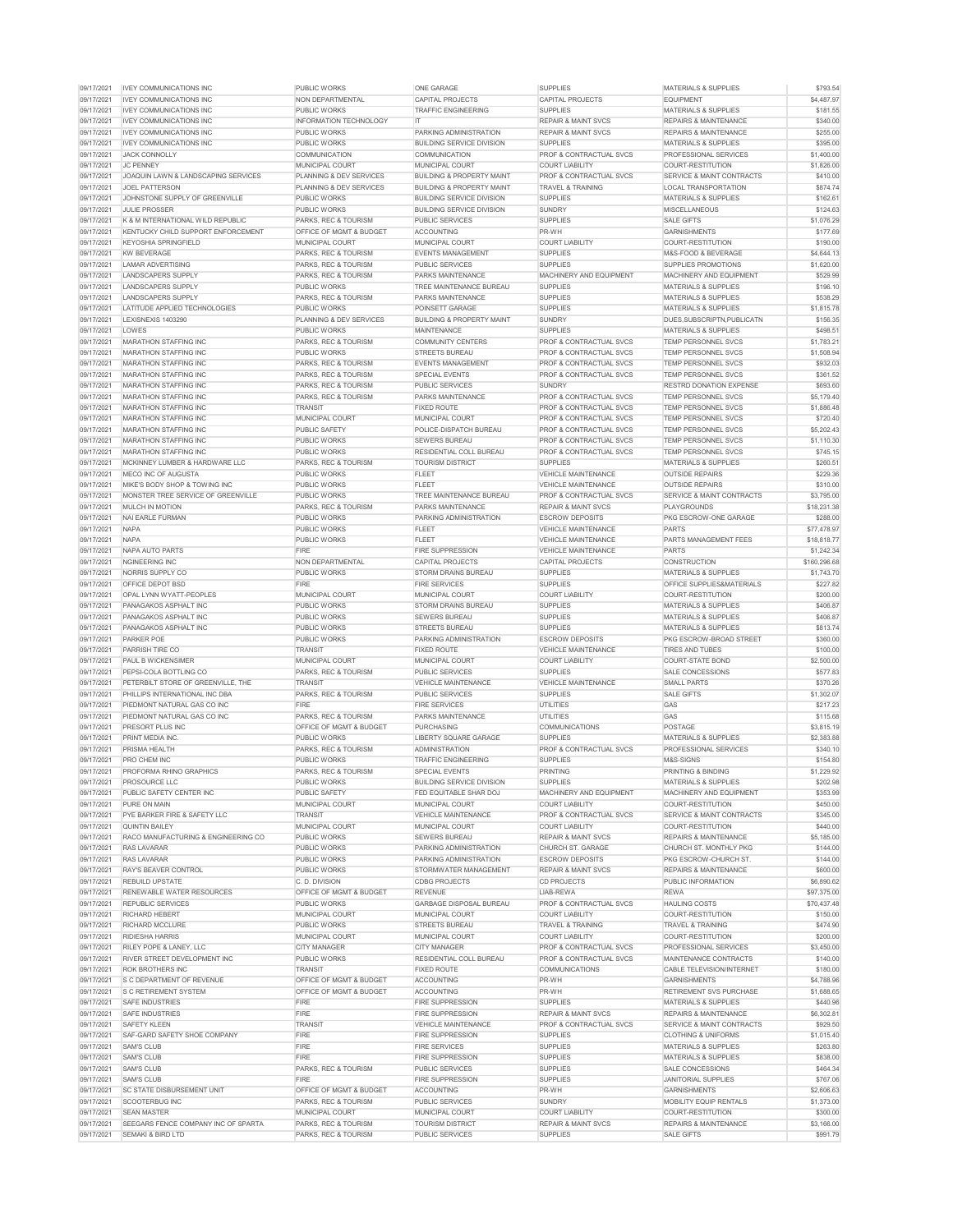| 09/17/2021               | <b>SESITE LLC</b>                                         | <b>PUBLIC WORKS</b>                         | <b>ENGINEERING</b>                       | <b>PROF &amp; CONTRACTUAL SVCS</b>          | <b>PROFESSIONAL SERVICES</b>                   | \$1,984.00             |
|--------------------------|-----------------------------------------------------------|---------------------------------------------|------------------------------------------|---------------------------------------------|------------------------------------------------|------------------------|
| 09/17/2021               | SITEONE LANDSCAPE SUPPLY LLC                              | <b>PARKS, REC &amp; TOURISM</b>             | <b>TOURISM DISTRICT</b>                  | <b>SUPPLIES</b>                             | <b>MATERIALS &amp; SUPPLIES</b>                | \$336.61               |
| 09/17/2021               | SMITH & JONES JANITORIAL SUPPLIES E                       | <b>TRANSIT</b>                              | <b>NON VEHICLE MAINTENANCE</b>           | <b>SUPPLIES</b>                             | <b>JANITORIAL SUPPLIES</b>                     | \$158.23               |
| 09/17/2021               | SNIDER FLEET SOLUTIONS                                    | <b>PUBLIC WORKS</b>                         | <b>FLEET</b>                             | <b>VEHICLE MAINTENANCE</b>                  | <b>OUTSIDE REPAIRS</b>                         | \$2,359.97             |
| 09/17/2021               | SOUTHEASTERN PAPER GROUP                                  | PARKS, REC & TOURISM                        | <b>TOURISM DISTRICT</b>                  | <b>SUPPLIES</b>                             | <b>JANITORIAL SUPPLIES</b>                     | \$624.26               |
|                          |                                                           |                                             |                                          |                                             |                                                |                        |
| 09/17/2021               | SOUTHEASTERN PAPER GROUP                                  | <b>PUBLIC WORKS</b>                         | <b>BUILDING SERVICE DIVISION</b>         | <b>SUPPLIES</b>                             | <b>JANITORIAL SUPPLIES</b>                     | \$1,108.07             |
| 09/17/2021               | SOUTHERN PAINTING & MAINTENANCE SPE                       | <b>PARKS, REC &amp; TOURISM</b>             | <b>TOURISM DISTRICT</b>                  | <b>PROF &amp; CONTRACTUAL SVCS</b>          | <b>SPECIAL PROJECTS</b>                        | \$4,500.00             |
| 09/17/2021               | SQUIRE PATTON BOGGS LLP                                   | <b>CITY MANAGER</b>                         | <b>CITY MANAGER</b>                      | <b>PROF &amp; CONTRACTUAL SVCS</b>          | PROFESSIONAL SERVICES                          | \$5,000.00             |
| 09/17/2021               | <b>STAPLES ADVANTAGE</b>                                  | PLANNING & DEV SERVICES                     | <b>PLANNING AND ZONING</b>               | <b>PRINTING</b>                             | <b>COPYING</b>                                 | \$142.33               |
| 09/17/2021               | <b>STAPLES ADVANTAGE</b>                                  | <b>PLANNING &amp; DEV SERVICES</b>          | <b>PLANNING AND ZONING</b>               | <b>SUPPLIES</b>                             | <b>MATERIALS &amp; SUPPLIES</b>                | \$168.78               |
| 09/17/2021               | <b>STATE TREASURER</b>                                    | <b>MUNICIPAL COURT</b>                      | <b>MUNICIPAL COURT</b>                   | <b>COURT LIABILITY</b>                      | DUI/DUAC BRTHLZR TST SLED                      | \$340.94               |
| 09/17/2021               | <b>STATE TREASURER</b>                                    | <b>MUNICIPAL COURT</b>                      | <b>MUNICIPAL COURT</b>                   | <b>COURT LIABILITY</b>                      | COURT-DUI SPINAL CORD SUR                      | \$1,363.68             |
| 09/17/2021               | <b>STATE TREASURER</b>                                    | <b>MUNICIPAL COURT</b>                      | <b>MUNICIPAL COURT</b>                   | <b>COURT LIABILITY</b>                      | <b>COURT-DUI HWY PATRL SURCH</b>               | \$935.28               |
| 09/17/2021               | <b>STATE TREASURER</b>                                    | <b>MUNICIPAL COURT</b>                      | <b>MUNICIPAL COURT</b>                   | <b>COURT LIABILITY</b>                      | COURT-DRUG SURCHARGE                           | \$1,809.39             |
| 09/17/2021               | <b>STATE TREASURER</b>                                    | <b>MUNICIPAL COURT</b>                      | MUNICIPAL COURT                          | <b>COURT LIABILITY</b>                      | <b>DUS HWY PATROL</b>                          | \$560.78               |
|                          |                                                           |                                             |                                          |                                             |                                                |                        |
| 09/17/2021               | <b>STATE TREASURER</b>                                    | MUNICIPAL COURT                             | <b>MUNICIPAL COURT</b>                   | <b>COURT LIABILITY</b>                      | <b>COURT-DUI ASSESSMENT</b>                    | \$163.65               |
| 09/17/2021               | <b>STATE TREASURER</b>                                    | <b>MUNICIPAL COURT</b>                      | <b>MUNICIPAL COURT</b>                   | <b>COURT LIABILITY</b>                      | <b>COURT-STATE ASSESSMENT</b>                  | \$21,415.83            |
| 09/17/2021               | <b>STATE TREASURER</b>                                    | MUNICIPAL COURT                             | <b>MUNICIPAL COURT</b>                   | <b>COURT LIABILITY</b>                      | <b>COURT-TRAFFIC SURCHARGE</b>                 | \$7,550.37             |
| 09/17/2021               | <b>STATE TREASURER</b>                                    | <b>LAW ENFORCEMENT</b>                      | LAW ENFORCEMENT                          | COURT LIAB-CLAIMS/JUDGMNT                   | LEC-CONFISCATED MONIES                         | \$238.85               |
| 09/17/2021               | STONE CRAFT STUDIO 3 LLC                                  | <b>NON DEPARTMENTAL</b>                     | <b>CAPITAL PROJECTS</b>                  | <b>CAPITAL PROJECTS</b>                     | <b>EQUIPMENT</b>                               | \$5,000.00             |
| 09/17/2021               | <b>SUMMIT ENGINEERING LABORATORY &amp; TES</b>            | NON DEPARTMENTAL                            | <b>CAPITAL PROJECTS</b>                  | <b>CAPITAL PROJECTS</b>                     | <b>CONSTRUCTION</b>                            | \$1,745.00             |
| 09/17/2021               | SWANK MOTION PICTURES INC                                 | PARKS, REC & TOURISM                        | <b>SPECIAL EVENTS</b>                    | <b>PROF &amp; CONTRACTUAL SVCS</b>          | <b>PROFESSIONAL SERVICES</b>                   | \$561.80               |
| 09/17/2021               | <b>TD CARD SERVICES</b>                                   | ECONOMIC DEVELOPMENT                        | <b>ECONOMIC DEVELOPMENT</b>              | <b>SUNDRY</b>                               | DUES, SUBSCRIPTN, PUBLICATN                    | \$240.00               |
| 09/17/2021               | <b>TD CARD SERVICES</b>                                   | <b>MAYOR</b>                                | <b>MAYOR</b>                             | <b>SUNDRY</b>                               | DUES, SUBSCRIPTN, PUBLICATN                    | \$100.02               |
|                          |                                                           |                                             |                                          |                                             |                                                |                        |
| 09/17/2021               | <b>TD CARD SERVICES</b>                                   | <b>PARKS, REC &amp; TOURISM</b>             | <b>ADMINISTRATION</b>                    | <b>SUPPLIES</b>                             | M&S-EXHIBITS                                   | \$1,342.11             |
| 09/17/2021               | <b>TD CARD SERVICES</b>                                   | <b>FIRE</b>                                 | <b>FIRE SUPPRESSION</b>                  | <b>SUPPLIES</b>                             | <b>MATERIALS &amp; SUPPLIES</b>                | \$982.48               |
| 09/17/2021               | <b>TD CARD SERVICES</b>                                   | PARKS, REC & TOURISM                        | <b>ADMINISTRATION</b>                    | <b>TRAVEL &amp; TRAINING</b>                | <b>TRAVEL &amp; TRAINING</b>                   | \$1,054.38             |
| 09/17/2021               | <b>TD CARD SERVICES</b>                                   | <b>CITY MANAGER</b>                         | <b>CITY MANAGER</b>                      | <b>SUNDRY</b>                               | <b>MISCELLANEOUS</b>                           | \$1,029.17             |
| 09/17/2021               | <b>TD CARD SERVICES</b>                                   | <b>PARKS, REC &amp; TOURISM</b>             | <b>SPECIAL EVENTS</b>                    | <b>SUPPLIES</b>                             | <b>MATERIALS &amp; SUPPLIES</b>                | \$1,359.99             |
| 09/17/2021               | <b>TD CARD SERVICES</b>                                   | <b>HUMAN RESOURCES</b>                      | <b>OCCUPATIONAL HEALTH</b>               | <b>SUNDRY</b>                               | DUES, SUBSCRIPTN, PUBLICATN                    | \$195.00               |
| 09/17/2021               | TD CARD SERVICES                                          | <b>PUBLIC WORKS</b>                         | <b>BUILDING SERVICE DIVISION</b>         | <b>REPAIR &amp; MAINT SVCS</b>              | <b>REPAIRS &amp; MAINTENANCE</b>               | \$1,950.00             |
| 09/17/2021               | TD CARD SERVICES                                          | PLANNING & DEV SERVICES                     | <b>PLANNING AND ZONING</b>               | <b>SUPPLIES</b>                             | <b>MATERIALS &amp; SUPPLIES</b>                | \$326.11               |
|                          |                                                           |                                             |                                          |                                             |                                                |                        |
| 09/17/2021               | TD CARD SERVICES                                          | PARKS, REC & TOURISM                        | <b>PUBLIC SERVICES</b>                   | <b>SUPPLIES</b>                             | <b>OTHER HOLIDAY AT ZOO</b>                    | \$2,055.65             |
| 09/17/2021               | <b>TD CARD SERVICES</b>                                   | PARKS, REC & TOURISM                        | <b>COMMUNITY CENTERS</b>                 | <b>TRAVEL &amp; TRAINING</b>                | <b>TRAVEL &amp; TRAINING</b>                   | \$1,375.00             |
| 09/17/2021               | <b>TD CARD SERVICES</b>                                   | <b>OFFICE OF MGMT &amp; BUDGET</b>          | <b>ADMINISTRATION</b>                    | <b>SUPPLIES</b>                             | <b>OFFICE SUPPLIES&amp;MATERIALS</b>           | \$132.90               |
| 09/17/2021               | <b>TD CARD SERVICES</b>                                   | <b>PARKS, REC &amp; TOURISM</b>             | <b>PUBLIC SERVICES</b>                   | <b>SUPPLIES</b>                             | <b>SALE GIFTS</b>                              | \$807.28               |
| 09/17/2021               | <b>TD CARD SERVICES</b>                                   | <b>CITY MANAGER</b>                         | <b>CITY MANAGER</b>                      | <b>SUNDRY</b>                               | DUES.SUBSCRIPTN.PUBLICATN                      | \$160.00               |
| 09/17/2021               | <b>TD CARD SERVICES</b>                                   | PARKS, REC & TOURISM                        | <b>PUBLIC SERVICES</b>                   | <b>SUPPLIES</b>                             | SALE CONCESSIONS                               | \$103.01               |
| 09/17/2021               | <b>TD CARD SERVICES</b>                                   | PARKS, REC & TOURISM                        | <b>EDUCATION</b>                         | <b>SUNDRY</b>                               | <b>RESTRD DONATION EXPENSE</b>                 | \$159.55               |
| 09/17/2021               | <b>TD CARD SERVICES</b>                                   | PARKS, REC & TOURISM                        | <b>ADMINISTRATION</b>                    | <b>SUPPLIES</b>                             | M&S-CURATORIAL                                 | \$135.62               |
|                          |                                                           |                                             |                                          |                                             |                                                |                        |
| 09/17/2021               | <b>TD CARD SERVICES</b>                                   | <b>PUBLIC SAFETY</b>                        | POLICE-PATROL SVS                        | <b>SUNDRY</b>                               | <b>RECRUITMENT ADS</b>                         | \$280.00               |
| 09/17/2021               | <b>TD CARD SERVICES</b>                                   | <b>PUBLIC WORKS</b>                         | <b>TRAFFIC ENGINEERING</b>               | <b>SUPPLIES</b>                             | M&S-SIGNS                                      | \$114.50               |
| 09/17/2021               | <b>TD CARD SERVICES</b>                                   | <b>COUNCIL</b>                              | <b>CITY COUNCIL</b>                      | <b>SUNDRY</b>                               | <b>MISCELLANEOUS</b>                           | \$190.43               |
| 09/17/2021               | TD CARD SERVICES                                          | PARKS, REC & TOURISM                        | <b>SPECIAL EVENTS</b>                    | <b>SUNDRY</b>                               | DUES, SUBSCRIPTN, PUBLICATN                    | \$185.74               |
| 09/17/2021               | <b>TD CARD SERVICES</b>                                   | <b>TRANSIT</b>                              | <b>ADMINISTRATION</b>                    | <b>SUPPLIES</b>                             | <b>MATERIALS &amp; SUPPLIES</b>                | \$225.04               |
| 09/17/2021               | <b>TD CARD SERVICES</b>                                   | <b>PLANNING &amp; DEV SERVICES</b>          | <b>BUILDING &amp; PROPERTY MAINT</b>     | <b>SUPPLIES</b>                             | <b>OFFICE SUPPLIES&amp;MATERIALS</b>           | \$571.25               |
| 09/17/2021               | <b>TD CARD SERVICES</b>                                   | NON DEPARTMENTAL                            | <b>CAPITAL PROJECTS</b>                  | <b>CAPITAL PROJECTS</b>                     | PLANNING/DESIGN                                | \$2,500.00             |
| 09/17/2021               | <b>TD CARD SERVICES</b>                                   | PARKS, REC & TOURISM                        | <b>PUBLIC SERVICES</b>                   | <b>SUPPLIES</b>                             | <b>GIFTS</b>                                   | \$146.96               |
|                          |                                                           |                                             |                                          |                                             |                                                |                        |
| 09/17/2021               | <b>TD CARD SERVICES</b>                                   | PARKS, REC & TOURISM                        | <b>PUBLIC SERVICES</b>                   | <b>TRAVEL &amp; TRAINING</b>                | <b>TRAVEL &amp; TRAINING</b>                   | \$574.00               |
| 09/17/2021               | <b>TD CARD SERVICES</b>                                   | PARKS, REC & TOURISM                        | <b>ADMINISTRATION</b>                    | <b>SUPPLIES</b>                             | M&S-ANIMALS                                    | \$1,393.75             |
| 09/17/2021               | <b>TD CARD SERVICES</b>                                   | PARKS, REC & TOURISM                        | <b>COMMUNITY CENTERS</b>                 | <b>SUPPLIES</b>                             | SUPPLIES COMMUNITY CENTER                      | \$1,183.50             |
| 09/17/2021               | <b>TD CARD SERVICES</b>                                   | <b>PUBLIC WORKS</b>                         | <b>FLEET</b>                             | <b>SUPPLIES</b>                             | <b>MATERIALS &amp; SUPPLIES</b>                | \$161.74               |
| 09/17/2021               | <b>TD CARD SERVICES</b>                                   | <b>PUBLIC SAFETY</b>                        | POLICE-PATROL SVS                        | <b>TRAVEL &amp; TRAINING</b>                | <b>TRAVEL &amp; TRAINING</b>                   | \$2,908.46             |
| 09/17/2021               | <b>TD CARD SERVICES</b>                                   | <b>PLANNING &amp; DEV SERVICES</b>          | <b>PLANNING AND ZONING</b>               | <b>SUNDRY</b>                               | DUES, SUBSCRIPTN, PUBLICATN                    | \$472.59               |
| 09/17/2021               | TD CARD SERVICES                                          | <b>FIRE</b>                                 | <b>FIRE PREVENTION</b>                   | <b>TRAVEL &amp; TRAINING</b>                | <b>TRAVEL &amp; TRAINING</b>                   | \$643.71               |
| 09/17/2021               | <b>TD CARD SERVICES</b>                                   | <b>TRANSIT</b>                              | <b>NON VEHICLE MAINTENANCE</b>           | <b>SUPPLIES</b>                             | <b>MATERIALS &amp; SUPPLIES</b>                | \$276.94               |
|                          |                                                           |                                             |                                          |                                             |                                                |                        |
| 09/17/2021               | <b>TD CARD SERVICES</b>                                   | <b>CITY MANAGER</b>                         | <b>CITY CLERK</b>                        | <b>SUNDRY</b>                               | <b>MISCELLANEOUS</b>                           | \$632.92               |
| 09/17/2021               | <b>TD CARD SERVICES</b>                                   | <b>FIRE</b>                                 | <b>FIRE SUPPRESSION</b>                  | <b>TRAVEL &amp; TRAINING</b>                | <b>TRAVEL &amp; TRAINING</b>                   | \$628.28               |
| 09/17/2021               | TD CARD SERVICES                                          | <b>FIRE</b>                                 | <b>FIRE PREVENTION</b>                   | <b>SUPPLIES</b>                             | <b>MATERIALS &amp; SUPPLIES</b>                | \$162.52               |
| 09/17/2021               | <b>TD CARD SERVICES</b>                                   | <b>CITY MANAGER</b>                         | <b>CITY CLERK</b>                        | <b>SUNDRY</b>                               | DUES, SUBSCRIPTN, PUBLICATN                    | \$115.00               |
| 09/17/2021               | <b>TD CARD SERVICES</b>                                   | <b>PARKS, REC &amp; TOURISM</b>             | <b>PUBLIC SERVICES</b>                   | <b>SUPPLIES</b>                             |                                                |                        |
| 09/17/2021               | <b>TD CARD SERVICES</b>                                   | <b>FIRE</b>                                 | <b>FIRE SERVICES</b>                     |                                             | <b>OFFICE SUPPLIES&amp;MATERIALS</b>           | \$322.06               |
| 09/17/2021               | <b>TD CARD SERVICES</b>                                   |                                             |                                          | <b>SUPPLIES</b>                             | <b>MATERIALS &amp; SUPPLIES</b>                | \$602.96               |
| 09/17/2021               |                                                           | <b>FIRE</b>                                 | <b>FIRE SERVICES</b>                     | <b>SUNDRY</b>                               | <b>MISCELLANEOUS</b>                           | \$1,240.31             |
| 09/17/2021               | <b>TD CARD SERVICES</b>                                   | PARKS, REC & TOURISM                        | <b>EVENTS MANAGEMENT</b>                 | <b>SUPPLIES</b>                             | <b>OFFICE SUPPLIES&amp;MATERIALS</b>           |                        |
|                          |                                                           |                                             |                                          |                                             |                                                | \$676.23               |
|                          | <b>TD CARD SERVICES</b>                                   | <b>TRANSIT</b>                              | <b>ADMINISTRATION</b>                    | <b>PROF &amp; CONTRACTUAL SVCS</b>          | <b>ADVERTISING EXPENSE</b>                     | \$385.59               |
| 09/17/2021               | <b>TD CARD SERVICES</b>                                   | PUBLIC WORKS                                | <b>BUILDING SERVICE DIVISION</b>         | <b>SUPPLIES</b>                             | MATERIALS & SUPPLIES                           | \$295.59               |
| 09/17/2021               | <b>TD CARD SERVICES</b>                                   | <b>FIRE</b>                                 | <b>FIRE SUPPRESSION</b>                  | <b>VEHICLE MAINTENANCE</b>                  | <b>PARTS</b>                                   | \$981.68               |
| 09/17/2021               | <b>TD CARD SERVICES</b>                                   | <b>PUBLIC SAFETY</b>                        | <b>POLICE-PATROL SVS</b>                 | <b>SUPPLIES</b>                             | <b>MATERIALS &amp; SUPPLIES</b>                | \$1,472.70             |
| 09/17/2021               | <b>TD CARD SERVICES</b>                                   | <b>PUBLIC WORKS</b>                         | <b>FLEET</b>                             | <b>TRAVEL &amp; TRAINING</b>                | <b>TRAVEL &amp; TRAINING</b>                   | \$186.13               |
| 09/17/2021               | TD CARD SERVICES                                          | <b>PUBLIC WORKS</b>                         | <b>FLEET</b>                             | <b>VEHICLES</b>                             | <b>VEHICLE</b>                                 | \$526.79               |
| 09/17/2021               | <b>TD CARD SERVICES</b>                                   | <b>MAYOR</b>                                | <b>MAYOR</b>                             | <b>SUNDRY</b>                               | <b>MISCELLANEOUS</b>                           | \$637.93               |
| 09/17/2021               | <b>TD CARD SERVICES</b>                                   | NON DEPARTMENTAL                            | <b>CAPITAL PROJECTS</b>                  | <b>CAPITAL PROJECTS</b>                     | <b>EQUIPMENT</b>                               | \$362.90               |
| 09/17/2021               | <b>TD CARD SERVICES</b>                                   | <b>TRANSIT</b>                              | <b>FIXED ROUTE</b>                       | <b>SUPPLIES</b>                             | <b>MATERIALS &amp; SUPPLIES</b>                | \$358.26               |
| 09/17/2021               | TD CARD SERVICES                                          | PARKS, REC & TOURISM                        | <b>ADMINISTRATION</b>                    | <b>SUPPLIES</b>                             | M&S-MAINTENANCE                                | \$209.09               |
| 09/17/2021               | <b>TD CARD SERVICES</b>                                   | <b>PUBLIC WORKS</b>                         | <b>BUILDING SERVICE DIVISION</b>         | <b>SUPPLIES</b>                             | <b>SAFETY CLOTHING</b>                         |                        |
|                          |                                                           | <b>PARKS, REC &amp; TOURISM</b>             | <b>ADMINISTRATION</b>                    |                                             | <b>REPAIRS &amp; MAINTENANCE</b>               | \$158.95               |
| 09/17/2021               | <b>TD CARD SERVICES</b>                                   |                                             |                                          | <b>REPAIR &amp; MAINT SVCS</b>              |                                                | \$629.18               |
| 09/17/2021               | THE OFFICE CENTER                                         | <b>PUBLIC WORKS</b>                         | <b>PARKING ADMINISTRATION</b>            | <b>ESCROW DEPOSITS</b>                      | PKG ESCROW-S. SPRING ST                        | \$144.00               |
| 09/17/2021               | THE PARK CATALOG                                          | NON DEPARTMENTAL                            | <b>CAPITAL PROJECTS</b>                  | CAPITAL PROJECTS                            | <b>CONSTRUCTION</b>                            | \$5,485.00             |
| 09/17/2021               | <b>TIM COGGINS</b>                                        | PLANNING & DEV SERVICES                     | <b>BUILDING &amp; PROPERTY MAINT</b>     | <b>TRAVEL &amp; TRAINING</b>                | <b>LOCAL TRANSPORTATION</b>                    | \$887.06               |
| 09/17/2021               | <b>TRAINING DYNAMICS</b>                                  | NON DEPARTMENTAL                            | <b>CAPITAL PROJECTS</b>                  | <b>CAPITAL PROJECTS</b>                     | <b>EQUIPMENT</b>                               | \$10,560.00            |
| 09/17/2021               | <b>TRUCKPRO LLC</b>                                       | <b>TRANSIT</b>                              | <b>VEHICLE MAINTENANCE</b>               | <b>VEHICLE MAINTENANCE</b>                  | <b>SMALL PARTS</b>                             | \$368.34               |
| 09/17/2021               | <b>TRUCKPRO LLC</b>                                       | <b>FIRE</b>                                 | <b>FIRE SUPPRESSION</b>                  | <b>VEHICLE MAINTENANCE</b>                  | <b>PARTS</b>                                   | \$258.94               |
| 09/17/2021               | <b>TRYFACTA INC</b>                                       | <b>TRANSIT</b>                              | <b>FIXED ROUTE</b>                       | PROF & CONTRACTUAL SVCS                     | TEMP PERSONNEL SVCS                            | \$243.40               |
| 09/17/2021               | <b>UNIFIRST</b>                                           | <b>TRANSIT</b>                              | <b>VEHICLE MAINTENANCE</b>               | <b>SUPPLIES</b>                             | <b>CLOTHING &amp; UNIFORMS</b>                 | \$395.18               |
|                          |                                                           |                                             |                                          |                                             |                                                |                        |
| 09/17/2021               | UNITED ELECTRICAL DISTRIBUTORS INC                        | <b>PUBLIC WORKS</b>                         | <b>COMMONS GARAGE</b>                    | <b>SUPPLIES</b>                             | <b>MATERIALS &amp; SUPPLIES</b>                | \$889.95               |
| 09/17/2021               | UNITED ELECTRICAL DISTRIBUTORS INC                        | <b>PUBLIC WORKS</b>                         | <b>BUILDING SERVICE DIVISION</b>         | <b>SUPPLIES</b>                             | <b>MATERIALS &amp; SUPPLIES</b>                | \$2,499.59             |
| 09/17/2021               | UNITED REFRIGERATION INC                                  | <b>PUBLIC WORKS</b>                         | <b>BUILDING SERVICE DIVISION</b>         | <b>REPAIR &amp; MAINT SVCS</b>              | <b>REPAIRS &amp; MAINTENANCE</b>               | \$354.33               |
| 09/17/2021               | UNITED WAY OF GREENVILLE COUNTY                           | <b>OFFICE OF MGMT &amp; BUDGET</b>          | <b>ACCOUNTING</b>                        | PR-WH                                       | UNITED WAY                                     | \$407.08               |
| 09/17/2021               | UPPER SAVANNAH CARE SERVICES                              | C. D. DIVISION                              | <b>HOPWA</b>                             | <b>CD PROJECTS</b>                          | ADMIN - UPPER SAVANN CARE                      | \$358.20               |
| 09/17/2021               | UPPER SAVANNAH CARE SERVICES                              | C. D. DIVISION                              | <b>HOPWA</b>                             | <b>CD PROJECTS</b>                          | TENANT RENT ASSIST-SAVANN                      | \$300.12               |
| 09/17/2021               | UPPER SAVANNAH CARE SERVICES                              | C. D. DIVISION                              | <b>HOPWA</b>                             | <b>CD PROJECTS</b>                          | SUPPORTIVE SVC-UPPER SAVA                      | \$2,139.06             |
| 09/17/2021               | UPPER SAVANNAH CARE SERVICES                              | C. D. DIVISION                              | <b>HOPWA</b>                             | <b>CD PROJECTS</b>                          | S-T RENT, MORT, UTIL UP SAV                    |                        |
|                          |                                                           |                                             |                                          |                                             |                                                | \$504.58               |
| 09/17/2021               | US AUTO SALES                                             | <b>MUNICIPAL COURT</b>                      | <b>MUNICIPAL COURT</b>                   | <b>COURT LIABILITY</b>                      | <b>COURT-RESTITUTION</b>                       | \$200.00               |
| 09/17/2021               | <b>VERIZON WIRELESS</b>                                   | <b>FIRE</b>                                 | <b>FIRE</b>                              | <b>COMMUNICATIONS</b>                       | <b>OTHER</b>                                   | \$2,404.39             |
| 09/17/2021<br>09/17/2021 | <b>VERIZON WIRELESS</b><br><b>VERSALIFT TENNESSEE LLC</b> | <b>PUBLIC SAFETY</b><br><b>PUBLIC WORKS</b> | <b>POLICE-PATROL SVS</b><br><b>FLEET</b> | <b>SUNDRY</b><br><b>VEHICLE MAINTENANCE</b> | <b>MISCELLANEOUS</b><br><b>OUTSIDE REPAIRS</b> | \$114.03<br>\$3,299.87 |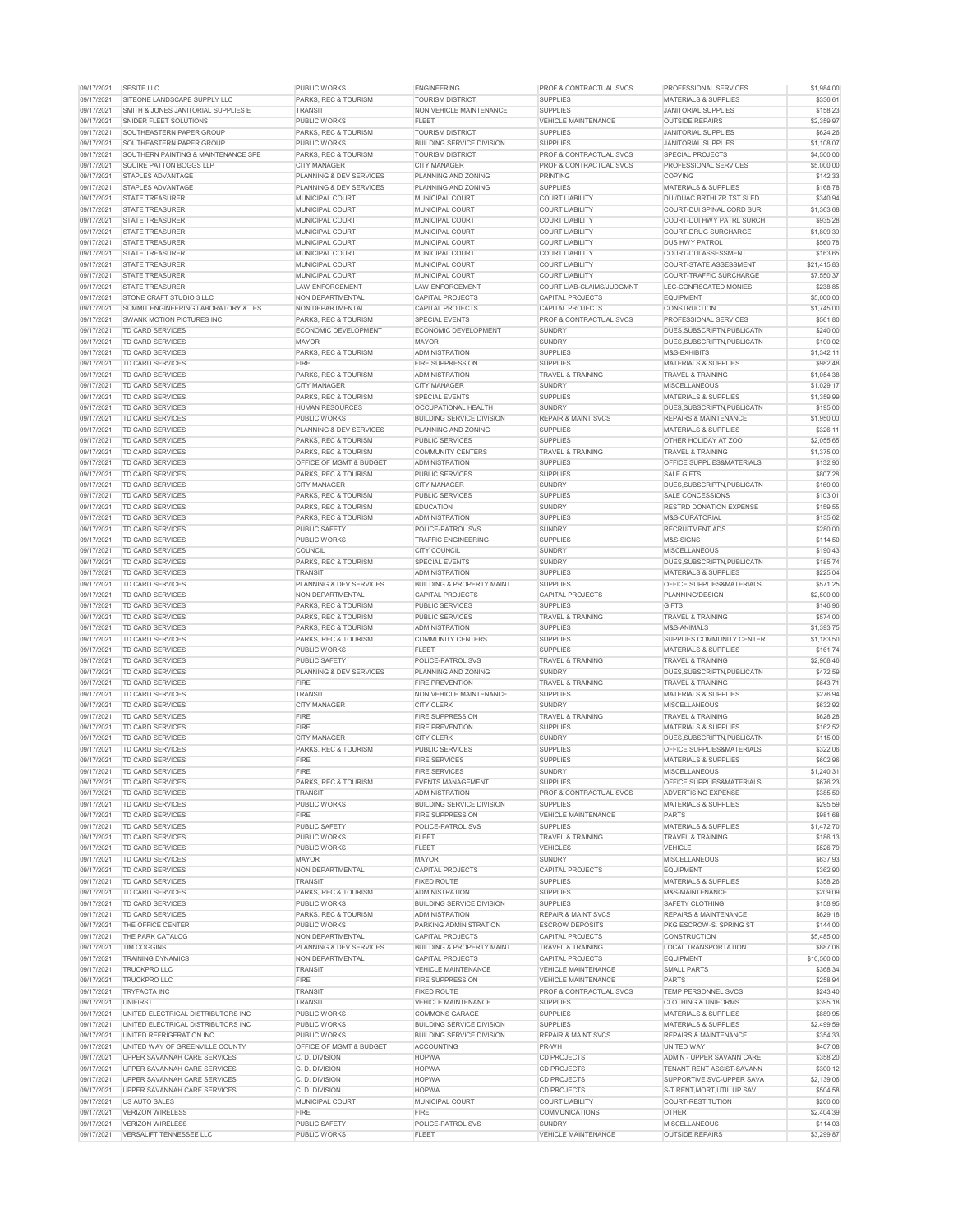| 09/17/2021               | VPA OF THE CAROLINAS INC                                  | <b>CITY MANAGER</b>                                   | <b>CITY MANAGER</b>                    | <b>PROF &amp; CONTRACTUAL SVCS</b>            | <b>PROFESSIONAL SERVICES</b>                                   | \$10,000.00            |
|--------------------------|-----------------------------------------------------------|-------------------------------------------------------|----------------------------------------|-----------------------------------------------|----------------------------------------------------------------|------------------------|
| 09/17/2021               | <u>IVULCAN CONSTRUCTION MATERIALS LLC</u>                 | <b>PUBLIC WORKS</b>                                   | <b>SEWERS BUREAU</b>                   | <b>SUPPLIES</b>                               | <b>MATERIALS &amp; SUPPLIES</b>                                | \$142.69               |
| 09/17/2021               | <b>WILLIAMS FIRE APPARATUS</b>                            | <b>FIRE</b>                                           | <b>FIRE SUPPRESSION</b>                | <b>VEHICLE MAINTENANCE</b>                    | <b>PARTS</b>                                                   | \$2,444.12             |
| 09/17/2021               | <b>WP LAW INC</b>                                         | <b>PUBLIC WORKS</b>                                   | <b>BEAUTIFICATION BUREAU</b>           | <b>SUPPLIES</b>                               | <b>MATERIALS &amp; SUPPLIES</b>                                | \$265.20               |
| 09/17/2021               | ZOOLOGICAL SOCIETY OF SAN DIEGO                           | <b>PARKS, REC &amp; TOURISM</b>                       | <b>PUBLIC SERVICES</b>                 | <b>TRAVEL &amp; TRAINING</b>                  | <b>TRAVEL &amp; TRAINING</b>                                   | \$2,000.00             |
| 09/21/2021               | <b>LINA</b>                                               | NON DEPARTMENTAL                                      | <b>ADMISSIONS TAX</b>                  | <b>PROF &amp; CONTRACTUAL SVCS</b>            | <b>INTERGOVT AGREEMENTS</b>                                    | \$150,000.00           |
| 09/21/2021               | <b>LINA</b>                                               | <b>OFFICE OF MGMT &amp; BUDGET</b>                    | <b>GENERAL DEBT SERVICE</b>            | <b>PRINCIPAL</b>                              | 2018 CAP LEASE PRINCIPAL                                       | \$9,835.43             |
| 09/21/2021               | <b>LINA</b>                                               | <b>NON DEPARTMENTAL</b>                               | <b>CAPITAL PROJECTS</b>                | <b>CAPITAL PROJECTS</b>                       | <b>CONSTRUCTION</b>                                            | \$113,002.15           |
| 09/21/2021               | <b>LINA</b>                                               | <b>HUMAN RESOURCES</b>                                | <b>HEALTH CARE</b>                     | <b>DENTAL</b>                                 | DENTAL ADMIN FEES                                              | \$3,587.50             |
| 09/21/2021               | <b>LINA</b>                                               | <b>HUMAN RESOURCES</b>                                | <b>HEALTH CARE</b>                     | <b>DENTAL</b>                                 | <b>DENTAL CLAIMS ACTIVE</b>                                    | \$40,976.43            |
| 09/21/2021               | <b>LINA</b>                                               | <b>OFFICE OF MGMT &amp; BUDGET</b>                    | <b>GENERAL DEBT SERVICE</b>            | <b>INTEREST</b>                               | 2018 CAP LEASE INTEREST                                        | \$542.67               |
| 09/21/2021               | <b>LINA</b>                                               | <b>HUMAN RESOURCES</b>                                | <b>HEALTH CARE</b>                     | <b>OTHER INSURANCE</b>                        | SHORT-TERM DISABILITY                                          | \$8,230.48             |
| 09/21/2021               | <b>LINA</b>                                               | <b>HUMAN RESOURCES</b>                                | <b>HEALTH CARE</b>                     | <b>DENTAL</b>                                 | <b>DENTAL CLAIMS COBRA</b>                                     | \$276.00               |
| 09/24/2021               | 312 ECHOLS LLC                                            | <b>PUBLIC WORKS</b>                                   | <b>ENGINEERING</b>                     | <b>SUBDIVISION BONDS</b>                      | SUBDIVISION PERMIT REFUND                                      | \$81,000.00            |
| 09/24/2021               | ACROSS THE STREET PRODUCTIONS INC                         | <b>FIRE</b>                                           | <b>FIRE SUPPRESSION</b>                | <b>TRAVEL &amp; TRAINING</b>                  | <b>TRAVEL &amp; TRAINING</b>                                   | \$3,080.00             |
| 09/24/2021               | ADVANCED SECURITY CONNECTIONS LLC                         | <b>NON DEPARTMENTAL</b>                               | <b>CAPITAL PROJECTS</b>                | <b>CAPITAL PROJECTS</b>                       | <b>EQUIPMENT</b>                                               | \$350.00               |
| 09/24/2021               | <b>AID UPSTATE INC</b>                                    | C. D. DIVISION                                        | <b>HOPWA</b>                           | <b>CD PROJECTS</b>                            | <b>OPERATING SUPP STEPHENS H</b>                               | \$3,808.24             |
| 09/24/2021<br>09/24/2021 | <b>AID UPSTATE INC</b>                                    | C. D. DIVISION                                        | <b>HOPWA</b><br><b>HOPWA</b>           | <b>CD PROJECTS</b>                            | SUPPORTING SVC-AID UPSTAT                                      | \$5,922.06             |
| 09/24/2021               | <b>AID UPSTATE INC</b><br>AID UPSTATE INC                 | C. D. DIVISION<br>C.D. DIVISION                       | <b>HOPWA</b>                           | <b>CD PROJECTS</b>                            | <b>HOUSING PLACEMNT-AID UPST</b><br><b>ADMIN - AID UPSTATE</b> | \$3,912.00<br>\$870.22 |
| 09/24/2021               | <b>AID UPSTATE INC</b>                                    | C. D. DIVISION                                        | <b>HOPWA</b>                           | <b>CD PROJECTS</b><br><b>CD PROJECTS</b>      | PROJ CARE OP COST-AID UPS                                      | \$2,500.00             |
| 09/24/2021               | <b>AID UPSTATE INC</b>                                    | C. D. DIVISION                                        | <b>HOPWA</b>                           | <b>CD PROJECTS</b>                            | SUPPORTIVE SVC-PIED CARE                                       | \$907.92               |
| 09/24/2021               | AID UPSTATE INC                                           | C. D. DIVISION                                        | <b>HOPWA</b>                           | <b>CD PROJECTS</b>                            | S-T RENT, MORT, UTIL-AID UP                                    | \$35,117.77            |
| 09/24/2021               | AID UPSTATE INC                                           | C. D. DIVISION                                        | <b>HOPWA</b>                           | <b>CD PROJECTS</b>                            | TENANT RENT ASSIST-AID UP                                      | \$4,833.08             |
| 09/24/2021               | ALDRIDGE FAMILY PRODUCE                                   | PARKS, REC & TOURISM                                  | <b>ADMINISTRATION</b>                  | <b>SUPPLIES</b>                               | M&S-FOOD                                                       | \$581.10               |
| 09/24/2021               | <b>ALPHA CARD</b>                                         | <b>PUBLIC WORKS</b>                                   | <b>PARKING ADMINISTRATION</b>          | <b>SUPPLIES</b>                               | <b>MATERIALS &amp; SUPPLIES</b>                                | \$2,321.40             |
| 09/24/2021               | <b>AMERICAN LOCK &amp; KEY</b>                            | <b>TRANSIT</b>                                        | NON VEHICLE MAINTENANCE                | <b>SUPPLIES</b>                               | <b>MATERIALS &amp; SUPPLIES</b>                                | \$132.00               |
| 09/24/2021               | ANSWERLIVE LLC GREENVILLE                                 | <b>PUBLIC WORKS</b>                                   | <b>PARKING ADMINISTRATION</b>          | <b>PROF &amp; CONTRACTUAL SVCS</b>            | SERVICE & MAINT CONTRACTS                                      | \$279.00               |
| 09/24/2021               | ARC3 GASES INC                                            | <b>FIRE</b>                                           | <b>FIRE SUPPRESSION</b>                | <b>SUPPLIES</b>                               | <b>DRUG SUPPLIES</b>                                           | \$107.00               |
| 09/24/2021               | ARCPOINT LABS OF GREENVILLE                               | <b>HUMAN RESOURCES</b>                                | OCCUPATIONAL HEALTH                    | <b>PROF &amp; CONTRACTUAL SVCS</b>            | <b>PROFESSIONAL SERVICES</b>                                   | \$1,497.00             |
| 09/24/2021               | <b>AT &amp; T MOBILITY</b>                                | <b>INFORMATION TECHNOLOGY</b>                         | -IT                                    | <b>COMMUNICATIONS</b>                         | TELECOMMUNICATIONS/WIRELE                                      | \$201.35               |
| 09/24/2021               | AT & T MOBILITY                                           | <b>PUBLIC SAFETY</b>                                  | <b>POLICE-PATROL SVS</b>               | <b>SUNDRY</b>                                 | <b>MISCELLANEOUS</b>                                           | \$404.40               |
|                          | 09/24/2021 AT & T MOBILITY                                | <b>FIRE</b>                                           | <b>FIRE</b>                            | <b>COMMUNICATIONS</b>                         | <b>OTHER</b>                                                   | \$320.88               |
| 09/24/2021               | <b>AURORA WORLD INC</b>                                   | PARKS, REC & TOURISM                                  | <b>PUBLIC SERVICES</b>                 | <b>SUPPLIES</b>                               | <b>SALE GIFTS</b>                                              | \$201.24               |
| 09/24/2021               | BANKS APPLIANCE PARTS & SERV INC                          | <b>PUBLIC WORKS</b>                                   | <b>BUILDING SERVICE DIVISION</b>       | <b>SUPPLIES</b>                               | <b>MATERIALS &amp; SUPPLIES</b>                                | \$253.65               |
| 09/24/2021               | <b>BISCUIT HEAD</b>                                       | <b>OFFICE OF MGMT &amp; BUDGET</b>                    | <b>REVENUE</b>                         | <b>BUSINESS LICENSE(HOLDING)</b>              | <b>BUSINESS LIC-CONTRACTOR</b>                                 | \$2,196.42             |
| 09/24/2021               | <b>BRAGG WASTE SERVICES INC</b>                           | <b>PARKS, REC &amp; TOURISM</b>                       | <b>PARKS MAINTENANCE</b>               | <b>PROF &amp; CONTRACTUAL SVCS</b>            | SERVICE & MAINT CONTRACTS                                      | \$253.71               |
| 09/24/2021               |                                                           |                                                       |                                        |                                               |                                                                | \$2,630.98             |
|                          | <b>BRAVO1 PROTECTION</b>                                  | <b>PUBLIC WORKS</b>                                   | <b>PARKING ADMINISTRATION</b>          | <b>PROF &amp; CONTRACTUAL SVCS</b>            | SERVICE & MAINT CONTRACTS                                      |                        |
| 09/24/2021               | <b>BRIGHT+CO</b>                                          | NON DEPARTMENTAL                                      | <b>CAPITAL PROJECTS</b>                | <b>CAPITAL PROJECTS</b>                       | PLANNING/DESIGN                                                | \$61,101.92            |
| 09/24/2021               | CAMERON CAMPBELL WORKING CASH                             | <b>PARKS, REC &amp; TOURISM</b>                       | <b>PUBLIC SERVICES</b>                 | <b>RECREATION FEES</b>                        | <b>EBT TOKEN REIMBURSEMENT</b>                                 | \$115.50               |
| 09/24/2021               | CAMERON CAMPBELL WORKING CASH                             | <b>PARKS, REC &amp; TOURISM</b>                       | <b>PUBLIC SERVICES</b>                 | <b>RECREATION FEES</b>                        | <b>HEALTHY BUCKS TOKEN REIMB</b>                               | \$135.00               |
| 09/24/2021               | CAROLINA CONDUIT SYSTEMS INC                              | <b>NON DEPARTMENTAL</b>                               | <b>CAPITAL PROJECTS</b>                | <b>CAPITAL PROJECTS</b>                       | <b>CONSTRUCTION</b>                                            | \$3,712.00             |
| 09/24/2021               | CAROLINA ELEVATOR SERVICE INC                             | PARKS, REC & TOURISM                                  | <b>TOURISM DISTRICT</b>                | <b>PROF &amp; CONTRACTUAL SVCS</b>            | <b>PROFESSIONAL SERVICES</b>                                   | \$552.45               |
| 09/24/2021               | CAROLINA INTERNATIONAL TRUCKS                             | <b>PUBLIC WORKS</b>                                   | <b>STORM DRAINS BUREAU</b>             | <b>VEHICLES</b>                               | <b>VEHICLE</b>                                                 | \$164,500.00           |
| 09/24/2021               | CAROLINA LAWN & TRACTOR INC                               | <b>NON DEPARTMENTAL</b>                               | <b>CAPITAL PROJECTS</b>                | <b>CAPITAL PROJECTS</b>                       | <b>EQUIPMENT</b>                                               | \$6,613.87             |
| 09/24/2021               | <b>CC&amp;I SERVICES LLC</b>                              | <b>PLANNING &amp; DEV SERVICES</b>                    | <b>BUILDING &amp; PROPERTY MAINT</b>   | <b>PROF &amp; CONTRACTUAL SVCS</b>            | <b>TEMP PERSONNEL SVCS</b>                                     | \$2,320.00             |
| 09/24/2021               | CDW/G                                                     | PARKS, REC & TOURISM                                  | <b>EVENTS MANAGEMENT</b>               | <b>SUPPLIES</b>                               | <b>OFFICE SUPPLIES&amp;MATERIALS</b>                           | \$154.76               |
| 09/24/2021               | CDW/G                                                     | <b>PUBLIC WORKS</b>                                   | <b>CONSTRUCTION &amp; INSPECTION</b>   | <b>SUPPLIES</b>                               | <b>MATERIALS &amp; SUPPLIES</b>                                | \$127.45               |
| 09/24/2021               | <b>CHARTER COMMUNICATIONS</b>                             | <b>INFORMATION TECHNOLOGY</b>                         | IT.                                    | <b>COMMUNICATIONS</b>                         | <b>CABLE TELEVISION/INTERNET</b>                               | \$2,112.71             |
| 09/24/2021               | <b>CHEM-AQUA INC</b>                                      | <b>PUBLIC WORKS</b>                                   | <b>BUILDING SERVICE DIVISION</b>       | <b>PROF &amp; CONTRACTUAL SVCS</b>            | SERVICE & MAINT CONTRACTS                                      | \$473.82               |
| 09/24/2021               | <b>COMET AGENCY</b>                                       | <b>PUBLIC WORKS</b>                                   | PARKING ADMINISTRATION                 | <b>ESCROW DEPOSITS</b>                        | <b>PKG ESCROW-S. SPRING ST</b>                                 | \$144.00               |
| 09/24/2021               | CONCRETE SUPPLY COMPANY LLC                               | <b>PUBLIC WORKS</b>                                   | <b>STREETS BUREAU</b>                  | <b>SUPPLIES</b>                               | <b>MATERIALS &amp; SUPPLIES</b>                                | \$908.96               |
| 09/24/2021               | CONSOLIDATED PIPE & SUPPLY CO INC                         | <b>PUBLIC WORKS</b>                                   | <b>SEWERS BUREAU</b>                   | <b>SUPPLIES</b>                               | <b>MATERIALS &amp; SUPPLIES</b>                                | \$2,795.10             |
| 09/24/2021               | COOK AND BOARDMAN GROUP LLC                               | <b>PUBLIC WORKS</b>                                   | <b>BUILDING SERVICE DIVISION</b>       | <b>REPAIR &amp; MAINT SVCS</b>                | <b>REPAIRS &amp; MAINTENANCE</b>                               | \$864.13               |
| 09/24/2021               | CORBIN TURF & ORNAMENTAL SUPPLY INC                       | <b>PARKS, REC &amp; TOURISM</b>                       | <b>TOURISM DISTRICT</b>                | <b>SUPPLIES</b>                               | <b>MATERIALS &amp; SUPPLIES</b>                                | \$879.80               |
| 09/24/2021               | CORBIN TURF & ORNAMENTAL SUPPLY INC                       | <b>PARKS, REC &amp; TOURISM</b>                       | UNITY PARK MAINTENANCE                 | <b>SUPPLIES</b>                               | <b>MATERIALS &amp; SUPPLIES</b>                                | \$209.35               |
| 09/24/2021               | <b>CREATIONWORKS LANDSCAPING LLC</b>                      | C. D. DIVISION                                        | <b>CDBG PROJECTS</b>                   | <b>CD PROJECTS</b>                            | <b>LAND ACQUISITION</b>                                        | \$1,540.00             |
| 09/24/2021               | CREATIONWORKS LANDSCAPING LLC                             | <b>PUBLIC WORKS</b>                                   | RIGHTS-OF-WAY                          | <b>PROF &amp; CONTRACTUAL SVCS</b>            | <b>SERVICE &amp; MAINT CONTRACTS</b>                           | \$1,200.00             |
| 09/24/2021               | <b>CREATIVE BUILDERS</b>                                  | <b>PLANNING &amp; DEV SERVICES</b>                    | <b>BUILDING CODES</b>                  | <b>PERMITS</b>                                | <b>BUILDING PERMITS</b>                                        | \$793.00               |
| 09/24/2021               | <b>CREATIVE BUILDERS</b>                                  | <b>PLANNING &amp; DEV SERVICES</b>                    | <b>BUILDING CODES</b>                  | <b>MISCELLANEOUS REVENUE</b>                  | <b>BLDG PLAN REVIEW FEES</b>                                   | \$233.00               |
| 09/24/2021               | <b>CREGGER COMPANY</b>                                    | <b>PUBLIC WORKS</b>                                   | <b>BUILDING SERVICE DIVISION</b>       | <b>REPAIR &amp; MAINT SVCS</b>                | <b>FOUNTAIN REPAIR</b>                                         | \$215.64               |
| 09/24/2021               | <b>CROMER'S P-NUTS LLC</b>                                | PARKS, REC & TOURISM                                  | <b>PUBLIC SERVICES</b>                 | <b>SUPPLIES</b>                               | SALE CONCESSIONS                                               | \$905.32               |
| 09/24/2021               | <b>CUMMINS SALES AND SERVICE</b>                          | <b>PUBLIC WORKS</b>                                   | <b>FLEET</b>                           | <b>VEHICLE MAINTENANCE</b>                    | <b>OUTSIDE REPAIRS</b>                                         | \$469.70               |
| 09/24/2021               | <b>DANA SAFETY SUPPLY INC</b>                             | <b>FIRE</b>                                           | <b>FIRE SUPPRESSION</b>                | <b>VEHICLE MAINTENANCE</b>                    | <b>PARTS</b>                                                   | \$2,890.13             |
| 09/24/2021               | <b>DELL MARKETING LP</b>                                  | <b>INFORMATION TECHNOLOGY</b>                         | -IT                                    | <b>MIS PROJECTS</b>                           | PCS/UPGRADES                                                   | \$172.55               |
| 09/24/2021               | <b>DESIGNLAB INC</b>                                      | <b>PUBLIC SAFETY</b>                                  | POLICE-PATROL SVS                      | <b>SUPPLIES</b>                               | <b>CLOTHING &amp; UNIFORMS</b>                                 | \$4,091.28             |
| 09/24/2021<br>09/24/2021 | <b>DESIGNLAB INC</b><br><b>DESTINATION TRAVEL NETWORK</b> | <b>FIRE</b>                                           | <b>FIRE SERVICES</b>                   | <b>SUPPLIES</b><br><b>SUPPLIES</b>            | <b>CLOTHING &amp; UNIFORMS</b>                                 | \$901.00               |
| 09/24/2021               | <b>DISYS SOLUTIONS INC</b>                                | PARKS, REC & TOURISM<br><b>INFORMATION TECHNOLOGY</b> | <b>PUBLIC SERVICES</b><br>IT.          | <b>PROF &amp; CONTRACTUAL SVCS</b>            | SUPPLIES PROMOTIONS<br>SERVICE & MAINT CONTRACTS               | \$191.25<br>\$5,148.95 |
| 09/24/2021               | <b>DUKE ENERGY</b>                                        | <b>PUBLIC WORKS</b>                                   | LIBERTY SQUARE GARAGE                  | <b>UTILITIES</b>                              | <b>ELECTRICITY</b>                                             | \$2,000.08             |
| 09/24/2021               | <b>DUKE ENERGY</b>                                        | <b>PUBLIC WORKS</b>                                   | IN LAURENS ST GARAGE                   | <b>UTILITIES</b>                              | <b>ELECTRICITY</b>                                             | \$634.96               |
| 09/24/2021               | <b>DUKE ENERGY</b>                                        | <b>PUBLIC WORKS</b>                                   | <b>SEWERS BUREAU</b>                   | UTILITIES                                     | <b>ELECTRICITY</b>                                             | \$352.43               |
| 09/24/2021               | <b>DUKE ENERGY</b>                                        | <b>PUBLIC WORKS</b>                                   | <b>PARKING ADMINISTRATION</b>          | <b>UTILITIES</b>                              | <b>ELECTRICITY</b>                                             | \$773.20               |
| 09/24/2021               | <b>DUKE ENERGY</b>                                        | <b>PUBLIC WORKS</b>                                   | <b>TRAFFIC ENGINEERING</b>             | <b>UTILITIES</b>                              | <b>ELECTRICITY</b>                                             | \$101,832.84           |
| 09/24/2021               | <b>DUKE ENERGY</b>                                        | <b>FIRE</b>                                           | <b>FIRE SERVICES</b>                   | <b>UTILITIES</b>                              | <b>ELECTRICITY</b>                                             | \$1,780.37             |
| 09/24/2021               | <b>DUKE ENERGY</b>                                        | <b>PUBLIC WORKS</b>                                   | <b>COMMONS GARAGE</b>                  | UTILITIES                                     | <b>ELECTRICITY</b>                                             | \$1,797.26             |
| 09/24/2021               | <b>DUKE ENERGY</b>                                        | <b>PUBLIC WORKS</b>                                   | <b>POINSETT GARAGE</b>                 | <b>UTILITIES</b>                              | <b>ELECTRICITY</b>                                             | \$2,510.18             |
| 09/24/2021               | <b>DUKE ENERGY</b>                                        | C. D. DIVISION                                        | <b>CDBG PROJECTS</b>                   | <b>CD PROJECTS</b>                            | <b>PUBLIC SERVICES (GENERAL)</b>                               | \$109.91               |
| 09/24/2021               | <b>DUKE ENERGY</b>                                        | <b>TRANSIT</b>                                        | NON VEHICLE MAINTENANCE                | <b>UTILITIES</b>                              | <b>ELECTRICITY</b>                                             | \$4,092.69             |
| 09/24/2021               | <b>DUKE ENERGY</b>                                        | <b>PUBLIC WORKS</b>                                   | <b>RIVER STREET GARAGE</b>             | UTILITIES                                     | <b>ELECTRICITY</b>                                             | \$1,383.48             |
| 09/24/2021               | <b>DUKE ENERGY</b>                                        | <b>PUBLIC WORKS</b>                                   | <b>PUBLIC WORKS</b>                    | <b>UTILITIES</b>                              | <b>ELECTRICITY</b>                                             | \$260.54               |
| 09/24/2021               | <b>DUKE ENERGY</b>                                        | <b>PUBLIC SAFETY</b>                                  | <b>POLICE-PATROL SVS</b>               | <b>UTILITIES</b>                              | <b>ELECTRICITY</b>                                             | \$1,308.92             |
| 09/24/2021               | <b>DUKE ENERGY</b>                                        | <b>PARKS, REC &amp; TOURISM</b>                       | <b>COMMUNITY CENTERS</b>               | <b>UTILITIES</b>                              | <b>ELECTRICITY</b>                                             | \$2,029.98             |
| 09/24/2021               | <b>DUKE ENERGY</b>                                        | MUNICIPAL COURT                                       | <b>MUNICIPAL COURT</b>                 | <b>UTILITIES</b>                              | <b>ELECTRICITY</b>                                             | \$1,308.93             |
| 09/24/2021               | <b>DUKE ENERGY</b>                                        | <b>TRANSIT</b>                                        | <b>FIXED ROUTE</b>                     | <b>UTILITIES</b>                              | <b>ELECTRICITY</b>                                             | \$1,423.45             |
| 09/24/2021               | <b>DUKE ENERGY</b>                                        | <b>PUBLIC WORKS</b>                                   | <b>BROAD STREET GARAGE</b>             | <b>UTILITIES</b>                              | <b>ELECTRICITY</b>                                             | \$594.72               |
| 09/24/2021               | <b>DUKE ENERGY</b>                                        | <b>PUBLIC WORKS</b>                                   | <b>BUILDING SERVICE DIVISION</b>       | UTILITIES                                     | <b>ELECTRICITY</b>                                             | \$743.27               |
| 09/24/2021               | <b>DUKE ENERGY</b>                                        | <b>TRANSIT</b>                                        | <b>MAULDIN SIMPSONVILLE</b>            | <b>UTILITIES</b>                              | <b>ELECTRICITY</b>                                             | \$1,423.45             |
| 09/24/2021               | <b>DUKE ENERGY</b>                                        | <b>PUBLIC WORKS</b>                                   | <b>ONE GARAGE</b>                      | <b>UTILITIES</b>                              | <b>ELECTRICITY</b>                                             | \$1,736.36             |
| 09/24/2021               | <b>DUKE ENERGY</b>                                        | <b>PUBLIC WORKS</b>                                   | <b>RICHARDSON STREET GARAGE</b>        | <b>UTILITIES</b>                              | <b>ELECTRICITY</b>                                             | \$3,515.87             |
| 09/24/2021               | <b>DUKE ENERGY</b>                                        | PARKS, REC & TOURISM                                  | <b>PARKS MAINTENANCE</b>               | UTILITIES                                     | <b>ELECTRICITY</b>                                             | \$12,550.51            |
| 09/24/2021               | <b>DUKE ENERGY</b>                                        | <b>PUBLIC WORKS</b>                                   | <b>S. SPRING STREET GARAGE</b>         | <b>UTILITIES</b>                              | <b>ELECTRICITY</b>                                             | \$3,114.96             |
|                          | EGROUP HOLDING COMPANY LLC                                | NON DEPARTMENTAL                                      | <b>CAPITAL PROJECTS</b>                | <b>CAPITAL PROJECTS</b>                       | <b>EQUIPMENT</b>                                               |                        |
| 09/24/2021<br>09/24/2021 | <b>EMPLOYMENT SCREENING RESOURCES</b>                     |                                                       |                                        | <b>PROF &amp; CONTRACTUAL SVCS</b>            | <b>PROFESSIONAL SERVICES</b>                                   | \$12,500.00            |
|                          | <b>ENERGY DISTRIBUTORS LLC</b>                            | <b>HUMAN RESOURCES</b>                                | <b>HUMAN RESOURCES</b><br><b>FLEET</b> |                                               |                                                                | \$695.80               |
| 09/24/2021               | <b>ENNIS-FLINT INC</b>                                    | <b>PUBLIC WORKS</b>                                   | <b>TRAFFIC ENGINEERING</b>             | <b>VEHICLE MAINTENANCE</b><br><b>SUPPLIES</b> | <b>FUEL</b><br>M&S-MARKINGS                                    | \$1,693.47             |
| 09/24/2021               |                                                           | <b>PUBLIC WORKS</b>                                   |                                        |                                               |                                                                | \$6,505.33             |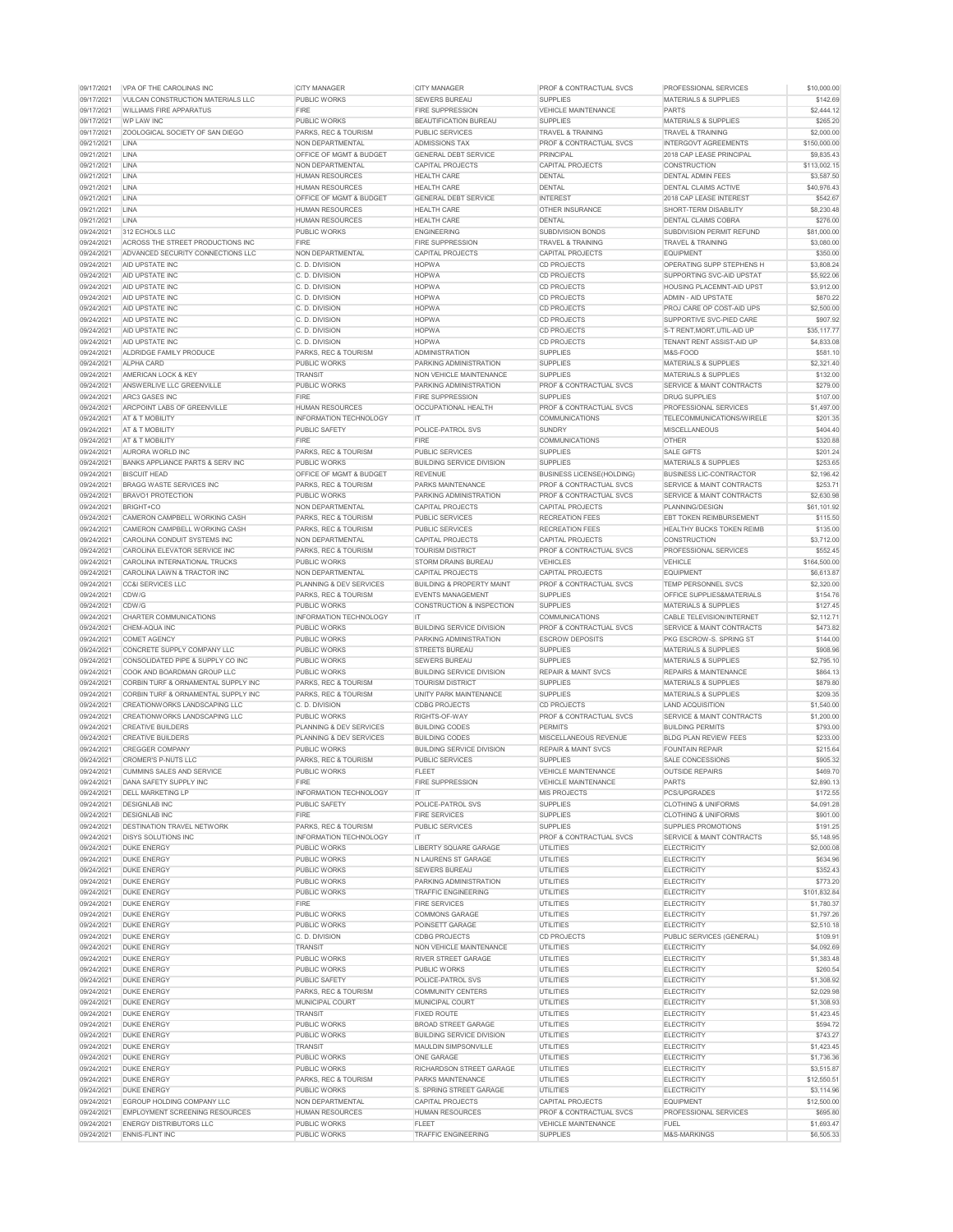| 09/24/2021               | <b>ESRI INC</b>                                         | <b>NON DEPARTMENTAL</b>                | <b>CAPITAL PROJECTS</b>                             | <b>CAPITAL PROJECTS</b>                             | <b>EQUIPMENT</b>                                       | \$2,206.85           |
|--------------------------|---------------------------------------------------------|----------------------------------------|-----------------------------------------------------|-----------------------------------------------------|--------------------------------------------------------|----------------------|
| 09/24/2021               | <b>FAIRFOREST OF GREENVILLE LLC</b>                     | <b>PUBLIC SAFETY</b>                   | <b>POLICE-PATROL SVS</b>                            | <b>PROF &amp; CONTRACTUAL SVCS</b>                  | <b>RENTAL OF REAL PROPERTY</b>                         | \$3,600.00           |
| 09/24/2021               | FEDERAL EXPRESS CORP                                    | <b>PUBLIC SAFETY</b>                   | <b>POLICE-PATROL SVS</b>                            | <b>SUNDRY</b>                                       | <b>MISCELLANEOUS</b>                                   | \$166.41             |
| 09/24/2021               | <b>FERGUSON FACILITIES SUPPLY</b>                       | <b>PARKS, REC &amp; TOURISM</b>        | <b>ADMINISTRATION</b>                               | <b>SUPPLIES</b>                                     | <b>JANITORIAL SUPPLIES</b>                             | \$313.93             |
| 09/24/2021               | <b>FGP INTERNATIONAL</b>                                | <b>INFORMATION TECHNOLOGY</b>          | IT.                                                 | <b>PROF &amp; CONTRACTUAL SVCS</b>                  | <b>PROFESSIONAL SERVICES</b>                           | \$1,549.12           |
| 09/24/2021               | <b>FIRST SUN EAP</b>                                    | <b>HUMAN RESOURCES</b>                 | <b>OCCUPATIONAL HEALTH</b>                          | <b>PROF &amp; CONTRACTUAL SVCS</b>                  | <b>PROFESSIONAL SERVICES</b>                           | \$1,554.00           |
| 09/24/2021               | <b>FLINT EQUIPMENT CO</b>                               | <b>PUBLIC WORKS</b>                    | <b>FLEET</b>                                        | VEHICLE MAINTENANCE                                 | <b>OUTSIDE REPAIRS</b>                                 | \$357.25             |
| 09/24/2021               | <b>FORTILINE</b>                                        | <b>PUBLIC WORKS</b>                    | <b>SEWERS BUREAU</b>                                | <b>SUPPLIES</b>                                     | <b>MATERIALS &amp; SUPPLIES</b>                        | \$1,919.32           |
| 09/24/2021               | <b>G &amp; W EQUIPMENT INC</b>                          | <b>TRANSIT</b>                         | <b>VEHICLE MAINTENANCE</b>                          | <b>VEHICLE MAINTENANCE</b>                          | <b>OUTSIDE REPAIRS</b>                                 | \$146.66             |
| 09/24/2021               | <b>GFOASC</b>                                           | <b>OFFICE OF MGMT &amp; BUDGET</b>     | <b>ADMINISTRATION</b>                               | <b>TRAVEL &amp; TRAINING</b>                        | <b>TRAVEL &amp; TRAINING</b>                           | \$100.00             |
| 09/24/2021               | <b>GILLIG LLC</b>                                       | <b>TRANSIT</b>                         | <b>VEHICLE MAINTENANCE</b>                          | <b>VEHICLE MAINTENANCE</b>                          | <b>PARTS</b>                                           | \$603.91             |
| 09/24/2021               | GIMME-A-SIGN CO INC                                     | <b>PLANNING &amp; DEV SERVICES</b>     | PLANNING AND ZONING                                 | PRINTING                                            | <b>PRINTING &amp; BINDING</b>                          | \$1,284.72           |
| 09/24/2021               | <b>GIMME-A-SIGN CO INC</b>                              | <b>PUBLIC WORKS</b>                    | <b>PARKING ADMINISTRATION</b>                       | <b>SUPPLIES</b>                                     | <b>MATERIALS &amp; SUPPLIES</b>                        | \$890.40             |
| 09/24/2021               | <b>GOODYEAR COMMERCIAL TIRE</b>                         | <b>FIRE</b>                            | <b>FIRE SUPPRESSION</b>                             | <b>VEHICLE MAINTENANCE</b>                          | <b>PARTS</b>                                           | \$193.50             |
| 09/24/2021               | <b>GRAINGER 803858935</b>                               | <b>PUBLIC WORKS</b>                    | RIVERPLACE GARAGE                                   | <b>SUPPLIES</b>                                     | <b>MATERIALS &amp; SUPPLIES</b>                        | \$1,987.54           |
| 09/24/2021               | <b>GRAINGER 803858935</b>                               | <b>PUBLIC WORKS</b>                    | <b>S. SPRING STREET GARAGE</b>                      | <b>SUPPLIES</b>                                     | <b>MATERIALS &amp; SUPPLIES</b>                        | \$1,414.63           |
| 09/24/2021               | <b>GRAINGER 803858935</b>                               | <b>FIRE</b>                            | <b>FIRE SUPPRESSION</b>                             | <b>SUPPLIES</b>                                     | <b>MATERIALS &amp; SUPPLIES</b>                        | \$217.20             |
| 09/24/2021               | <b>GREENVILLE CHAMBER OF COMMERCE</b>                   | <b>CITY MANAGER</b>                    | NON-DEPARTMENTAL                                    | <b>SUNDRY</b>                                       | <b>MISCELLANEOUS</b>                                   | \$3,000.00           |
| 09/24/2021               | <b>GREENVILLE CHAMBER OF COMMERCE</b>                   | <b>PUBLIC SAFETY</b>                   | <b>POLICE-PATROL SVS</b>                            | <b>TRAVEL &amp; TRAINING</b>                        | <b>TRAVEL &amp; TRAINING</b>                           | \$4,050.00           |
| 09/24/2021               | <b>GREENVILLE CONVENTION CENTER</b>                     | <b>HUMAN RESOURCES</b>                 | <b>HUMAN RESOURCES</b>                              | <b>PROF &amp; CONTRACTUAL SVCS</b>                  | <b>PROFESSIONAL SERVICES</b>                           | \$888.38             |
| 09/24/2021               | <b>GREENVILLE CONVENTION CENTER</b>                     | GCC                                    | GCC                                                 | INTERFUND-GRVL CONVENTION                           | <b>SPECIAL PROJECTS</b>                                | \$225,000.00         |
| 09/24/2021               | <b>GREENVILLE CONVENTION CENTER</b>                     | NON DEPARTMENTAL                       | <b>CAPITAL PROJECTS</b>                             | <b>CAPITAL PROJECTS</b>                             | <b>EQUIPMENT</b>                                       | \$1,148.78           |
| 09/24/2021               | <b>GREENVILLE NEWS</b>                                  | <b>OFFICE OF MGMT &amp; BUDGET</b>     | <b>PURCHASING</b>                                   | <b>IPROF &amp; CONTRACTUAL SVCS</b>                 | <b>ADVERTISING EXPENSE</b>                             | \$173.25             |
| 09/24/2021               | <b>GREENVILLE OFFICE SUPPLY CO INC</b>                  | <b>HUMAN RESOURCES</b>                 | <b>HUMAN RESOURCES</b>                              | <b>SUNDRY</b>                                       | <b>AWARDS</b>                                          | \$236.74             |
| 09/24/2021               | <b>GREENVILLE WATER</b>                                 | <b>PUBLIC WORKS</b>                    | <b>BUILDING SERVICE DIVISION</b>                    | <b>UTILITIES</b>                                    | <b>OTHER</b>                                           | \$345.50             |
| 09/24/2021               | <b>GREENVILLE WATER</b>                                 | <b>PUBLIC WORKS</b>                    | <b>FLEET</b>                                        | <b>UTILITIES</b>                                    | <b>OTHER</b>                                           | \$1,007.36           |
| 09/24/2021               | <b>GWEN GARRETT</b>                                     | PARKS, REC & TOURISM                   | SPRINGWOOD CEMETERY                                 | <b>SUPPLIES</b>                                     | <b>MATERIALS &amp; SUPPLIES</b>                        | \$123.49             |
| 09/24/2021               | <b>HANDI CLEAN PRODUCTS INC</b>                         | <b>FIRE</b>                            | <b>FIRE SUPPRESSION</b>                             | <b>SUPPLIES</b>                                     | <b>JANITORIAL SUPPLIES</b>                             | \$1,690.06           |
| 09/24/2021               | <b>HAYES INSTRUMENT CO INC</b>                          | <b>PUBLIC WORKS</b>                    | <b>ENGINEERING</b>                                  | <b>MACHINERY AND EQUIPMENT</b>                      | MACHINERY AND EQUIPMENT                                | \$25,490.88          |
| 09/24/2021               | <b>HDR INC</b>                                          | NON DEPARTMENTAL                       | <b>CAPITAL PROJECTS</b>                             | <b>CAPITAL PROJECTS</b>                             | <b>PLANNING/DESIGN</b>                                 | \$61.790.12          |
| 09/24/2021               | HERSHEY CREAMERY COMPANY                                | PARKS, REC & TOURISM                   | <b>PUBLIC SERVICES</b>                              | <b>SUPPLIES</b>                                     | SALE CONCESSIONS                                       | \$405.94             |
| 09/24/2021               | HOME DEPOT CREDIT SERVICE 0978                          | <b>TRANSIT</b>                         | NON VEHICLE MAINTENANCE                             | <b>SUPPLIES</b>                                     | <b>MATERIALS &amp; SUPPLIES</b>                        | \$260.76             |
| 09/24/2021               | <b>HOME DEPOT CREDIT SERVICE 1679</b>                   | <b>PUBLIC WORKS</b>                    | <b>FLEET</b>                                        | <b>SUPPLIES</b>                                     | <b>MATERIALS &amp; SUPPLIES</b>                        | \$931.16             |
| 09/24/2021               | HOME DEPOT CREDIT SERVICE 5906                          | <b>PUBLIC WORKS</b>                    | <b>BUILDING SERVICE DIVISION</b>                    | <b>SUPPLIES</b>                                     | <b>MATERIALS &amp; SUPPLIES</b>                        | \$1,149.45           |
| 09/24/2021               | <b>HOME DEPOT CREDIT SERVICE 5914</b>                   | <b>PARKS, REC &amp; TOURISM</b>        | <b>ADMINISTRATION</b>                               | <b>SUPPLIES</b>                                     | M&S-MAINTENANCE                                        | \$365.76             |
| 09/24/2021               | HOME DEPOT PRO                                          | <b>TRANSIT</b>                         | NON VEHICLE MAINTENANCE                             | <b>SUPPLIES</b>                                     | <b>JANITORIAL SUPPLIES</b>                             | \$1,102.66           |
| 09/24/2021               | I/O SOLUTIONS INC                                       | <b>HUMAN RESOURCES</b>                 | <b>HUMAN RESOURCES</b>                              | <b>PROF &amp; CONTRACTUAL SVCS</b>                  | <b>PROFESSIONAL SERVICES</b>                           | \$525.00             |
| 09/24/2021               | <b>INNOVATIVE CONTROLS INC</b>                          | <b>FIRE</b>                            | <b>FIRE SUPPRESSION</b>                             | VEHICLE MAINTENANCE                                 | <b>PARTS</b>                                           | \$534.52             |
| 09/24/2021               | INTERNATIONAL CODE COUNCIL INC                          | PLANNING & DEV SERVICES                | <b>BUILDING &amp; PROPERTY MAINT</b>                | <b>SUPPLIES</b>                                     | <b>OFFICE SUPPLIES&amp;MATERIALS</b>                   | \$977.04             |
| 09/24/2021               | <b>IVEY COMMUNICATIONS INC</b>                          | NON DEPARTMENTAL                       | <b>CAPITAL PROJECTS</b>                             | <b>CAPITAL PROJECTS</b>                             | <b>EQUIPMENT</b>                                       | \$755.00             |
| 09/24/2021               | <b>IVEY COMMUNICATIONS INC</b>                          | <b>PLANNING &amp; DEV SERVICES</b>     | PLANNING AND ZONING                                 | <b>SUPPLIES</b>                                     | <b>MATERIALS &amp; SUPPLIES</b>                        | \$711.00             |
| 09/24/2021               | J & R FENCE                                             | <b>PUBLIC WORKS</b>                    | <b>COMMONS GARAGE</b>                               | <b>REPAIR &amp; MAINT SVCS</b>                      | <b>REPAIRS &amp; MAINTENANCE</b>                       | \$914.00             |
| 09/24/2021               | <b>JACK CONNOLLY</b>                                    | <b>COMMUNICATION</b>                   | <b>COMMUNICATION</b>                                | <b>IPROF &amp; CONTRACTUAL SVCS</b>                 | <b>PROFESSIONAL SERVICES</b>                           | \$3,800.00           |
| 09/24/2021               | <b>JACKSON LEWIS P.C.</b>                               | <b>FIRE</b>                            | <b>FIRE</b>                                         | <b>PROF &amp; CONTRACTUAL SVCS</b>                  | <b>PROFESSIONAL SERVICES</b>                           | \$918.00             |
| 09/24/2021               | <b>JEREMY MILLER</b>                                    | <b>PUBLIC SAFETY</b>                   | <b>POLICE-PATROL SVS</b>                            | <b>PROF &amp; CONTRACTUAL SVCS</b>                  | <b>TEMP PERSONNEL SVCS</b>                             | \$195.00             |
| 09/24/2021               | <b>JOAQUIN LAWN &amp; LANDSCAPING SERVICES</b>          | PLANNING & DEV SERVICES                | <b>BUILDING &amp; PROPERTY MAINT</b>                | <b>PROF &amp; CONTRACTUAL SVCS</b>                  | SERVICE & MAINT CONTRACTS                              | \$335.00             |
| 09/24/2021               | <b>JOHN EDDS</b>                                        | PARKS, REC & TOURISM                   | <b>PUBLIC SERVICES</b>                              | <b>SUPPLIES</b>                                     | <b>CLOTHING &amp; UNIFORMS</b>                         | \$109.85             |
| 09/24/2021               | JOHNSON CONTROLS SECURITY SOLUTIONS                     | PARKS, REC & TOURISM                   | <b>TOURISM DISTRICT</b>                             | <b>PROF &amp; CONTRACTUAL SVCS</b>                  | <b>PROFESSIONAL SERVICES</b>                           | \$293.39             |
| 09/24/2021               | JOHNSON CONTROLS SECURITY SOLUTIONS                     | PARKS, REC & TOURISM                   | <b>PARKS MAINTENANCE</b>                            | <b>PROF &amp; CONTRACTUAL SVCS</b>                  | SERVICE & MAINT CONTRACTS                              | \$207.42             |
| 09/24/2021               | <b>JOSEPH BUTCHKO</b>                                   | <b>PUBLIC WORKS</b>                    | <b>CONSTRUCTION &amp; INSPECTION</b>                | <b>SUPPLIES</b>                                     | <b>CLOTHING &amp; UNIFORMS</b>                         | \$164.15             |
| 09/24/2021               | <b>KMIT SOLUTIONS LLC</b>                               | PARKS, REC & TOURISM                   | <b>PUBLIC SERVICES</b>                              | <b>PROF &amp; CONTRACTUAL SVCS</b>                  | <b>PROFESSIONAL SERVICES</b>                           | \$300.00             |
| 09/24/2021               | <b>KW BEVERAGE</b>                                      | <b>PARKS, REC &amp; TOURISM</b>        | <b>EVENTS MANAGEMENT</b>                            | <b>SUPPLIES</b>                                     | M&S-FOOD & BEVERAGE                                    | \$2,816.04           |
| 09/24/2021               | LABORATORY CORPORATION OF AMERICA                       | <b>HUMAN RESOURCES</b>                 | <b>OCCUPATIONAL HEALTH</b>                          | <b>IPROF &amp; CONTRACTUAL SVCS</b>                 | <b>PROFESSIONAL SERVICES</b>                           | \$3,316.63           |
| 09/24/2021               | LANDS END BUSINESS OUTFITTERS                           | PARKS, REC & TOURISM                   | <b>ADMINISTRATION</b>                               | <b>SUPPLIES</b>                                     | <b>CLOTHING &amp; UNIFORMS</b>                         | \$103.77             |
| 09/24/2021               | <b>LANDS END BUSINESS OUTFITTERS</b>                    | <b>PARKS, REC &amp; TOURISM</b>        | <b>PUBLIC SERVICES</b>                              | <b>SUPPLIES</b>                                     | <b>CLOTHING &amp; UNIFORMS</b>                         | \$218.12             |
| 09/24/2021               | <b>LANDSCAPERS SUPPLY</b>                               | <b>PARKS, REC &amp; TOURISM</b>        | <b>PARKS MAINTENANCE</b>                            | MACHINERY AND EQUIPMENT                             | <b>MACHINERY AND EQUIPMENT</b>                         | \$360.39             |
| 09/24/2021               | <b>LANDSCAPERS SUPPLY</b>                               | PARKS, REC & TOURISM                   | <b>PARKS MAINTENANCE</b>                            | <b>SUPPLIES</b>                                     | <b>MATERIALS &amp; SUPPLIES</b>                        | \$320.70             |
| 09/24/2021               | <b>LANDSCAPERS SUPPLY</b>                               | PARKS, REC & TOURISM                   | <b>TOURISM DISTRICT</b>                             | <b>SUPPLIES</b>                                     | <b>MATERIALS &amp; SUPPLIES</b>                        | \$147.62             |
| 09/24/2021               | LAWMEN'S SAFETY SUPPLY                                  | <b>PUBLIC SAFETY</b>                   | <b>POLICE-PATROL SVS</b>                            | <b>SUPPLIES</b>                                     | <b>CLOTHING &amp; UNIFORMS</b>                         | \$1,577.76           |
| 09/24/2021               | <b>LIBERTY PRESS</b>                                    | <b>OFFICE OF MGMT &amp; BUDGET</b>     | <b>ACCOUNTING</b>                                   | <b>SUPPLIES</b>                                     | <b>OFFICE SUPPLIES&amp;MATERIALS</b>                   | \$267.00             |
| 09/24/2021               | <b>LINA</b>                                             | <b>HUMAN RESOURCES</b>                 | <b>HEALTH CARE</b>                                  | <b>OTHER INSURANCE</b>                              | <b>LONG TERM DISABILITY</b>                            | \$8,501.29           |
| 09/24/2021               | <b>LINA</b>                                             | <b>HUMAN RESOURCES</b>                 | <b>HEALTH CARE</b>                                  | <b>OTHER INSURANCE</b>                              | <b>LIFE INSURANCE</b>                                  | \$27,203.44          |
| 09/24/2021               | <b>LINA</b>                                             | <b>HUMAN RESOURCES</b>                 | <b>HEALTH CARE</b>                                  | <b>OTHER INSURANCE</b>                              | SHORT-TERM DISABILITY                                  | \$848.64             |
| 09/24/2021               | LOWES                                                   | <b>FIRE</b>                            | <b>FIRE SUPPRESSION</b>                             | <b>SUPPLIES</b>                                     | <b>MATERIALS &amp; SUPPLIES</b>                        | \$2,386.06           |
| 09/24/2021               | LUMINATOR TECHNOLOGY GROUP                              | <b>TRANSIT</b>                         | <b>VEHICLE MAINTENANCE</b>                          | VEHICLE MAINTENANCE                                 | <b>PARTS</b>                                           | \$719.78             |
| 09/24/2021               | MARATHON STAFFING INC                                   | <b>PUBLIC WORKS</b>                    | <b>SEWERS BUREAU</b>                                | <b>PROF &amp; CONTRACTUAL SVCS</b>                  | <b>TEMP PERSONNEL SVCS</b>                             | \$1,110.30           |
| 09/24/2021               | <b>MARATHON STAFFING INC</b>                            | <b>TRANSIT</b>                         | <b>FIXED ROUTE</b>                                  | <b>PROF &amp; CONTRACTUAL SVCS</b>                  | <b>TEMP PERSONNEL SVCS</b>                             | \$1,559.39           |
| 09/24/2021               | <b>MARATHON STAFFING INC</b>                            | PARKS, REC & TOURISM                   | <b>COMMUNITY CENTERS</b>                            | <b>PROF &amp; CONTRACTUAL SVCS</b>                  | <b>TEMP PERSONNEL SVCS</b>                             | \$681.12             |
| 09/24/2021               | <b>MARATHON STAFFING INC</b>                            | <b>PARKS, REC &amp; TOURISM</b>        | <b>SPECIAL EVENTS</b>                               | <b>PROF &amp; CONTRACTUAL SVCS</b>                  | <b>TEMP PERSONNEL SVCS</b>                             | \$244.46             |
| 09/24/2021               | <b>MARATHON STAFFING INC</b>                            | <b>PUBLIC WORKS</b>                    | <b>STREETS BUREAU</b>                               | <b>PROF &amp; CONTRACTUAL SVCS</b>                  | <b>TEMP PERSONNEL SVCS</b>                             | \$727.20             |
| 09/24/2021               | <b>MARATHON STAFFING INC</b>                            | <b>PUBLIC SAFETY</b>                   | POLICE-DISPATCH BUREAU                              | <b>PROF &amp; CONTRACTUAL SVCS</b>                  | <b>TEMP PERSONNEL SVCS</b>                             | \$4,643.92           |
| 09/24/2021               | <b>MARATHON STAFFING INC</b>                            | PARKS, REC & TOURISM                   | <b>PUBLIC SERVICES</b>                              | SUNDRY                                              | <b>RESTRD DONATION EXPENSE</b>                         | \$693.60             |
| 09/24/2021               | <b>MARATHON STAFFING INC</b>                            | <b>MUNICIPAL COURT</b>                 | <b>MUNICIPAL COURT</b>                              | <b>PROF &amp; CONTRACTUAL SVCS</b>                  | <b>TEMP PERSONNEL SVCS</b>                             | \$522.29             |
| 09/24/2021               | <b>MARATHON STAFFING INC</b>                            | PARKS, REC & TOURISM                   | <b>PARKS MAINTENANCE</b>                            | <b>PROF &amp; CONTRACTUAL SVCS</b>                  | <b>TEMP PERSONNEL SVCS</b>                             | \$3,155.58           |
| 09/24/2021               | <b>MARATHON STAFFING INC</b>                            | <b>PUBLIC WORKS</b>                    | <b>RESIDENTIAL COLL BUREAU</b>                      | <b>PROF &amp; CONTRACTUAL SVCS</b>                  | <b>TEMP PERSONNEL SVCS</b>                             | \$1,064.50           |
| 09/24/2021               | <b>MARATHON STAFFING INC</b>                            | PARKS, REC & TOURISM                   | <b>EVENTS MANAGEMENT</b>                            | <b>PROF &amp; CONTRACTUAL SVCS</b>                  | <b>TEMP PERSONNEL SVCS</b>                             | \$781.42             |
| 09/24/2021               | METROPOLITAN SEWER SUB-DISTRIC                          | <b>PUBLIC WORKS</b>                    | <b>SEWERS BUREAU</b>                                | <b>PROF &amp; CONTRACTUAL SVCS</b>                  | <b>INTERGOVT AGREEMENTS</b>                            | \$12,749.93          |
| 09/24/2021<br>09/24/2021 | <b>MICHAEL PANASKO</b><br>MIKE'S BODY SHOP & TOWING INC | ECONOMIC DEVELOPMENT<br><b>TRANSIT</b> | ECONOMIC DEVELOPMENT<br><b>MAULDIN SIMPSONVILLE</b> | <b>TRAVEL &amp; TRAINING</b><br>VEHICLE MAINTENANCE | <b>TRAVEL &amp; TRAINING</b><br><b>OUTSIDE REPAIRS</b> | \$218.95<br>\$250.00 |
| 09/24/2021               | MIKE'S BODY SHOP & TOWING INC                           | <b>PUBLIC WORKS</b>                    | <b>FLEET</b>                                        | <b>VEHICLE MAINTENANCE</b>                          | <b>OUTSIDE REPAIRS</b>                                 | \$215.00             |
| 09/24/2021               | <b>MOTOROLA SOLUTIONS INC</b>                           | <b>PUBLIC SAFETY</b>                   | POLICE-DISPATCH BUREAU                              | <b>REPAIR &amp; MAINT SVCS</b>                      | <b>RADIO MAINTENANCE</b>                               | \$4,113.14           |
| 09/24/2021               | MSDSONLINE INC                                          | <b>OFFICE OF MGMT &amp; BUDGET</b>     | <b>RISK MANAGEMENT</b>                              | <b>PROF &amp; CONTRACTUAL SVCS</b>                  | SOFTWARE LICENSES                                      | \$9,472.94           |
| 09/24/2021               | <b>MULCH IN MOTION</b>                                  | PARKS, REC & TOURISM                   | <b>PARKS MAINTENANCE</b>                            | <b>REPAIR &amp; MAINT SVCS</b>                      | <b>PLAYGROUNDS</b>                                     | \$4,841.78           |
| 09/24/2021               | MUNICIPAL CODE CORPORATION                              | <b>CITY MANAGER</b>                    | <b>CITY CLERK</b>                                   | <b>PRINTING</b>                                     | <b>PRINTING &amp; BINDING</b>                          | \$8,543.58           |
| 09/24/2021               | <b>NORTH GREENVILLE FITNESS</b>                         | <b>HUMAN RESOURCES</b>                 | <b>OCCUPATIONAL HEALTH</b>                          | <b>PROF &amp; CONTRACTUAL SVCS</b>                  | PROFESSIONAL SERVICES                                  | \$3,828.00           |
| 09/24/2021               | <b>NORTHERN TOOL &amp; EQUIPMENT</b>                    | <b>PUBLIC WORKS</b>                    | <b>FLEET</b>                                        | <b>SUPPLIES</b>                                     | <b>MATERIALS &amp; SUPPLIES</b>                        | \$169.60             |
| 09/24/2021               | OFFICE DEPOT BSD                                        | <b>PUBLIC SAFETY</b>                   | POLICE-PATROL SVS                                   | <b>SUPPLIES</b>                                     | <b>MATERIALS &amp; SUPPLIES</b>                        | \$108.49             |
| 09/24/2021               | OFFICE DEPOT BSD                                        | <b>FIRE</b>                            | <b>FIRE SERVICES</b>                                | <b>SUPPLIES</b>                                     | <b>OFFICE SUPPLIES&amp;MATERIALS</b>                   | \$300.58             |
| 09/24/2021               | PANAGAKOS ASPHALT INC                                   | <b>PUBLIC WORKS</b>                    | <b>STORM DRAINS BUREAU</b>                          | <b>SUPPLIES</b>                                     | <b>MATERIALS &amp; SUPPLIES</b>                        | \$186.56             |
| 09/24/2021               | <b>PANAGAKOS ASPHALT INC</b>                            | <b>PUBLIC WORKS</b>                    | <b>SEWERS BUREAU</b>                                | <b>SUPPLIES</b>                                     | <b>MATERIALS &amp; SUPPLIES</b>                        | \$186.56             |
| 09/24/2021               | <b>PANAGAKOS ASPHALT INC</b>                            | <b>PUBLIC WORKS</b>                    | <b>STREETS BUREAU</b>                               | <b>SUPPLIES</b>                                     | <b>MATERIALS &amp; SUPPLIES</b>                        | \$373.12             |
| 09/24/2021               | PEACE CENTER                                            | <b>PUBLIC WORKS</b>                    | <b>PARKING ADMINISTRATION</b>                       | <b>RIVER STREET GARAGE</b>                          | <b>RIVER STREET MONTH PARK</b>                         | \$2,145.00           |
| 09/24/2021               |                                                         | <b>PARKS, REC &amp; TOURISM</b>        | <b>PUBLIC SERVICES</b>                              | <b>SUPPLIES</b>                                     |                                                        |                      |
|                          | <b>PEPSI-COLA BOTTLING CO</b><br>PEPSI-COLA BOTTLING CO | PARKS, REC & TOURISM                   | <b>EVENTS MANAGEMENT</b>                            | <b>SUPPLIES</b>                                     | <b>SALE CONCESSIONS</b><br>M&S-FOOD & BEVERAGE         | \$723.25             |
| 09/24/2021               |                                                         |                                        |                                                     |                                                     |                                                        | \$160.00             |
| 09/24/2021               | PETERBILT STORE OF GREENVILLE, THE                      | <b>TRANSIT</b>                         | <b>VEHICLE MAINTENANCE</b>                          | VEHICLE MAINTENANCE                                 | <b>PARTS</b>                                           | \$575.18             |
| 09/24/2021               | PIEDMONT NATURAL GAS CO INC                             | <b>FIRE</b>                            | <b>FIRE SERVICES</b>                                | UTILITIES                                           | GAS                                                    | \$271.12             |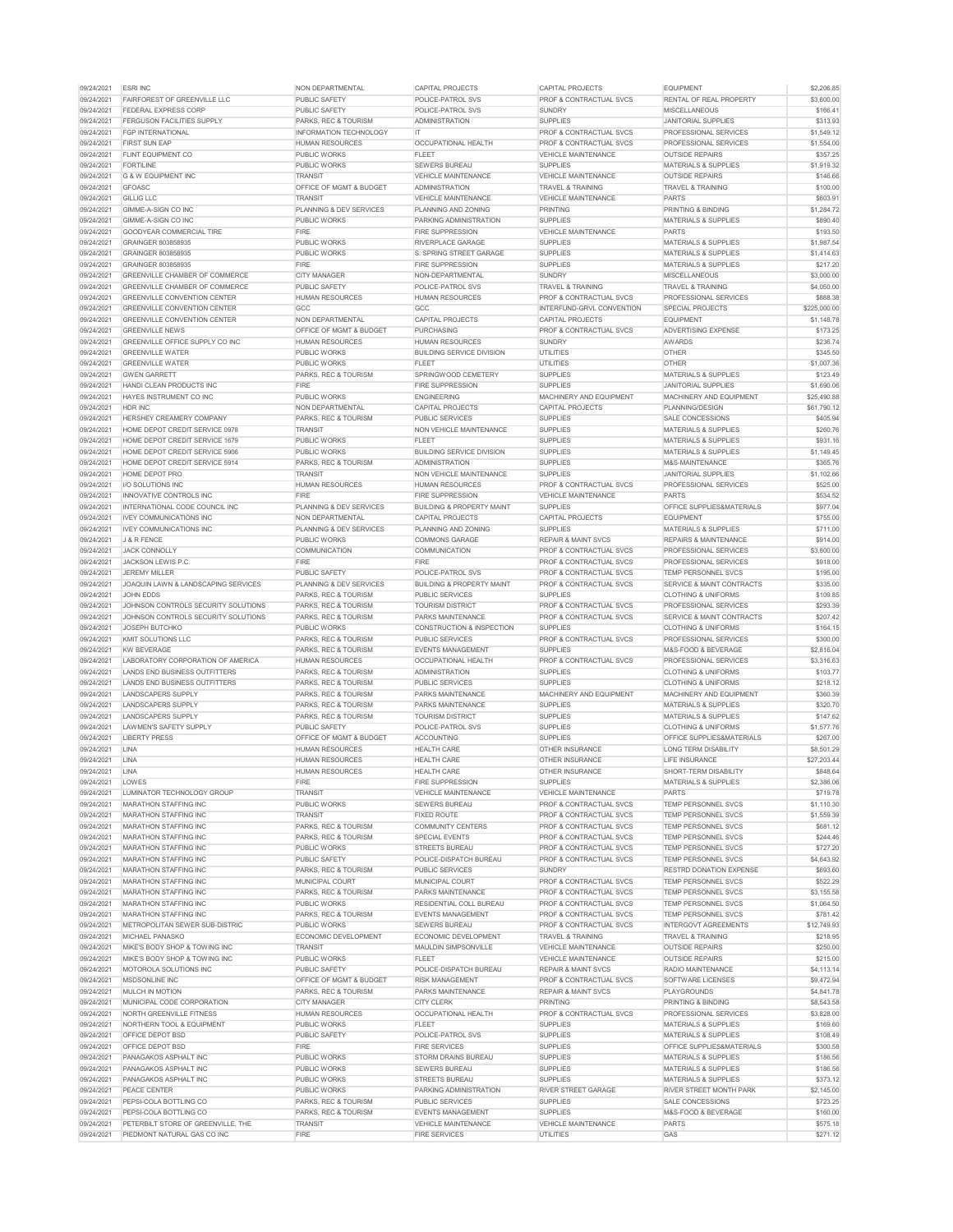| 09/24/2021               | PIEDMONT NATURAL GAS CO INC                                                            | <b>PUBLIC WORKS</b>                        | <b>FLEET</b>                                                  | <b>UTILITIES</b>                                                         | <b>GAS</b>                                                                   | \$107.38                  |
|--------------------------|----------------------------------------------------------------------------------------|--------------------------------------------|---------------------------------------------------------------|--------------------------------------------------------------------------|------------------------------------------------------------------------------|---------------------------|
| 09/24/2021               | <b>PIEDMONT NATURAL GAS CO INC</b>                                                     | <b>PUBLIC WORKS</b>                        | <b>BUILDING SERVICE DIVISION</b>                              | <b>UTILITIES</b>                                                         | GAS                                                                          | \$184.43                  |
| 09/24/2021               | <b>PROFORMA RHINO GRAPHICS</b>                                                         | <b>PLANNING &amp; DEV SERVICES</b>         | <b>PLANNING AND ZONING</b>                                    | <b>PRINTING</b>                                                          | <b>PRINTING &amp; BINDING</b>                                                | \$204.12                  |
| 09/24/2021               | <b>PROSOURCE LLC</b>                                                                   | <b>PUBLIC WORKS</b>                        | <b>BUILDING SERVICE DIVISION</b>                              | <b>REPAIR &amp; MAINT SVCS</b>                                           | <b>FOUNTAIN REPAIR</b>                                                       | \$163.21                  |
| 09/24/2021               | PROTERRA INC                                                                           | <b>TRANSIT</b>                             | <b>VEHICLE MAINTENANCE</b>                                    | <b>VEHICLE MAINTENANCE</b>                                               | <b>PARTS</b>                                                                 | \$5,241.50                |
| 09/24/2021               | <b>PSYCHEMEDICS CORPORATION</b>                                                        | <b>HUMAN RESOURCES</b>                     | OCCUPATIONAL HEALTH                                           | <b>PROF &amp; CONTRACTUAL SVCS</b>                                       | PROFESSIONAL SERVICES                                                        | \$1,960.00                |
| 09/24/2021               | R E MICHEL COMPANY LLC                                                                 | <b>PUBLIC WORKS</b>                        | <b>BUILDING SERVICE DIVISION</b>                              | <b>SUPPLIES</b>                                                          | <b>MATERIALS &amp; SUPPLIES</b>                                              | \$103.27                  |
| 09/24/2021               | <b>RED WING SHOE STORE</b>                                                             | <b>PUBLIC WORKS</b>                        | <b>RESIDENTIAL COLL BUREAU</b>                                | <b>SUPPLIES</b>                                                          | <b>CLOTHING &amp; UNIFORMS</b>                                               | \$185.49                  |
| 09/24/2021               | <b>REPUBLIC SERVICES</b>                                                               | <b>PUBLIC WORKS</b>                        | <b>GARBAGE DISPOSAL BUREAU</b>                                | <b>PROF &amp; CONTRACTUAL SVCS</b>                                       | <b>HAULING COSTS</b>                                                         | \$77,094.89               |
| 09/24/2021               | <b>IRIDGELINE CONSTRUCTION GROUP I</b>                                                 | OFFICE OF MGMT & BUDGET                    | <b>REVENUE</b>                                                | <b>BUSINESS LIC &amp; PERMITS</b>                                        | <b>BUSINESS LIC-CONTRACTOR</b>                                               | \$2,500.00                |
| 09/24/2021               | RIVER STREET DEVELOPMENT INC                                                           | <b>PUBLIC WORKS</b>                        | <b>RESIDENTIAL COLL BUREAU</b>                                | <b>PROF &amp; CONTRACTUAL SVCS</b>                                       | MAINTENANCE CONTRACTS                                                        | \$140.00                  |
| 09/24/2021               | RODENT PRO.COM LLC                                                                     | <b>PARKS, REC &amp; TOURISM</b>            | <b>ADMINISTRATION</b>                                         | <b>SUPPLIES</b>                                                          | M&S-FOOD                                                                     | \$1,833.29                |
| 09/24/2021               | ROIB 101 NORTH MAIN LLC                                                                | <b>ECONOMIC DEVELOPMENT</b>                | ECONOMIC DEVELOPMENT                                          | <b>PROF &amp; CONTRACTUAL SVCS</b>                                       | <b>RENTAL OF REAL PROPERTY</b>                                               | \$1,100.00                |
| 09/24/2021               | <b>ROK BROTHERS INC</b>                                                                | <b>TRANSIT</b>                             | <b>FIXED ROUTE</b>                                            | <b>COMMUNICATIONS</b>                                                    | <b>CABLE TELEVISION/INTERNET</b>                                             | \$1,080.00                |
| 09/24/2021               | RON WHITE'S AIR COMPRESSORS SALES                                                      | <b>TRANSIT</b>                             | <b>VEHICLE MAINTENANCE</b>                                    | <b>VEHICLE MAINTENANCE</b>                                               | <b>PARTS</b>                                                                 | \$1,154.81                |
| 09/24/2021               | <b>S C DEPARTMENT OF LABOR LICENSING &amp;</b>                                         | <b>PUBLIC WORKS</b>                        | <b>BUILDING SERVICE DIVISION</b>                              | <b>PROF &amp; CONTRACTUAL SVCS</b>                                       | <b>SERVICE &amp; MAINT CONTRACTS</b>                                         | \$200.00                  |
| 09/24/2021               | <b>IS C DEPARTMENT OF LABOR LICENSING &amp;</b>                                        | <b>PUBLIC WORKS</b>                        | LIBERTY SQUARE GARAGE                                         | <b>PROF &amp; CONTRACTUAL SVCS</b>                                       | <b>SERVICE &amp; MAINT CONTRACTS</b>                                         | \$100.00<br>\$200.00      |
| 09/24/2021<br>09/24/2021 | <b>S C DEPARTMENT OF LABOR LICENSING &amp;</b><br>IS C DEPARTMENT OF LABOR LICENSING & | <b>PUBLIC WORKS</b><br><b>PUBLIC WORKS</b> | <b>S. SPRING STREET GARAGE</b><br><b>CHURCH STREET GARAGE</b> | <b>PROF &amp; CONTRACTUAL SVCS</b><br><b>PROF &amp; CONTRACTUAL SVCS</b> | <b>SERVICE &amp; MAINT CONTRACTS</b><br><b>SERVICE &amp; MAINT CONTRACTS</b> | \$100.00                  |
| 09/24/2021               | <b>S C DEPARTMENT OF LABOR LICENSING &amp;</b>                                         | <b>PUBLIC WORKS</b>                        | <b>RIVERPLACE GARAGE</b>                                      | <b>PROF &amp; CONTRACTUAL SVCS</b>                                       | <b>SERVICE &amp; MAINT CONTRACTS</b>                                         | \$150.00                  |
| 09/24/2021               | IS C DEPARTMENT OF LABOR LICENSING &                                                   | <b>PUBLIC WORKS</b>                        | <b>POINSETT GARAGE</b>                                        | <b>PROF &amp; CONTRACTUAL SVCS</b>                                       | SERVICE & MAINT CONTRACTS                                                    | \$150.00                  |
| 09/24/2021               | IS C DEPARTMENT OF LABOR LICENSING &                                                   | <b>PUBLIC WORKS</b>                        | <b>RIVER STREET GARAGE</b>                                    | <b>PROF &amp; CONTRACTUAL SVCS</b>                                       | SERVICE & MAINT CONTRACTS                                                    | \$100.00                  |
| 09/24/2021               | IS C DEPARTMENT OF LABOR LICENSING &                                                   | <b>PUBLIC WORKS</b>                        | <b>RICHARDSON STREET GARAGE</b>                               | <b>PROF &amp; CONTRACTUAL SVCS</b>                                       | SERVICE & MAINT CONTRACTS                                                    | \$100.00                  |
| 09/24/2021               | <b>SAFE INDUSTRIES</b>                                                                 | <b>FIRE</b>                                | <b>FIRE SUPPRESSION</b>                                       | <b>SUPPLIES</b>                                                          | <b>CLOTHING &amp; UNIFORMS</b>                                               | \$880.86                  |
| 09/24/2021               | <b>SAFE INDUSTRIES</b>                                                                 | <b>PUBLIC WORKS</b>                        | <b>FLEET</b>                                                  | <b>SUPPLIES</b>                                                          | <b>MATERIALS &amp; SUPPLIES</b>                                              | \$610.09                  |
| 09/24/2021               | SAFETY PRODUCTS INC                                                                    | <b>TRANSIT</b>                             | <b>FIXED ROUTE</b>                                            | <b>SUPPLIES</b>                                                          | <b>CLOTHING &amp; UNIFORMS</b>                                               | \$187.75                  |
| 09/24/2021               | SAF-GARD SAFETY SHOE COMPANY                                                           | <b>FIRE</b>                                | <b>FIRE SUPPRESSION</b>                                       | <b>SUPPLIES</b>                                                          | <b>CLOTHING &amp; UNIFORMS</b>                                               | \$119.77                  |
| 09/24/2021               | <b>SAM'S CLUB</b>                                                                      | <b>PARKS, REC &amp; TOURISM</b>            | <b>PUBLIC SERVICES</b>                                        | <b>SUPPLIES</b>                                                          | OTHER BOO IN THE ZOO                                                         | \$6,604.94                |
| 09/24/2021               | <b>SHI INTERNATIONAL CORP</b>                                                          | <b>HUMAN RESOURCES</b>                     | <b>HUMAN RESOURCES</b>                                        | <b>PROF &amp; CONTRACTUAL SVCS</b>                                       | <b>PROFESSIONAL SERVICES</b>                                                 | \$731.74                  |
| 09/24/2021               | <b>SIGNATURES COMPANY LLC</b>                                                          | <b>PARKS, REC &amp; TOURISM</b>            | <b>PARKS MAINTENANCE</b>                                      | <b>SUPPLIES</b>                                                          | <b>CLOTHING &amp; UNIFORMS</b>                                               | \$110.80                  |
| 09/24/2021               | SIGNATURES COMPANY LLC                                                                 | <b>PARKS, REC &amp; TOURISM</b>            | <b>TOURISM DISTRICT</b>                                       | <b>SUPPLIES</b>                                                          | <b>CLOTHING &amp; UNIFORMS</b>                                               | \$340.54                  |
| 09/24/2021               | <b>SNAP ON INDUSTRIAL</b>                                                              | <b>FIRE</b>                                | <b>FIRE SERVICES</b>                                          | <b>SUPPLIES</b>                                                          | <b>MATERIALS &amp; SUPPLIES</b>                                              | \$372.55                  |
| 09/24/2021               | SNIDER FLEET SOLUTIONS                                                                 | <b>PUBLIC WORKS</b>                        | <b>FLEET</b>                                                  | <b>VEHICLE MAINTENANCE</b>                                               | <b>OUTSIDE REPAIRS</b>                                                       | \$2,231.73                |
| 09/24/2021               | SOCK IT TO ME INC                                                                      | <b>PARKS, REC &amp; TOURISM</b>            | <b>PUBLIC SERVICES</b>                                        | <b>SUPPLIES</b>                                                          | <b>SALE GIFTS</b>                                                            | \$174.89                  |
| 09/24/2021               | <b>SODFATHER INC</b>                                                                   | <b>PUBLIC WORKS</b>                        | <b>STREETS BUREAU</b>                                         | <b>PROF &amp; CONTRACTUAL SVCS</b>                                       | <b>SERVICE &amp; MAINT CONTRACTS</b>                                         | \$596.04                  |
| 09/24/2021               | <b>SODFATHER INC</b>                                                                   | <b>PARKS, REC &amp; TOURISM</b>            | <b>PARKS MAINTENANCE</b>                                      | <b>PROF &amp; CONTRACTUAL SVCS</b>                                       | SERVICE & MAINT CONTRACTS                                                    | \$1,220.00                |
| 09/24/2021               | <b>SODFATHER INC</b>                                                                   | <b>PUBLIC WORKS</b>                        | <b>FLEET</b>                                                  | <b>PROF &amp; CONTRACTUAL SVCS</b>                                       | <b>SERVICE &amp; MAINT CONTRACTS</b>                                         | \$596.04                  |
| 09/24/2021               | SODFATHER INC                                                                          | <b>PUBLIC WORKS</b>                        | <b>STORM DRAINS BUREAU</b>                                    | <b>PROF &amp; CONTRACTUAL SVCS</b>                                       | <b>SERVICE &amp; MAINT CONTRACTS</b>                                         | \$596.04                  |
| 09/24/2021               | <b>SODFATHER INC</b>                                                                   | <b>PUBLIC WORKS</b>                        | <b>SEWERS BUREAU</b>                                          | <b>PROF &amp; CONTRACTUAL SVCS</b>                                       | <b>MAINTENANCE CONTRACTS</b>                                                 | \$596.04                  |
| 09/24/2021               | <b>SOFTWAREONE INC</b>                                                                 | <b>NON DEPARTMENTAL</b>                    | CAPITAL PROJECTS                                              | <b>CAPITAL PROJECTS</b>                                                  | <b>EQUIPMENT</b>                                                             | \$148.10                  |
| 09/24/2021               | SOUTHEASTERN PAPER GROUP                                                               | <b>PUBLIC WORKS</b>                        | <b>BUILDING SERVICE DIVISION</b>                              | <b>SUPPLIES</b>                                                          | <b>JANITORIAL SUPPLIES</b>                                                   | \$513.77                  |
| 09/24/2021               | SOUTHEASTERN PAPER GROUP                                                               | <b>PARKS, REC &amp; TOURISM</b>            | <b>TOURISM DISTRICT</b>                                       | <b>SUPPLIES</b>                                                          | <b>JANITORIAL SUPPLIES</b>                                                   | \$1,100.56                |
| 09/24/2021               | <b>SPECIAL SYSTEMS INC</b>                                                             | <b>PARKS, REC &amp; TOURISM</b>            | <b>TOURISM DISTRICT</b>                                       | <b>PROF &amp; CONTRACTUAL SVCS</b>                                       | SERVICE & MAINT CONTRACTS                                                    | \$900.00                  |
| 09/24/2021               | <b>SPX GENFARE</b>                                                                     | <b>TRANSIT</b>                             | <b>VEHICLE MAINTENANCE</b>                                    | <b>VEHICLE MAINTENANCE</b>                                               | <b>PARTS</b>                                                                 | \$1,850.92                |
| 09/24/2021               | <b>STAPLES ADVANTAGE</b>                                                               | <b>PLANNING &amp; DEV SERVICES</b>         | <b>PLANNING AND ZONING</b>                                    | <b>SUPPLIES</b>                                                          | <b>MATERIALS &amp; SUPPLIES</b>                                              | \$551.16                  |
| 09/24/2021               | <b>STONE AVE NURSERY LLC</b>                                                           | <b>PUBLIC WORKS</b>                        | <b>BEAUTIFICATION BUREAU</b>                                  | <b>SUPPLIES</b>                                                          | <b>MATERIALS &amp; SUPPLIES</b>                                              | \$561.25                  |
| 09/24/2021               | <b>ISTONE CRAFT STUDIO 3 LLC</b>                                                       | <b>NON DEPARTMENTAL</b>                    | <b>CAPITAL PROJECTS</b>                                       | <b>CAPITAL PROJECTS</b>                                                  | <b>EQUIPMENT</b>                                                             | \$2,500.00                |
| 09/24/2021               | SWANK MOTION PICTURES INC                                                              | <b>PARKS, REC &amp; TOURISM</b>            | <b>SPECIAL EVENTS</b>                                         | <b>PROF &amp; CONTRACTUAL SVCS</b>                                       | <b>PROFESSIONAL SERVICES</b>                                                 | \$561.80                  |
| 09/24/2021               | <b>TAMMY VEAL</b>                                                                      | <b>HUMAN RESOURCES</b>                     | <b>HUMAN RESOURCES</b>                                        | <b>SUNDRY</b>                                                            | <b>MISCELLANEOUS</b>                                                         | \$111.32                  |
| 09/24/2021               | <b>TD CARD SERVICES</b>                                                                | <b>TRANSIT</b>                             | <b>VEHICLE MAINTENANCE</b>                                    | <b>VEHICLE MAINTENANCE</b>                                               | <b>PARTS</b>                                                                 | \$677.70                  |
| 09/24/2021               | <b>ITD CARD SERVICES</b>                                                               | ECONOMIC DEVELOPMENT                       | ECONOMIC DEVELOPMENT                                          | <b>SUNDRY</b>                                                            | DUES, SUBSCRIPTN, PUBLICATN                                                  | \$682.81                  |
| 09/24/2021               | <b>TD CARD SERVICES</b>                                                                | <b>PUBLIC WORKS</b>                        | <b>BEAUTIFICATION BUREAU</b>                                  | <b>TRAVEL &amp; TRAINING</b>                                             | <b>TRAVEL &amp; TRAINING</b>                                                 | \$390.00                  |
| 09/24/2021               | <b>TD CARD SERVICES</b>                                                                | <b>PUBLIC WORKS</b>                        | <b>CBD TIF CREW</b>                                           | <b>SUPPLIES</b>                                                          | <b>MATERIALS &amp; SUPPLIES</b>                                              | \$651.86                  |
| 09/24/2021               | <b>TD CARD SERVICES</b>                                                                | <b>PUBLIC WORKS</b>                        | <b>SEWERS BUREAU</b>                                          | <b>TRAVEL &amp; TRAINING</b>                                             | <b>TRAVEL &amp; TRAINING</b>                                                 | \$389.18                  |
| 09/24/2021               | <b>TD CARD SERVICES</b>                                                                | PUBLIC SAFETY                              | POLICE-PATROL SVS                                             | <b>SUPPLIES</b>                                                          | <b>MATERIALS &amp; SUPPLIES</b>                                              | \$493.27                  |
| 09/24/2021               | <b>TD CARD SERVICES</b>                                                                | <b>PUBLIC WORKS</b>                        | <b>PARKING ADMINISTRATION</b>                                 | <b>TRAVEL &amp; TRAINING</b>                                             | <b>TRAVEL &amp; TRAINING</b>                                                 | \$695.00                  |
| 09/24/2021               | TD CARD SERVICES                                                                       | <b>PUBLIC WORKS</b>                        | <b>STREETS BUREAU</b>                                         | <b>TRAVEL &amp; TRAINING</b>                                             | <b>TRAVEL &amp; TRAINING</b>                                                 | \$892.25                  |
| 09/24/2021               | TD CARD SERVICES                                                                       | <b>PUBLIC WORKS</b>                        | <b>SEWERS BUREAU</b>                                          | <b>SUPPLIES</b>                                                          | <b>MATERIALS &amp; SUPPLIES</b>                                              | \$312.76                  |
| 09/24/2021<br>09/24/2021 | <b>TD CARD SERVICES</b>                                                                | <b>PUBLIC WORKS</b>                        | <b>STREETS BUREAU</b><br><b>STORM DRAINS BUREAU</b>           | <b>SUPPLIES</b><br><b>SUPPLIES</b>                                       | <b>MATERIALS &amp; SUPPLIES</b>                                              | \$204.90<br>\$299.16      |
| 09/24/2021               | <b>TD CARD SERVICES</b><br><b>TD CARD SERVICES</b>                                     | <b>PUBLIC WORKS</b><br><b>TRANSIT</b>      | <b>VEHICLE MAINTENANCE</b>                                    | <b>SUPPLIES</b>                                                          | <b>MATERIALS &amp; SUPPLIES</b><br><b>MATERIALS &amp; SUPPLIES</b>           | \$195.20                  |
|                          |                                                                                        |                                            |                                                               | <b>SUPPLIES</b>                                                          |                                                                              |                           |
| 09/24/2021               | <b>TEC UTILITIES SUPPLY INC</b><br><b>TERRACON CONSULTANTS INC</b>                     | <b>PUBLIC WORKS</b>                        | <b>SEWERS BUREAU</b>                                          |                                                                          | <b>MATERIALS &amp; SUPPLIES</b>                                              | \$432.48                  |
| 09/24/2021<br>09/24/2021 | <b>TERRACON CONSULTANTS INC</b>                                                        | <b>CITY MANAGER</b><br>NON DEPARTMENTAL    | <b>CITY MANAGER</b><br><b>MISC GRANTS</b>                     | <b>PROF &amp; CONTRACTUAL SVCS</b><br><b>CAPITAL PROJECTS</b>            | <b>PROFESSIONAL SERVICES</b><br><b>PROJECT EXPENSE</b>                       | \$2,800.00<br>\$18,710.00 |
| 09/24/2021               | THE PETTING ZOO INC                                                                    | <b>PARKS, REC &amp; TOURISM</b>            | <b>PUBLIC SERVICES</b>                                        | <b>SUPPLIES</b>                                                          | <b>SALE GIFTS</b>                                                            | \$4,483.89                |
| 09/24/2021               | <b>TITAN LABS</b>                                                                      | <b>TRANSIT</b>                             | <b>VEHICLE MAINTENANCE</b>                                    |                                                                          |                                                                              |                           |
| 09/24/2021               |                                                                                        |                                            |                                                               |                                                                          |                                                                              |                           |
| 09/24/2021               | <b>TRUCOLOR</b>                                                                        | <b>TRANSIT</b>                             | <b>FIXED ROUTE</b>                                            | <b>PROF &amp; CONTRACTUAL SVCS</b><br><b>PRINTING</b>                    | SERVICE & MAINT CONTRACTS<br><b>PRINTING &amp; BINDING</b>                   | \$825.00                  |
|                          | <b>TYLER MITCHELL</b>                                                                  | <b>PUBLIC SAFETY</b>                       | <b>POLICE-PATROL SVS</b>                                      | <b>SUPPLIES</b>                                                          | <b>CLOTHING &amp; UNIFORMS</b>                                               | \$249.59<br>\$106.00      |
| 09/24/2021               | <b>TYLER TECHNOLOGIES INC</b>                                                          | <b>PUBLIC WORKS</b>                        | <b>TRAFFIC ENGINEERING</b>                                    | <b>SUPPLIES</b>                                                          | <b>MATERIALS &amp; SUPPLIES</b>                                              | \$3,126.40                |
| 09/24/2021               | <b>TYLER TECHNOLOGIES INC</b>                                                          | <b>PUBLIC WORKS</b>                        | <b>STREETS BUREAU</b>                                         | <b>SUPPLIES</b>                                                          | <b>MATERIALS &amp; SUPPLIES</b>                                              | \$3,127.32                |
| 09/24/2021               | <b>TYLER TECHNOLOGIES INC</b>                                                          | <b>PUBLIC WORKS</b>                        | <b>BUILDING SERVICE DIVISION</b>                              | <b>SUPPLIES</b>                                                          | <b>MATERIALS &amp; SUPPLIES</b>                                              | \$3,126.38                |
| 09/24/2021               | UNITED ELECTRICAL DISTRIBUTORS INC                                                     | <b>PUBLIC WORKS</b>                        | <b>RICHARDSON STREET GARAGE</b>                               | <b>REPAIR &amp; MAINT SVCS</b>                                           | <b>REPAIRS &amp; MAINTENANCE</b>                                             | \$842.59                  |
| 09/24/2021               | UNITED ELECTRICAL DISTRIBUTORS INC                                                     | <b>PUBLIC WORKS</b>                        | <b>POINSETT GARAGE</b>                                        | <b>SUPPLIES</b>                                                          | <b>MATERIALS &amp; SUPPLIES</b>                                              | \$1,101.89                |
| 09/24/2021               | UNITED HOUSING CONNECTIONS                                                             | <b>HOME</b>                                | <b>HOME PROJECTS</b>                                          | <b>CD PROJECTS</b>                                                       | <b>ACTIVITIES SP SUBRECIPIEN</b>                                             | \$26,091.25               |
| 09/24/2021               | UNITED SITE SERVICES OF FLORIDA LLC                                                    | <b>PUBLIC SAFETY</b>                       | <b>POLICE-PATROL SVS</b>                                      | <b>TRAVEL &amp; TRAINING</b>                                             | <b>TRAVEL &amp; TRAINING</b>                                                 | \$358.88                  |
| 09/24/2021               | UNITED WAY OF GREENVILLE COUNTY                                                        | <b>CITY MANAGER</b>                        | <b>NON-DEPARTMENTAL</b>                                       | <b>SUNDRY</b>                                                            | <b>MISCELLANEOUS</b>                                                         | \$1,000.00                |
| 09/24/2021               | <b>VERIZON WIRELESS</b>                                                                | <b>PUBLIC WORKS</b>                        | STORMWATER MANAGEMENT                                         | <b>COMMUNICATIONS</b>                                                    | <b>TELEPHONE</b>                                                             | \$331.83                  |
| 09/24/2021               | <b>VERIZON WIRELESS</b>                                                                | <b>PUBLIC WORKS</b>                        | <b>CONSTRUCTION &amp; INSPECTION</b>                          | <b>COMMUNICATIONS</b>                                                    | <b>OTHER</b>                                                                 | \$443.91                  |
| 09/24/2021               | <b>VERIZON WIRELESS</b>                                                                | <b>PUBLIC WORKS</b>                        | <b>PARKING ADMINISTRATION</b>                                 | <b>COMMUNICATIONS</b>                                                    | <b>OTHER</b>                                                                 | \$974.03                  |
| 09/24/2021               | <b>VERIZON WIRELESS</b>                                                                | <b>INFORMATION TECHNOLOGY</b>              | GIS                                                           | <b>COMMUNICATIONS</b>                                                    | TELECOMMUNICATIONS/WIRELE                                                    | \$114.03                  |
| 09/24/2021               | <b>VERIZON WIRELESS</b>                                                                | <b>PUBLIC WORKS</b>                        | <b>ENGINEERING</b>                                            | <b>COMMUNICATIONS</b>                                                    | <b>OTHER</b>                                                                 | \$227.02                  |
| 09/24/2021               | <b>VERIZON WIRELESS</b>                                                                | <b>CITY MANAGER</b>                        | <b>CITY MANAGER</b>                                           | <b>COMMUNICATIONS</b>                                                    | <b>OTHER</b>                                                                 | \$178.04                  |
| 09/24/2021               | <b>VERIZON WIRELESS</b>                                                                | <b>PARKS, REC &amp; TOURISM</b>            | <b>SPECIAL EVENTS</b>                                         | <b>COMMUNICATIONS</b>                                                    | <b>OTHER</b>                                                                 | \$246.83                  |
| 09/24/2021               | <b>VERIZON WIRELESS</b>                                                                | <b>PARKS, REC &amp; TOURISM</b>            | <b>COMMUNITY CENTERS</b>                                      | <b>COMMUNICATIONS</b>                                                    | <b>CABLE TELEVISION/INTERNET</b>                                             | \$488.47                  |
| 09/24/2021               | <b>VERIZON WIRELESS</b>                                                                | <b>PLANNING &amp; DEV SERVICES</b>         | <b>BUILDING &amp; PROPERTY MAINT</b>                          | <b>COMMUNICATIONS</b>                                                    | <b>OTHER</b>                                                                 | \$253.64                  |
| 09/24/2021               | <b>VERIZON WIRELESS</b>                                                                | <b>FIRE</b>                                | <b>FIRE</b>                                                   | <b>COMMUNICATIONS</b>                                                    | <b>OTHER</b>                                                                 | \$1,292.07                |
| 09/24/2021               | <b>VERIZON WIRELESS</b>                                                                | <b>PARKS, REC &amp; TOURISM</b>            | <b>PARKS AND RECREATION</b>                                   | <b>COMMUNICATIONS</b>                                                    | <b>OTHER</b>                                                                 | \$1,588.38                |
| 09/24/2021               | <b>VERIZON WIRELESS</b>                                                                | <b>ECONOMIC DEVELOPMENT</b>                | <b>ECONOMIC DEVELOPMENT</b>                                   | <b>COMMUNICATIONS</b>                                                    | <b>OTHER</b>                                                                 | \$624.85                  |
| 09/24/2021               | <b>VERIZON WIRELESS</b>                                                                | <b>PUBLIC WORKS</b>                        | <b>BUILDING SERVICE DIVISION</b>                              | <b>COMMUNICATIONS</b>                                                    | <b>OTHER</b>                                                                 | \$501.17                  |
| 09/24/2021               | <b>VERIZON WIRELESS</b>                                                                | <b>COMMUNICATION</b>                       | <b>COMMUNICATION</b>                                          | <b>COMMUNICATIONS</b>                                                    | <b>OTHER</b>                                                                 | \$257.20                  |
| 09/24/2021               | VERIZON WIRELESS                                                                       | <b>PUBLIC WORKS</b>                        | <b>RESIDENTIAL COLL BUREAU</b>                                | <b>COMMUNICATIONS</b>                                                    | <b>OTHER</b>                                                                 | \$277.03                  |
| 09/24/2021               | <b>VERIZON WIRELESS</b>                                                                | <b>INFORMATION TECHNOLOGY</b>              | IT.                                                           | <b>COMMUNICATIONS</b>                                                    | <b>TELECOMMUNICATIONS/WIRELE</b>                                             | \$689.36                  |
| 09/24/2021               | <b>VERIZON WIRELESS</b>                                                                | <b>PUBLIC WORKS</b>                        | <b>BEAUTIFICATION BUREAU</b>                                  | <b>COMMUNICATIONS</b>                                                    | <b>OTHER</b>                                                                 | \$412.98                  |
| 09/24/2021               | <b>VERIZON WIRELESS</b>                                                                | <b>PUBLIC SAFETY</b>                       | <b>POLICE-PATROL SVS</b>                                      | <b>COMMUNICATIONS</b>                                                    | <b>OTHER</b>                                                                 | \$15,361.89               |
| 09/24/2021<br>09/24/2021 | VERIZON WIRELESS                                                                       | <b>PUBLIC WORKS</b>                        | <b>TREE MAINTENANCE BUREAU</b>                                | <b>COMMUNICATIONS</b>                                                    | <b>OTHER</b><br><b>OTHER</b>                                                 | \$202.90<br>\$190.07      |